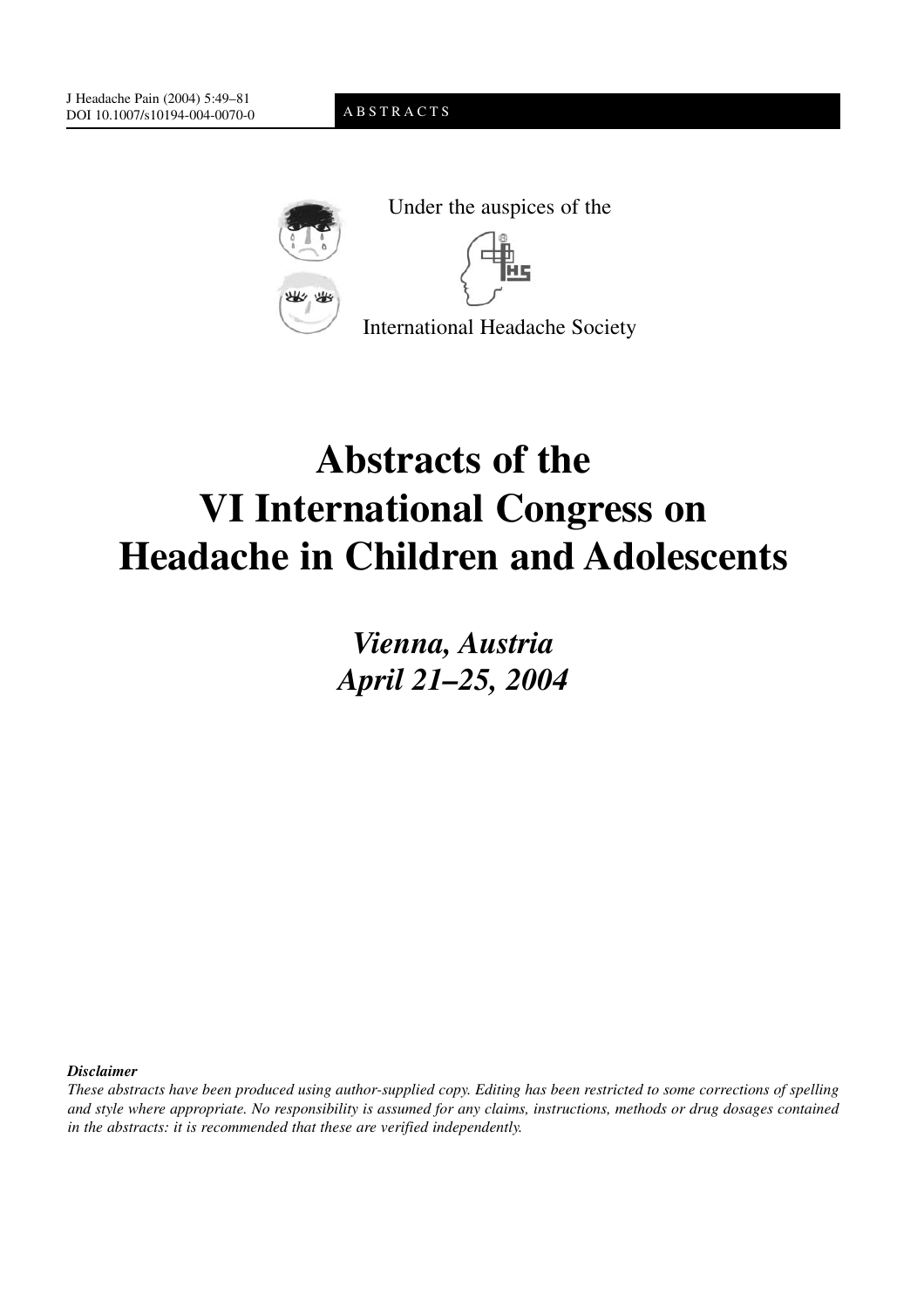# TEACHING COURSE

# TC-1

# PATHOPHYSIOLOGY OF MIGRAINE

*P.J. Goadsby*

*Headache Group, Institute of Neurology, Queen Square, London, UK; e-mail: peterg@ion.ucl.ac.uk*

Migraine is an episodic disorder of sensory processing that results in head pain, usually, of a throbbing nature, and sensitivity to light, sound, sometimes smells, and often to head movement. There are more similarities than differences in childhood and adult migraine if they are viewed as disorders of sensory modulation [1]. Functional brain imaging has been enormously helpful in beginning to unravel the likely loci of the dysfunctional nuclei in migraine. Activation in the dorsal midbrain and dorsolateral pons has been observed with PET in both episodic and chronic migraine [2–4]. It has been shown that midbrain regions can modify trigeminovascular nociceptive afferent activity [5], and most recently that this modification may have implications for understanding the mechanism of action of triptans [6], serotonin  $5-HT_{1B/1D}$ receptor agonists, that are so effective in acute migraine. Brain imaging has identified the dorsolateral pons, which contains the nucleus locus coeruleus, the major noradrenergic influence on cortical sensory processing that certainly has important trigeminal inhibitory effects in experimental settings. Another important aspect of brain function that will require understanding is the extent to which thalamic modulation plays a role in migraine. It is clear that neurons in ventroposteromedial (VPM) thalalmus receive input from trigeminovascular neurons [7]. These neurons are modulated by GABAergic mechanisms [8], and this offers entirely new target for intervention, perhaps a target for considering the effects of preventive medications.

#### **References**

- 1. Goadsby PJ (2003) Migraine pathophysiology: the brainstem governs the cortex. Cephalalgia 23:565–566
- 2. Weiller C, May A, Limmroth V, Juptner M, Kaube H, Schayck RV et al (1995) Brain stem activation in spontaneous human migraine attacks. Nat Med 1:658–660
- 3. Bahra A, Matharu MS, Buchel C, Frackowiak RSJ, Goadsby PJ (2001) Brainstem activation specific to migraine headache. Lancet 357:1016–1017
- 4. Matharu MS, Bartsch T, Ward N, Frackowiak RSJ, Weiner RL, Goadsby PJ (2004) Central neuromodulation in chronic migraine patients with suboccipital stimulators: a PET study. Brain  $127:220 - 230$
- 5. Knight YE, Bartsch T, Kaube H, Goadsby PJ (2002) P/Q-type calcium channel blockade in the PAG facilitates trigeminal nociception: a functional genetic link for migraine? J Neurosci 22:1–6
- 6. Bartsch T, Knight YE, Goadsby PJ (2003) The 5-HT1B/1D receptor agonist naratriptan microinjected into the periaqueductal grey selectively inhibits meningeal nociception. Cephalalgia 23:650
- 7. Zagami AS, Lambert GA (1990) Stimulation of cranial vessels excites nociceptive neurones in several thalamic nuclei of the cat. Exp Brain Res 81:552–566
- 8. Shields KG, Kaube H, Goadsby PJ (2003) GABA receptors modulate trigeminovascular nociceptive transmission in the ventroposteromedial (VPM) thalamic nucleus of the rat. Cephalalgia 23:728

#### TC-2 CLINICAL FEATURES AND DIAGNOSIS OF MIGRAINE *Ç. Wöber-Bingöl*

*Headache Unit, Dept. of Neuropsychiatry of Childhood and Adolescence, Medical University of Vienna, Vienna, Austria*; *e-mail: yasar.woeber-bingoel@univie.ac.at*

The prevalence of migraine in children and adolescents ranges between 3% and 12% and increases with age. Migraine causes a considerable impact on the quality of life of children and adolescents due to unpredictable headache attacks associated with further symptoms such as nausea, vomiting, photophobia and phonophobia. Often the children are forced to stop playing or learning. As a consequence, (psycho)social functioning may be impaired in various areas including family, peer group, friends, leisure time activities, and productivity at school. The clinical features of migraine in young patients differ from those in adults. Most strikingly, the duration of the attacks is shorter and the location is usually median or bilateral in the frontal region. Furthermore, children report less often pulsating pain, photophobia and phonophobia, and more often aggravation by physical activity compared to adults. In addition, it is important to realize that the clinical features change in a considerable number of patients which may cause a shift from migraine to tension-type headache. Establishing the diagnosis of migraine requires a detailled history with the patient and the mother or father. Based on the history and the clinical examination the physician must decide whether additional examinations are required or not. Among the latter cranial magnetic resonance imaging and computerized tomography, respectively, are most important. In addition, it is essential to ask for the patient's lifestyle and for possible precipitating factors. Finally, all patients should keep a headache diary for 4 to 8 weeks. The headache diary is required for establishing the definite diagnosis as well as for providing adequate treatment.

#### TC-3 ABDOMINAL MIGRAINE AND OTHER PERIODIC SYNDROMES

*D.N.K. Symon*

*University Hospital of Hartlepool, Hartlepool, UK; e-mail: david.symon@nth.nhs.uk*

Abdominal migraine is an idiopathic disorder seen mainly in children. There are recurrent episodes of midline abdominal pain with attacks lasting 1–72 hours and complete normality between episodes. Pain is of moderate to severe intensity and is felt in the midline of the abdomen. Attacks of pain are usually accompanied by anorexia and nausea and about half of patients will vomit with at least some attacks. Pallor is commonly noted during the attacks although some patients may appear flushed. The attacks resolve spontaneously. Cyclical Vomiting Syndrome is a condition of recurrent episodic attacks of vomiting and intense nausea. Episodes are similar in time of onset, duration and symptomatology specific for each patient. The principal feature of the condition is recurrent discreet episodes of vomiting lasting hours or days with frequent retching. There is a high frequency of vomiting at the peak of the attack with vomiting every 10–15 minutes. Average attack duration is 24 hours but is considerably longer in some patients. Attacks are self-limited and shortly afterwards the child is likely to be completely well and demanding food. Between attacks the patient is completely well. Benign paroxysmal vertigo of childhood is characterised by recurrent brief episodic attacks of vertigo occurring without warning and resolving spontaneously. All these conditions are now included within the migraine section of the IHS Classification of Headache Disorders.

# TC-4 TREATMENT OF MIGRAINE

*M. Hämäläinen*

*Hospital for Children and Adolescents, University of Helsinki, Finland; e-mail: mirja.hamalainen@hus.fi*

A correct diagnosis is a prerequisite for adequate interventions. Therefore a careful history and a complete physical examination are mandatory before any further steps. Non-drug treatment includes regular meals and sufficient sleep. It may be useful to avoid recognized trigger factors. Children should be allowed to sleep away a migraine attack; this may be enough in short-lasting attacks. However, in severe,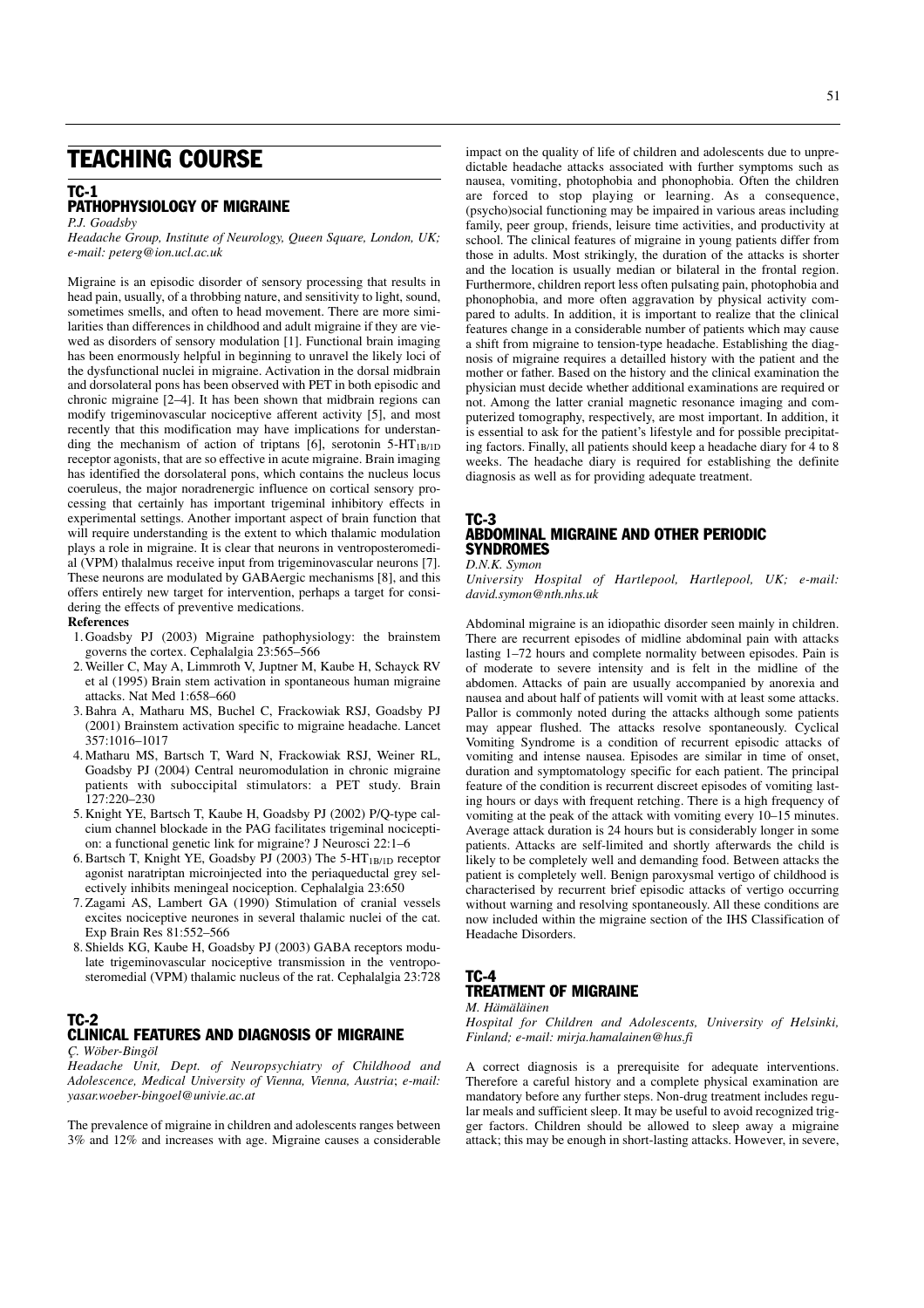disabling and longer attacks, symptomatic drug treatment is often required. Drugs should be given at the onset of a migraine attack, followed by rest in a quiet place. Paracetamol (15 mg/kg) and ibuprofen (10 mg/kg) are both effective as first-line attack treatments for migraine. Sumatriptan nasal spray is the only triptan registered for children aged 12 years or more. Prophylactic drug treatments of migraine have not proved very efficacious in children, and no single drug is superior when its potential side effects are considered. However, betablockers, such as propranolol, and amitriptyline have been used with success. As compared to drug treatments, biobehavioral treatments have shown equal or better efficacy in school-aged children. Biobehavioral treatments can be used together with paracetamol, ibuprofen and sumatriptan nasal spray. Limited availability of biobehavioral treatments restricts their use in the treatment of migraine in children.

# TC-5 PATHOPHYSIOLOGY OF TENSION-TYPE HEADACHE

#### *J. Schoenen*

*Neurology and Neuroanatomy, University of Liège, Headache Unit CHR Citadelle, Liège, Belgium*; *e-mail: jschoenen@ulg.ac.be*

TTH is the most common form of headache, but receives much less attention from health authorities, clinical researchers or industrial pharmacologists than migraine. This may be due to the fact that most subjects with TTH do never consult a doctor and treat themselves, if necessary, with over-the-counter (OTC) analgesics. However, frequent and chronic TTH constitute a major health problem with an enormous socioeconomic impact. The exact causes of TTH are still unknown. Both peripheral myofascial mechanisms and central dysregulation of pain processing structures have been found, but their relative weight in TTH pathogenesis varies with headache frequency and between patients. There are no ancillary investigations that are diagnostic for this form of headache and the disease definition relies therefore exclusively on symptomatology, which, as mentioned, is not as distinct as for migraine. Because of this lack of disease-specific features, a number of secondary headaches can present as TTH. Despite the meagre scientific foundations regarding both mechanisms and treatments of TTH, it is not impossible to manage these patients with some success, even though there has been no major therapeutic breakthrough in recent years.

# TC-6

# CLINICAL FEATURES AND TREATMENT OF TENSION-TYPE **HEADACHE**

*V. Guidetti, F. Galli*

*Department of Child and Adolescent Neurology and Psychiatry, University "La Sapienza", Rome, Italy; e-mail: v.guidetti@iol.it*

Tension-type headache (TTH) in children and adolescents is the most common type of headahe both in adults and children or adolescents. However, little we know on etiology, diagnosis, pathophysiology and prognosis of TTH. The diagnosis of TTH in children has to take into account age-related characteristics of symptoms: mixed migraine and tension features are common in headache sub-types with onset in the youngers. Follow-up studies showed the trend of both migraine and TTH to change each other (Dooley and Bagnell, 1995; Guidetti and Galli, 1998): it opens to several questions on the likely *continuum* of the two headache sub-types. Episodic TTH may also develop into chronic TTH: factors involved in the chronicization (drug abuse? Psychiatric disorders?) need further studies for pathophysiological and therapeutic implications. Muscolar stress, oromandibular dysfunction, depression, psychosocial factors and drug overuse had been involved as causative factors for TTH in adults. For children the association of TTH and these factors has not been completely studied and understood: however it seems possible (Karwautz et al.,1999; Anttila et al., 2002) and seemingly different from adults.

# TC-7 DAILY HEADACHES

#### *V. Farkas*

*University Children's Hospital, Semmelweis University, Budapest, Hungary; e-mail: farkas@gyer1.sote.hu*

The second edition of the The International Classification of Headache Disorders are aetiological for the secondary headaches and symptombased for primary headaches. The electrophysiology, genetics, etc of headaches may simply prove to be so complex that, in daily practice and to some extent in research, we shall continue with clinically-defined diagnoses by using precise, "explicit" diagnostic criteria. Chronic daily headache (CDH) is not a definitive diagnosis, it is a clinical syndrome that invites investigation and diagnostic refinement. It is the most common headache seen in headache specialty clinics for children and adolescents, and has enormous medical and socio-economic ramifications. CDH in children is an umbrella term for disorders with similar features and multiple underlying causes and may be a useful clinical term. All the primary headaches presenting with chronic temporal pattern may be grouped. Different disorders may have similar, even indistinguishable clinical pictures. Cluster headache and chronic paroxysmal hemicrania (CPH) are good example. Unless indomethacin response is tested it may be impossible to differentiate them clinically. Recently important changes have been made in the major group of daily headaches by introducing the term chronic migraine as a new diagnosis for those rare patients who fulfil the diagnostic criteria for migraine on 15 or more headache days a month without overusing medication. Some new entities such probable chronic migraine, hemicrania continua have also been added and described. The second edition of classification recognises new dailypersistent headache (NDPH) as a separate entity from chronic tensiontype headache. Recently it is a fact that the evolution of primary headaches syndromes cannot be predicted. It is an important task for the future also for pediatricians to provide prognostic factors and other characteristics by bigger studies that may classify subtypes of primary headaches according to evolutionary patterns. In secondary daily headaches the causal link between the underlying disorder and the headache is in most cases well-established and to strengthen it the terminology "attributed to" is used. The recent classification gives more headache characteristics in secondary headaches whenever possible, however these characteristics itself for most secondary headaches are poorly described in the scientific literature, especially in children. On the other hand the format for the diagnosis of secondary headaches is now standardised. According to diagnostic criteria headache occurs in close temporal relation to another disorder known from the good scientific studies to be able to cause headache, furtheron headache is greatly reduced or resolves within a time-limit after cure or spontaneous remission or removal of the presumed cause. Secondary headaches persisting after this time-limit have often be observed but most have not been of scientifically-proven aetilogy. Such cases are summerized in the appendix of recent classification as chronic headache attributed to (a specified disorder). Further clinical characterisation according to types, subtypes and pathophysiologicfal reserach comparing daily headache entities is stimulated in order to select rigth treatment and to prevent medication-overuse headache.

# TC-8

# MIGRAINE AND HEADACHES IN CHILDHOOD AND ADO-LESCENCE: BEHAVIOURAL ASPECTS

*W.-D. Gerber*

*Center of Nervous Disease, University of Kiel, Germany; e-mail: gerber@med-psych.uni-kiel.de*

Headaches in children and adolescents belong to most frequent chronic diseases in the childhood and the adolescence. More than 15% of the children with the age of 6 to 16 years suffer from chronic headaches mostly from migraine and tension-type headaches. The etiology of these kinds of headaches is not really well known. From a retrospective sight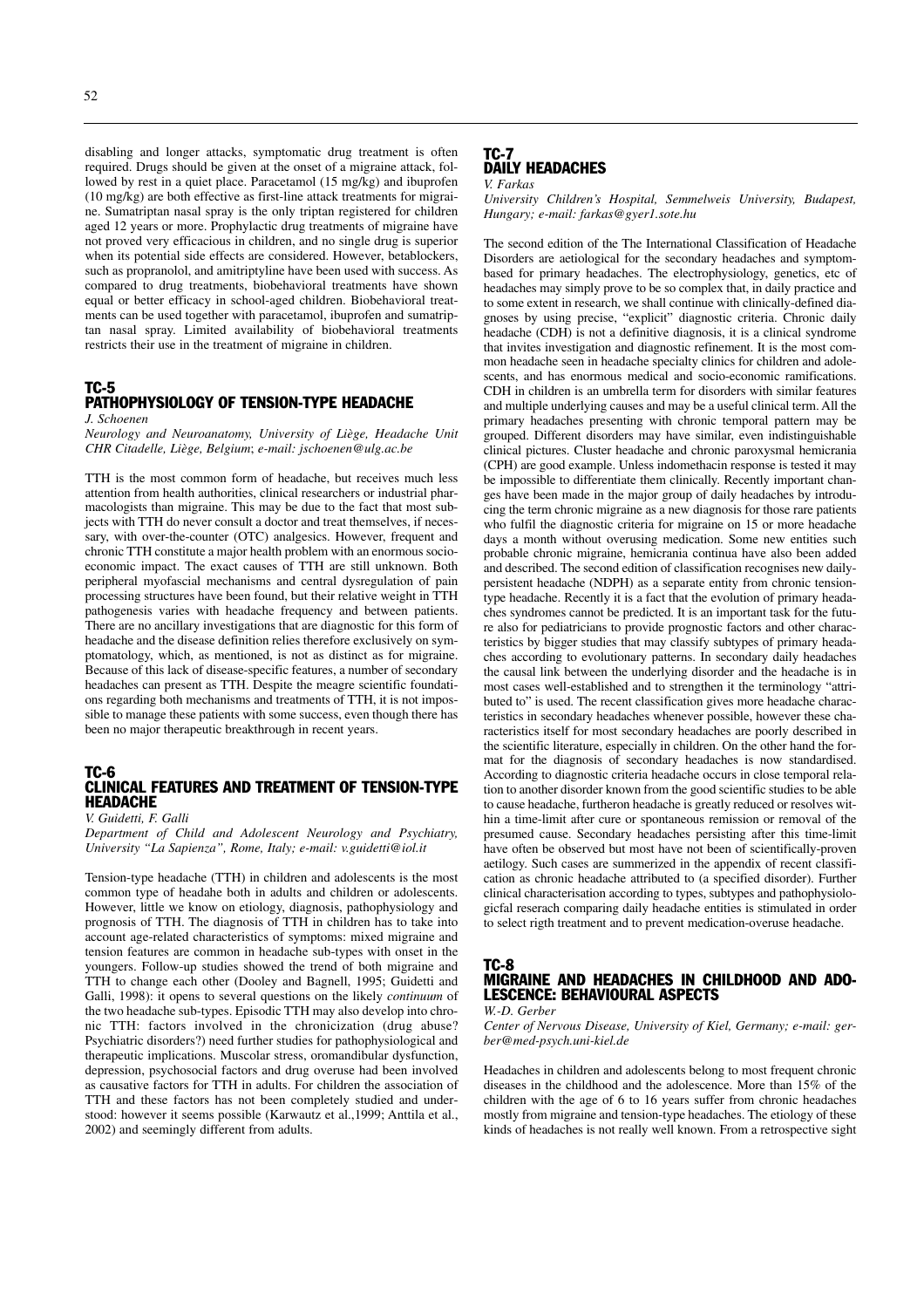children with headaches often have shown specific behavioural patterns from the beginning of their life. Abnormal behavioural patterns like perfectionism, hypersensitivity a.o. often have been described to be specific psychological characteristics in migraine patients which possibly seems to be aquired in consequence of the migraine disease. We propose that behavioral abnormalities may be the result of a genetically determined cortical hypersensitivity, possibly associated with learning processes. New neuro(psycho)physiological data seem to support the notion that migraine is a brain stem information processing dysfunction that is characterized by cortical hypersensitivity and reduced habituation to stimuli. The cortical activity reflects a (time) periodicity and may be related to endogenous or exogenous factors. Based on the currrent understanding of behavioural and neurophysiological aspects of migraine, we assume a two-process model of migraine aetiology: (1) a genetically determined hyperactivity of the central monoaminergic (catecholaminergic) system which could be possibly modulated by learning processes and (2) a homeostatic (counter) regulation and mobilization of reduced (mitochondrial) energy reserve. We further hypothesize that the catecholaminergic hyperactivity represents a possibly learned Self-Reinforcement-System (SRS). The chronification of migraine could be the result of operant conditioning processes which are related to both, biological and behavioral patterns. The results indicate to new behavioral procedures in the treatment of migraine which will be described.

### TC-9 SYMPTOMATIC HEADACHES: WHEN TO WORRY, WHAT TO **DO**

*C. Wöber*

*Headache Unit, Department of Neuropsychiatry of Childhood and Adolescence, Medical University of Vienna, Austria; e-mail: christian.woeber@meduniwien.ac.at*

Headache is a frequent symptom among children and adolescents. in the general population. More than 80% of the children experienced headache at some time in their lives. Almost all headaches encountered in general/family practice are subtypes of migraine, tension-type headache and chronic daily headache or related to common viral infections. In a pediatric emergency department, less than 7% of 288 patients presenting with headache had a serious disorder including 15 patients with viral meningitis. Among more than 430 patients of a headache center, less than 6% had symptomatic headache including two patients with a serious disease. Patients with brain tumors complain of headache in more than 60%, but headache is usually strongly associated with other symptoms and signs of an intracranial space occupying lesion and headache is rarely the only presenting symptom of a brain tumor. Considering the large number of benign headaches it is essential that the physician screens adequately for possible (but very rare) sinister or worrisome headaches arising as a side effect of serious and life-threatening illnesses, such as meningitis and other infections, intracranial haemorrhages, primary and secondary brain tumours, cerebral abscesses, or hydrocephalus. Recently, a new algorithm for the diagnosis of sinister headache was published. This algorithm incorporates the patient's age, headache onset and acuteness and presenting symptoms. The presence of one or more of the following features indicates a possibly sinister headache: (1) first occurrence of headache at a very young age, (2) new onset headache, (3) headache with very acute onset, and (4) headache associated with (a) atypical or isolated symptoms, (b) conditions such as head injury, infection or hypertension, (c) prolonged neurological deficits and (d) abnormal neurological exam. In the presentation, this algorithm as well as the emergency management of sinister headaches will be discussed in details.

#### **Suggested readings**

• Dowson AJ, Sender J, Lipscombe S, Cady RK, Tepper SJ, Smith R, Smith TR, Taylor FR, Boudreau GP, van Duijn NP, Poole AC, Baos V, Wober C (2003) Establishing principles for migraine management in primary care. Int J Clin Pract 57(6):493–507

• Wöber-Bingöl Ç, Wöber Ch, Karwautz A, Vesely Ch, Wagner-Ennsgraber Ch, Amminger GP, Zebenholzer K, Geldner J, Baischer W, Schuch B (1995) Diagnosis of headache in childhood and adolescence: a study in 437 patients. Cephalalgia 15:13–21

# SPECIAL LECTURES

# S-1 IHS PRESIDENT'S LECTURE

# METHODOLOGY OF CONTROLLED CLINICAL TRIALS. WHAT ARE THE DIFFERENCES BETWEEN CHILDREN AND ADULTS?

#### *P. Tfelt-Hansen*

*Department of Neurology, Glostrup Hospital, Glostrup, Denmark; email: tfelt@inet.uni2.dk*

#### S-2 VAHLQUIST-BILLE-LECTURE TOWARDS 50 YEARS OF EPIDEMIOLOGY IN CHILDHOOD HEADACHE

*M. Sillanpaa*

*Departments of Child Neurology and Public Health, University of Turku, Turku, Finland; e-mail: matti.sillanpaa@utu.fi*

Research into the epidemiology of childhood headache was pioneered by Bo Bille in Uppsala, Sweden in the late 1950s under the auspices of professor Bo Vahlquist, who developed one widely used set of criteria for paediatric migraine. Bille's monumental study and analysis of 9000 schoolchildren, his doctoral thesis, constituted the basis of subsequent epidemiological studies on the topic. Applying the Vahlquist criteria for migraine, he demonstrated an increase in the occurrence of migraine from 1.4% to 5.3% and overall headache from 39% to 75%, respectively, in schoolchildren aged 7–15 years. The male majority in the occurrence turned to female majority at age 10–12 years. Similar results have been reported in subsequent studies within and outside Nordic countries. A subgroup of 73 children with "pronounced migraine" were prospectively followed for 40 years. Approx. 25% hade become attack-free up to age 25 years, but about 50% had still migraine at age 50 years. So, the roots of adult headache are often in childhood. The outcome was better among boys than in girls. A Finnish long-term prospective study could confirm Bille's main results. In addition to valuable epidemiological data, Bille's fundamental research was a starting signal for further studies on the occurrence, causes and consequences of paediatric headache. The future epidemiological research will further elucidate the natural course of headache from childhood to adulthood and its medical, social and societal effects.

# INVITED SPEAKERS

#### L-1 THE IHS-CLASSIFICATION 2004. WHAT ARE THE NEWS? *R.H. Jensen*

*Danish Headache Center, Department of Neurology, University of Copenhagen, Glostrup Hospital, Glostrup, Denmark; e-mail: rj@dadlnet.dk*

The first edition of The International Headache Classification was virtually immediately accepted throughout the world for scientific purposes, especially the big wave of triptan drugs studies were all done in patients diagnosed according to the international headache classification. Slowly, but surely the principles of the classification have also altered clinical practice. The second edition has not changed the major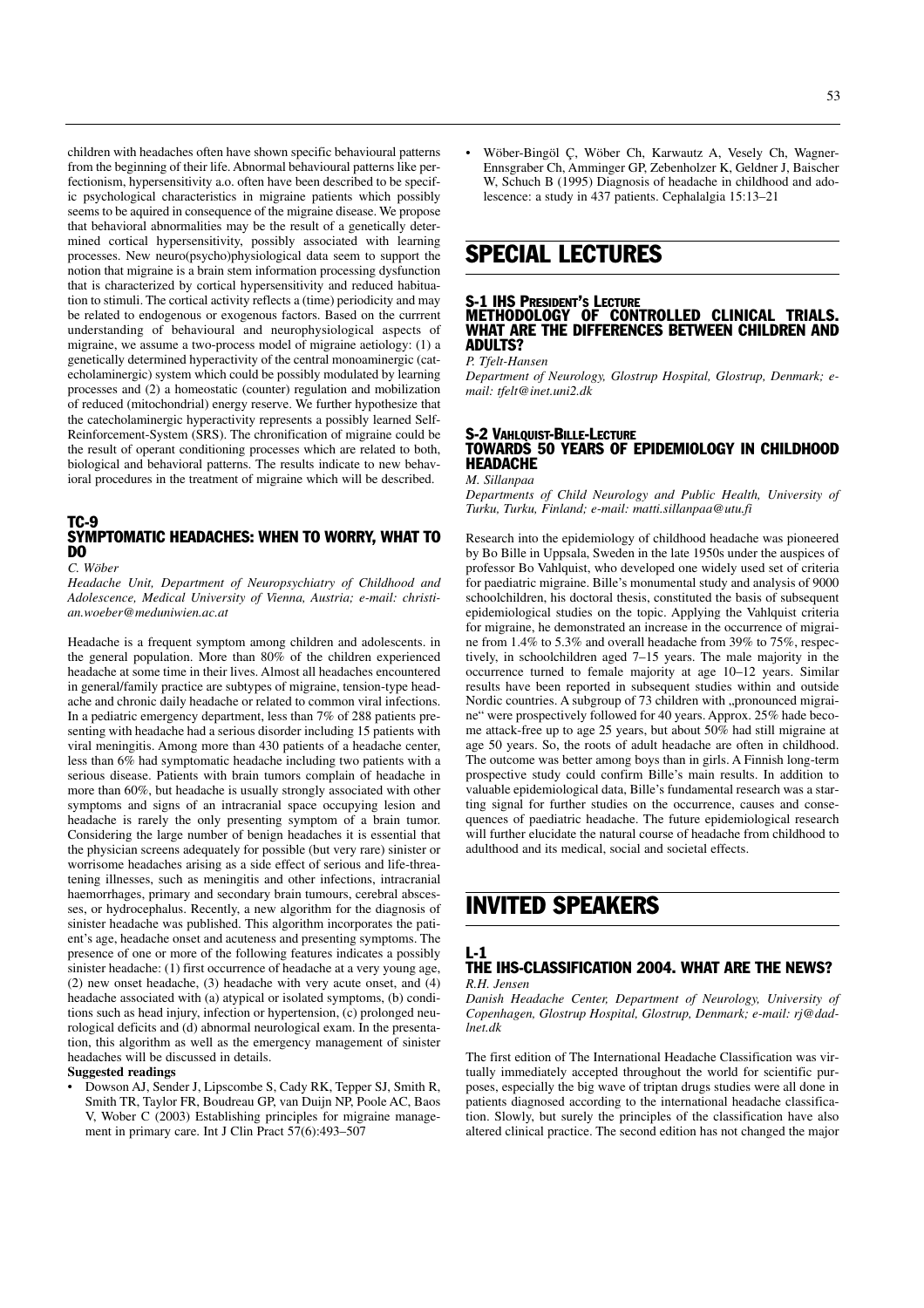principles of the classification and diagnosis of primary headache disorders. A number of small but important changes have been made in the light of new evidence. The scientific evidence for major changes of the diagnostic criteria of headache in children and adolescents was scarce and the diagnostic criteria for migraine are only changed to include 2 comments describing the shorter duration of migraine attacks in children and the specific problems regarding this group. Furthermore, a specific subgroup for Childhood Periodic Syndromes that are commonly precursors of migraine are also defined. There are no age-specific changes in the revised diagnostic criteria for other primary and secondary headache disorders. The revised version of the IHS-classification will be presented and discussed.

# L-2

# DIAGNOSTIC VALUE OF THE IHS CRITERIA IN CHILDREN AND ADOLESCENTS WITH MIGRAINE AND TENSION-TYPE **HEADACHE**

#### *A. Özge*

*Mersin University, School of Medicine, Mersin, Turkey; e-mail: aozge@mersin.edu.tr*

Headache is a common symptom in paediatric practice. Childhood headache, especially migraine has specific characteristics other than adult migraine. There are some epidemiological studies about the reliability of the IHS criteria for the diagnosis of TTH and the demographic characteristics of the children with TTH. While the development of the IHS criteria is a vital step forward in headache diagnosis, its contribution is in the area of criterion variance. The IHS does little to address the issues of information and interpretation variance. Diagnostic agreement among independent clinicians is often surprisingly poor and in the field of headache has not been adequately studied. The headache diagnosis in children is based on an overall interpretation of clinical symptoms. Now and future work should focus on alternative case definitions based on behaviour rather than symptoms (i.e., going to a dark room, squinting, turning off the lights instead of photophobia). Exploring additional or alternative diagnostic features (e.g. pallor, abdominal pain, sensitivity to odours, menstrual exacerbation) may be helpful. The objectives of our study were to estimate the prevalence of recurrent headaches in schoolchildren (ranging from  $2<sup>nd</sup>$  to  $5<sup>th</sup>$  degrees) in Mersin city of Turkey, and to determine the sensitivity, specificity, positive predictive value and positive likelihood ratio of the diagnostic headache characteristics in children with migraine and Tension Type Headache (TTH) using neurologist's diagnosis as the gold standard. In order to validate study procedure, we performed a preliminary study with 110 children. The ratios of sensitivity, specificity, positive predictive value (PPV) and positive likelihood ratio (PLR) were calculated using the neurologist diagnosis as a reference test. These ratios were 94.4%, 55.3% and 67.1%, respectively. The stratified sample of this study was composed of 5562 children. The prevalence of recurrent headache was 49.2% (2739 of 5562) and the prevalence of current headache was 31.3% (859 of 2739). TTH was more common than migraine (24.7% versus 10.4%). The mean duration of headache was found to be significantly longer in children with migraine (the average duration was 2.6 hours, ranged from 1 hour to 48 hours) than children with TTH (the average duration was 1.9 hours, ranged from 30 minutes to 72 hours) in our study. Based on our findings and prior reports we also support the suggestion to decrease the criterion on the minimal duration of pain to one hour for migraine headaches in children. For the IHS-based diagnosis of migraine, nausea and vomiting have poor sensitivity and high specificity in this model. However, having the at least one associated symptom has poor sensitivity and specificity for the IHS-based diagnosis of TTH in schoolchildren. The most sensitive headache characteristic for migraine was "severity of pain" (86.6%) and the most sensitive definitive symptom is "duration of headache" (95.3%) in children with TTH. Logistic regression analysis revealed that pulsating quality of headache (ExpB: 4.21), aggravation with walking stairs (ExpB:1.45), not being able to watch television during headache attacks (ExpB:3.73), having nausea (ExpB:2.46) or vomiting (ExpB:7.16) associated with headache attacks and unilateral location of headache (ExpB:22.62) had significant effect on migraine of schoolchildren. On the other hand, headache frequency (ExpB:1.05) and recent minor head trauma (ExpB: 1.68) had an important effect on TTH attacks of schoolchildren. It was concluded that IHSbased symptom definition criteria are highly beneficial in diagnosis of childhood headache, if used together with detailed clinical assessment.

# L-3 GENETICS OF MIGRAINE

*P. Montagna*

*Department of Neurological Sciences, University of Bologna Medical School, Bologna, Italy; e-mail: pmontagna@neuro.unibo.it*

Migraine is currently considered a complex disease with multifactorial genetic determination. The relative disease risk is increased 1.9 times for first degree relatives of probands with migraine without aura, and four times for relatives of probands with migraine with aura. Symptoms of migraine begin at an earlier age in children with higher number of affected relatives, e.g. with a heavier genetic load. Migraine before 20 years is associated with a positive family history, especially along the maternal line, of migraine in the mother predicting children's preschool headache. Studies in twins demonstrate that concordance rates for migraine are consistently higher among mono-zygotic than di-zygotic twins. Several linkage, genome wide screens and association studies with candidate genes have been performed in migraine, but the results of many studies are still considered as preliminary and in need of confirmation. Thus, linkage has been found with the Insulin Receptor Gene (*INSR*) at 19p13.3/2; with Xq24–28; with 4q24 for migraine with aura in a genome wide screen of Finnish families; with 1q31; 16p12; 14q21.2–22.3 for migraine without aura; and with 11q24. Association studies have been performed with serotonin and dopamine receptor genes, prothrombotic/vascular risk genetic factors, and mitochondrial DNA. Only for Familial Hemiplegic Migraine, a variety of migraine with aura conforming to an autosomal dominant type of mendelian transmission, are the genes involved known: FHM1 is due to mutations in the CACNA1A gene, coding for a neural calcium channel; mutations in the ATP1A2 gene, coding for an alpha2 subunit of the Na/K ATPase account for FHM2. The relevance of FHM as a genetic model for the more common types of migraine with and without aura remains however controversial.

#### L-4 ALTERNATING HEMIPLEGIA IN CHILDHOOD: A GENETICALLY HETEROGENEOUS MIGRAINE RELATED DISORDER?

*T. Schyns*

*European Network for Research on Alternating Hemiplegia (ENRAH); e-mail: tl.ps@gmx.net*

Alternating Hemiplegia in Childhood (AHC) is a rare condition, which is symptomatically ascribed and diagnosed by its striking neurological features: infantile onset of migraines, recurrent hemiplegic attacks involving alternatively each side of the body and other paroxysmal phenomenon. The cause(s) and the pathophysioligy of the disease are yet unclear. Here, we will discuss approaches to seek for the causative genetic mechanisms in AHC. The occurrence of familial cases with AHC symptoms suggest an autosomal dominant mode of inheritance of the disease. Nevertheless, it is very likely that the similar clinical phenotypes, however indistinguishable, are resulting from altogether different pathologies. The ongoing efforts in the USA and Europe to screen candidate genes for AHC on the ground of its clinical similarity to other paroxysmal periodical diseases, will be reviewed in the light of the recent advances in the filed of genetics of familial hemiplegic migraine (FHM).Further, the recently founded European Network for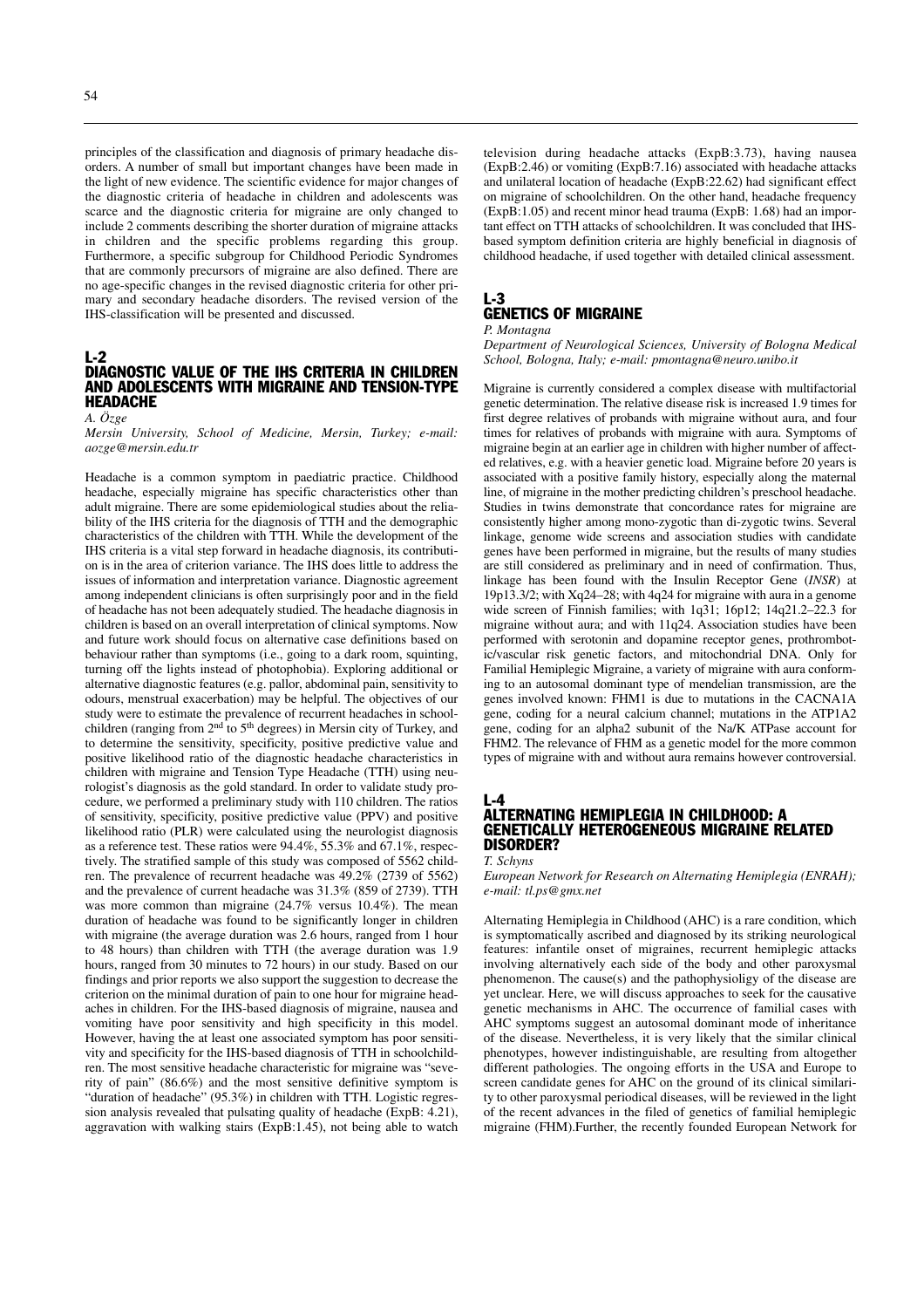research on AHC of patients organisations, clinicians, scientists and industry will be presented. Attention will be given to the current activities of the network to establish a database of clinical records on AHC and to facilitate and promote the research with the ultimate goal to deliver proper diagnostic tools and effective treatment.

#### L-5 MEDICATION IS IMPORTANT *P. Winner*

*Palm Beach Headache Ctr, West Palm Beach, FL, USA; e-mail: pwinner777@aol.com*

In the pediatric population, migraines are primarily an episodic syndrome that often renders the individual incapacitated, with personal, social and possibly medical consequences if not controlled effectively. The rational treatment of migraines begins with educating the patient and parents as active participants in their treatment. In this population, nonpharmacologic modalities need to be utilized but when partially or totally ineffective, appropriate medication needs to be administered. Episodic headaches often respond well to acute medications. When the frequency intensifies, preventive therapy needs to be entertained. All management strategies need to be challenged, both due to the underlying variability of headaches in this age group, as well as the changing opportunities available for medical treatment.

# L-6

### NON-PHARMACOLOGICAL TREATMENT IS IMPORTANT *F. Andrasik*

*Institute for Human and Machine Cognition, University of West Florida, Pensacola, FL, USA; e-mail: fandrasik@ihmc.us*

Beginning with the first publication of a nonpharmacological treatment for pediatric headache nearly 30 years ago (Diamond and Franklin, 1975), evidence supporting the value of this type of approach has been steadily mounting. Evidence-based reviews as well as meta-analytic or quantitative reviews document the efficacy of a number of relaxationbased (progressive muscle relaxation and biofeedback) and cognitivebased therapies. These reviews, as well as direct experimental comparisons, indicate that such approaches are comparable to pharmacological treatments. Non-pharmacological treatments have a number of potential advantages, as well. Among these are the minimal occurrence of adverse side effects; decreased attrition from and adherence to treatment; acquisition of actual skills that can directly improve coping abilities, which in turn can enhance confidence and self-esteem and minimize negative affect; elimination of parent concern about potential adverse effects of certain medications during critical growth periods. These approaches fit with a growing desire of patients to seek treatment alternatives, either as a replacement for or an addition to their care.

# L-7 COMPLEMENTARY TREATMENTS ARE USEFUL

*R. Pothmann Pediatric Pain Center, Hamburg, Germany; e-mail: pothmann@aol.com*

The most adequate treatment especially in young children is a therapy with less side effects. For example in acute headache cold pack or local massage with peppermint oil will help a lot in younger children. A lot of them will finally fall into sleep as the most striking acute coping element. Additive prophylactic treatment is given in frequent and longlasting. severe and complicated headache and migraines. New controlled data in adults and open label data in children have shown that phytopharmacological treatment like butterbur root extract Petadolex or a complex homeopathic solution like Antimigren has convincing effects. Not only in case of therapeutic resistance one could go the diet-way.Evidence is given by

controlled investigations showing that especially severe migraines with comorbidity of allergies, but as well tension-type headaches are responding to trigger reduced nutrion within a short period of only 2 months without any side effects. In addition eating-behaviour could be a main instrument in influencing the psycho-social conditions of the children's families. Even acupuncture is a serious and effective option for school children in case of pharmacological side effects, informed consent as a predisposition. Complementary headache treatment in children and adolescents is a basic option and should be preferred because lower of side effects before high dose chemical drugs will be tried.

### L-8 COMPLEMENTARY TREATMENTS ARE NOT USEFUL *C. Wöber*

*Headache Unit, Department of Neuropsychiatry of Childhood and Adolescence, Medical University of Vienna, Vienna, Austria; e-mail: christian.woeber@meduniwien.ac.at*

Complementary and alternative medicine (CAM) is defined as a group of diverse medical and health care systems, practices, and products that are not presently considered to be part of conventional medicine (www.nccam.nih.gov). The major types of CAM are (1) alternative medical systems such as acupuncture, homeopathic and naturopathic medicine, (2) mind-body-interventions including meditation, prayer or mental healing, (3) biologically based therapies using herbs, foods, and vitamins, (4) manipulative and body-based methods such as chiropractic or osteopathic manipulation and massage and (5) energy techniques comprising biofield therapies (e.g. qi gong, reiki, therapeutic touch) and bioelectromagnetic-based therapies (e.g. impulse magnetic-field therapy). People who prefer CAM over conventional medicine take CAM for "holistic", "more natural", "good for body and soul" and "free of side-effects" and they may argue that such therapies are better for there child than conventional ones. However, there is only some scientific evidence regarding some CAM therapies, and this evidence is largely based on studies in adults. Recurrent headache is an important cause of distress and disability in children and adolescents and requires effective treatment. Regarding the use of CAM therapies one must consider (1) the lack of reliable controlled studies on efficacy as well as safety of these therapies, (2) the large proportion of young headache patients responding favorably to placebo, and (3) the risk that (uncritical) use of CAM therapies and (unfounded) scepticism against conventional medicine may prohibit an effective treatment of disabling headaches. A CAM therapy might be useful in selected patients and it should not be forbidden or broken off in subjects using it successfully (provided that it is not harmful), but the lack of reliable data does not justify a general recommendation of any CAM treatment for treating headache in children and adolescents.

# L-9 NEUROPHYSIOLOGICAL ASPECTS OF PSYCHIATRIC COMORBIDITY AND NEUROTICISM IN PEDIATRIC MIGRAINE

*M. Siniatchkin, W.D. Gerber, U. Stephani*

*Department of Pediatric Neurology and Department of Medical Psychology, University of Kiel, Kiel, Germany; e-mail: m.siniatchkin@pedneuro.uni-kiel.de*

Migraine in children is characterized by high psychiatric comorbidity with especially internalizing disorders (anxiety disorders and depression). Strong association between migraine and neuroticism has also been demosntrated in a number of studies. The contingent negative variation (CNV) – a slow event-related potential, which represents different stages of information processing – is sensitive to changes of internalizing behavioral characteristics and was closely related to neuroticism. The higher neuroticism, the larger the amplitude of the early CNV component, the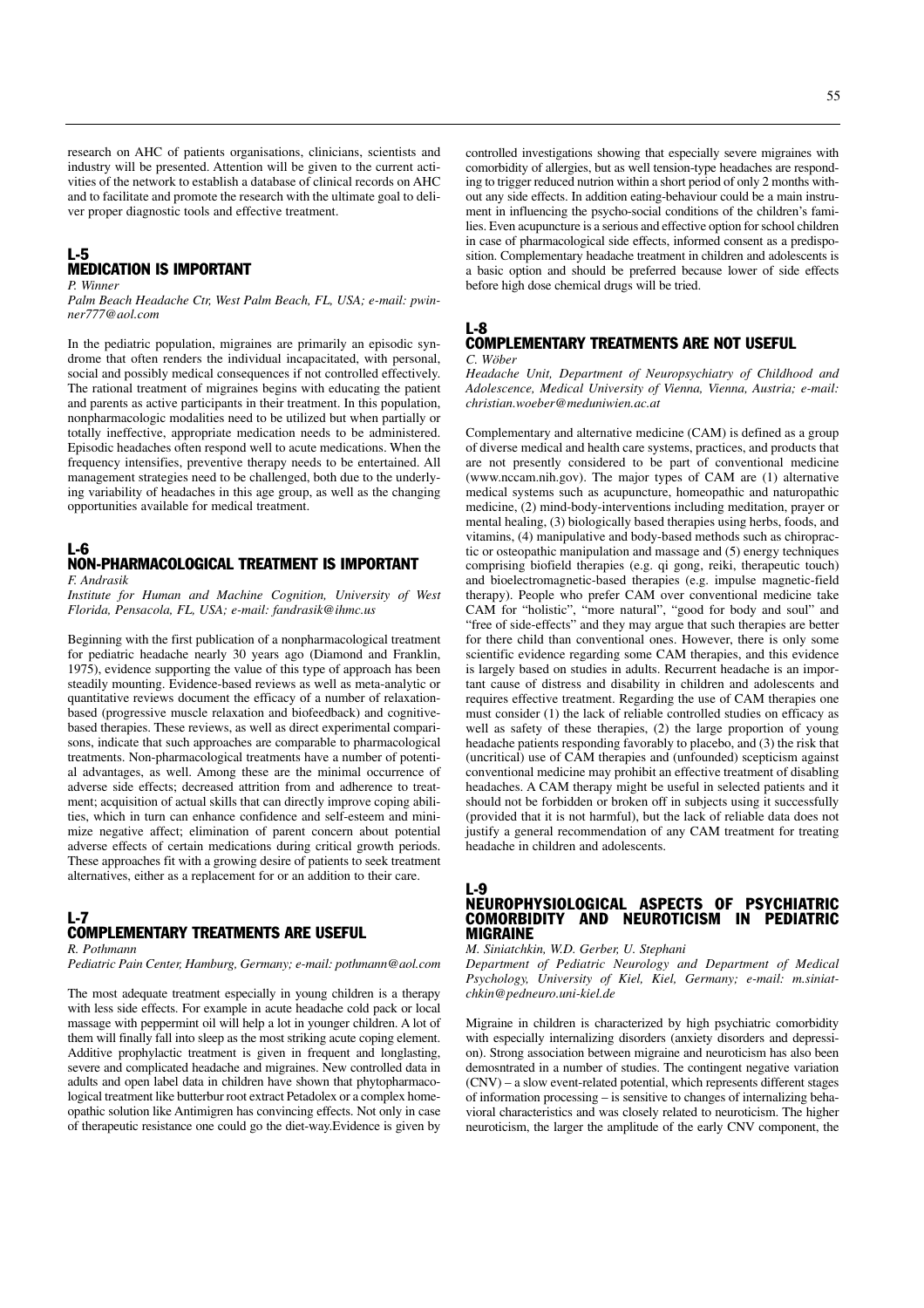more pronounced the loss of CNV habituation. Migraine patients are characterized by high CNV amplitudes and reduced habituation. The present study investigates the relation between CNV, anxiety/depression, abnormal parent-child interactions and neuroticism in families with a migraine child. The results show that the more restrictive behavior during parentchild interactions was demonstrated towards a migraine child, the higher neuroticism and anxiety scores in this child corresponding with more abnormal CNV characteristics. The comparison between migraine families with and without psychiatric comorbidity reveilied more pronounced CNV abnormalities in comorbide cases. This study provides an evidence for neurophysiological basis of psychiatric comorbidity in migraine which may be related to abnormal information processing representing neuronal sensitivity and central disposition. The interplay of genetic and environmental factors within this disposition could be proposed.

# L-10

#### THE MENTAL MAKE-UP OF THE (YOUNG) MIGRAINE PATIENT: THEIR PERSONALITY AND WAYS OF COPING *J. Passchier*

*Erasmus University, Medical Center Rotterdam, NIHES, Rotterdam, The Netherlands; e-mail: j.passchier@erasmusmc.nl*

Since 1949, many investigations have been devoted to find evidence for the so-called "migraine personality", that consists of anxiety, obsessivecompulsiveness, depression, perfectionism, achievement motivation and fear of failure. Generally, in about 50 years of research, the evidence for a higher prevalence of such traits among migraine patients can be considered to be conflicting. Higher average anxiety, depression and achievement motivation scores have indeed been found for migraine patients, but not consistently and often not in a clinical degree. Those who consult the clinician are generally more anxious and depressed than those who are not, but this is not specific for migraine. Similar findings have been reported for children and youngsters with migraine and chronic headache. Since raised scores on anxiety and/or depression have also been found in children with chronic pain at other locations than the head, their abnormal scores have been interpreted by some investigators as being caused by suffering from chronic pain. Our group performed a study in about 200 adolescents with chronic pain from the general population. We found that those patients who had higher anxiety and depression, did also have more headache and a lower quality of life than those who had normal scores. In the past two decades, more research attention became devoted to the strategies that patients used to cope with their pain. It was generally found that patients with a non-life threatening disease, who take actions to fight their physical complaints, are better off. This seems not the case for chronic headache; however. We found no associations between active, problem-focussed coping and the amount of pain in youngsters with chronic headache or between this type of coping and their quality of life. In line with the coping literature, an other group of strategies appeared to be more relevant, namely emotion-focussed coping, in particular coping by ruminating, worrying and exaggerating the consequences of the pain. Those of our youngsters who applied this strategy in particular, had not only more pain, but also a lower quality of life in comparison with the others. This finding suggests that cognitive-behavioral techniques for chronic headache in children can help them both with prevention of headaches and with the reduction of its consequences.

#### L-11 RELATIONSHIP BETWEEN MIGRAINE AND STROKE IN PAEDIATRIC AGE *L.N. Rossi*

*Department of Paediatrics, University of Milan, Italy; e-mail: livia.rossi@unimi.it*

According to the IHS classification published in 2004, "migrainous cerebral infarction" is a cerebral infarction occurring during the course of a typical migraine attack with aura. The following conditions should be present: (1) the attack should be typical of previous attacks except that one or more aura symptoms persists for >60 min; (2) neuroimaging demonstrates ischemic infarction in a relevant area; (3) the symptom should not be attributed to another disorder. In this way, the IHS definition of migraine-induced stroke is restrictive as it does not allow the diagnosis in patients who previously had migraine without aura. There are few studies on migrainous stroke in pediatric age. The reported patients had at least one episode of infarction with symptoms which were characteristic for migraine. Some children had more than one episode with stroke or with neurological deficit and presumed stroke, and these episodes were all on the same side. Therefore, it is quite reasonable to presume that an infarct tends to occur more easily when the same cerebral area is recurrently involved. Frequently the area of infarction was in the posterior cerebral artery territory, in contrast to what is usually found in stroke of idiopathic origin; angiography showed a transient segmental narrowing in some of the cases. In almost all cases described in pediatric age recovery was complete or almost complete. IHS criteria for migrainous stroke are not fulfilled for the cases of pediatric age in which an exclusion of other causes of stroke was inadequate. Furthermore, children reported in literature as migrainous stroke cases do not fulfill all IHS criteria for migrainous cerebral infarction because most of them did not have previous migraine with aura and some of them were not affected by previous migraine attacks at all. However, it is well known that in children an attack of complicated migraine can be the begin of a migraine history. The relationship between migraine and stroke in paediatric age needs further studies.

# L-12

# THE EFFECTIVENESS OF HOSPITALISATION IN THE TREATMENT OF PAEDIATRIC IDIOPATHIC HEADACHE PATIENTS

*1G. Lanzi, 1, 2S. D'Arrigo, 1O. Ferrari-Ginevra, 1M. Rossi, 3C. Termine 1Department of Child Neurology and Psychiatry, IRCCS "C. Mondino Foundation", University of Pavia; 2Department of Child Neurology, C. Besta Institute, Milan; 3Child Neuropsychiatric Unit, University of Insubria, Varese, Italy; e-mail: glanzi@unipv.it*

**Objective** The idea for this study derived from the clinical impression that paediatric headache patients might benefit more from inpatient than outpatient care.

**Methods** The study population included 27 girls and 23 boys aged eight through 18 years with migraine or tension-type headache. Children were randomised to hospital admission or outpatient assessment and followed for six months.

**Results** Compared to outpatient assessment, hospital admission was correlated to a significant increase in the number of responders: 0 vs 44% (one month), 0 vs  $68\%$  (three months), and 12 vs  $68\%$  (six months). Logistic regression analysis confirmed the high response rate among hospitalized patients after adjusting for age, sex, diagnosis, and headache characteristics or admission.

**Conclusions** We think hospitalisation reduces the emotional mechanisms that provoke stress in children and often induce or favour headache attacks. If these mechanisms can be interrupted, the management of disease may become easier and with enduring benefits.

# L-13 BURDEN OF HEADACHE: WHAT IS IMPORTANT IN ADULTS?

*T. Steiner*

*Division of Neuroscience, Imperial College, London, UK; e-mail: t.steiner@ic.ac.uk*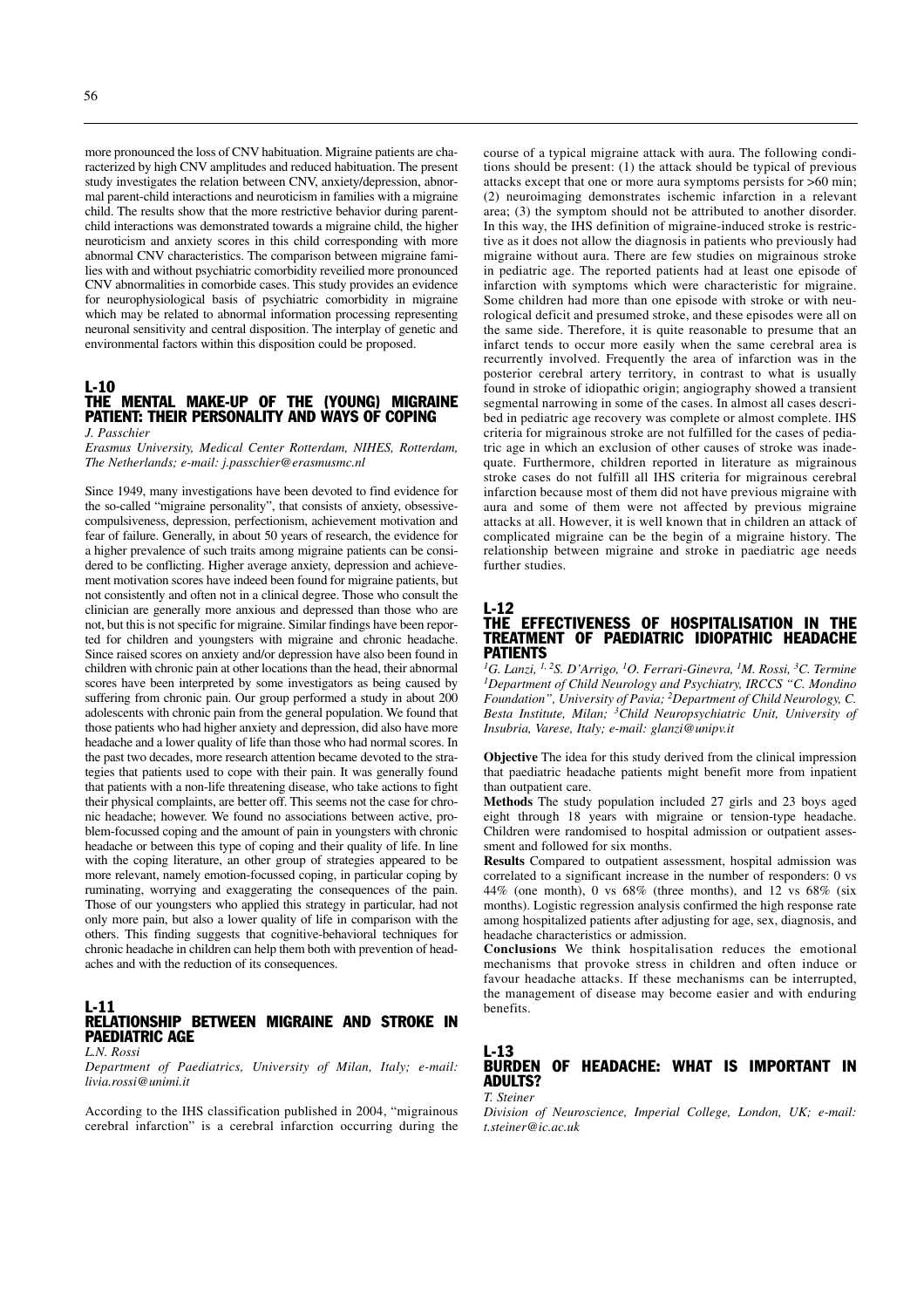# L-14 THE BURDEN OF HEADACHE. WHAT IS IMPORTANT IN CHILDREN?

*L. Metsähonkala*

*Department of Child Neurology, Turku University Hospital, Turku, Finland; e-mail: liisa.metsahonkala@tyks.fi*

Recurrent headache is a common problem already in children and adolescents. It is the most prevalent type of recurrent pain in children. In some aspects, childhood headache is less severe than headache in adults; the prevalence of chronic headache is lower and the headache episodes are shorter in children than in adults. Several recent studies on adults have investigated both the personal, social and societal burden of headache in adults. Far less is known about the burden of headache in children. It is probable that adults, both parents and doctors, are prone to estimate the burden of headache in children inaccurately. Like in adults, recurrent headache influences school, hobbies and social relations of the child. In studies on quality of life in children, headache intensity, duration and frequency seem to have impact on the daily and leisure activities. In a recent study, it was noticed that the impact of chronic daily headache and of migraine on the quality of life of children in a clinical setting is as heavy as of some other chronic illnesses such as cancer or arthritis (Powers et al., 2003). In some aspects, headache is even a harder threat to the quality of life of the child than of the adult. For the first, development is learning. A child is expected to be creative and to learn new things every day, a very demanding task which is certainly affected by recurrent headache. For the second, headache does not affect only the child but the life of the whole family. A third important aspect is that most people start to have headache in childhood or in adolescence. The proneness to headache is an inherited trait. During the early years, children and adolescents learn to cope with their headache, to control their pain and to control the headache frequency. The burden of headache later on partly depends on this learning process. Childhood and adolescence is the time to try to inhibit the headache from becoming a chronic problem.

# L-15 EUROPEAN INITIATIVES AGAINST CHRONIC PAIN IN CHIL-DREN AND ADOLESCENTS

*S. Erdine*

*Department of Algology, Medical Faculty of Istanbul University, Istanbul, Turkey; e-mail: algomed@superonline.com*

# L-16

# POST-TRAUMATIC HEADACHE ATTRIBUTED TO MODER-ATE HEAD INJURY IN GROWING UP AGE, REAL ENTITY OR ACCIDENTAL EVENT?

*D. Moscato, M.I. Peracchi, ° G. Mazzotta, °°L. Savi, °°°P. Battistella Childhood Headache Centre, Rome; ° Neurological Clinic, Perugia University; °°Headache Centre, Le Molinette Hospital, Turin; °°°Pediatric Department, University Padova, Italy; e-mail: d.moscato@idi.it*

Post-traumatic headache (PTH) often arises in children and adolescence from 30% to 70%. However, headache is often caused by severe head injury, accompanied by other symptoms (dizziness, nausea,vertigo, difficulty in concentrating, insomnia, etc.) and, therefore, it is often a part of a post-traumatic syndrome, rather than headache for itself and in these cases the causation link is well evident. A problem, conversely, arises in the event of PTH attributed to mild head injury (MHI), in which the identification of the causation link is difficult, as well as the definition of PTH or Migraine or TTH triggered by a trauma. The new classification gives very precise indications: the onset <7 days after, the duration <3 months for acute, >3 for chronic. The reason for the above is that also headache is considered among the various sequences and, therefore, it must also disappear together with other disturbances

deriving from the trauma. We have evaluated the incidence of PTH attributed MHI from two standpoints. In the population reporting to a hospital emergency room ,in the activity of 4 Italian paediatric headache centres. Here the data of first six months of the study. Cranial traumas have been controlled by the Emergency Room of San Carlo IDI Hospital of Rome for six months: 463 cases, 157 aged 3–18 years, of these 56 were secondary to MHI. The latter 56 (43 M,14 F) have been examined one and eight weeks after the event, evaluating the type of traumas, the neurological examination, the development of headache, the associated symptoms. All of them showed neurological Examination, X-rays, NMR(4) negative. The causes of the traumas: road accidents 2, household 19, school 14, sports 8, aggressions 3. 7 showed acute PTH, (5 similar ETTH); 8 a chronic PTH (4 CDH), which in the majority 10 had ceased after 6 months. Preceding headache: ETTH 4. Migraine 3. Associated symptoms: vertigo 25, changes in humour 12, alteration of the wake sleep rhythm 12, sleep disturbances 12. In the headache centres 752 patients have been examined for the first time (410 F, 342 M) aged 4–18 years. The diagnoses 3.2% had PTH (onset within 2 months) acute 2 boys, chronic 22 (9 F, 13 M). Succeeding headache MwoA 12, MWA 1, TTH7 CDH4. 17 patients had family history for headache. 10 already showed headache; head injury in 58% linked to playing, 42% to road accidents. Sleep disturbances already existing prior to the trauma (talking in the sleep, bruxism, nightmares, difficulty in getting to sleep) have appeared increased by 20%–30%; episodes of aggressiveness and panic crisis have also appeared in 20% of the cases. If, on one hand, the above data confirm the poor evidence of headache following a MHI, on the other hand, they make it doubtful the very existence of this entity; it may even seem that it is more a triggering factor of headache pathologies already existing before, but which had not yet actually had an event that triggered the birth of the pathology; this is confirmed by the fact that later in time these pathologies continue to appear and, therefore, the head injury is more the solvent moment of headache history. The above are initial data and the number of patients is not high, but if they are confirmed, then they might indicate the poor consistency of this headache as an independent pathology. **Suggested readings**

#### • Haas, DC, Pineda GS, Lourie (1975) Archives of Neurology 32:727–730

- Lanser JBK, Jennekins-Schinkel A, Peters ACB (1988) Headache 28:229–230
- Lanzi G, Balottin U, Borgatti R, De Agostini G, Pezzotta S, Spanu G (1985) Cephalalgia 5:211–15
- Raskin NH, Appenzeller O (1980) Headache Sanders Company 7:199–209

# **WORKSHOP**

### W-1 NONPHARMACOLOGICAL TREATMENT APPROACHES FOR PEDIATRIC HEADACHE: RESEARCH BASE, PRACTICE CONSIDERATIONS

*1F. Andrasik, 2W.D. Gerber, 3L. Grazzi, 4I. Pirker-Binder, 5U.K. Haller, 6P. Jordanidis*

*1Institute for Human and Machine Cognition, University of West Florida, Pensacola, FL, USA; 2Institute for Medical Psychology, University of Kiel, Germany; 3Neurological Institute C. Besta, Milan, Italy; 4Association for International Stressmanagement and Biofeedback and Coaching ASTI, Vienna, Austria; 5Headache Unit, Dept. of Neuropsychiatry of Childhood and Adolescence, Medical University of Vienna, Austria*; *6Biofeedback, Hypnosis and Stress Management Center, Thessaloniki, Greece*

This workshop, chaired by Dr. Andrasik, will address the array of nonpharmacological approaches that, with children and adolescents, can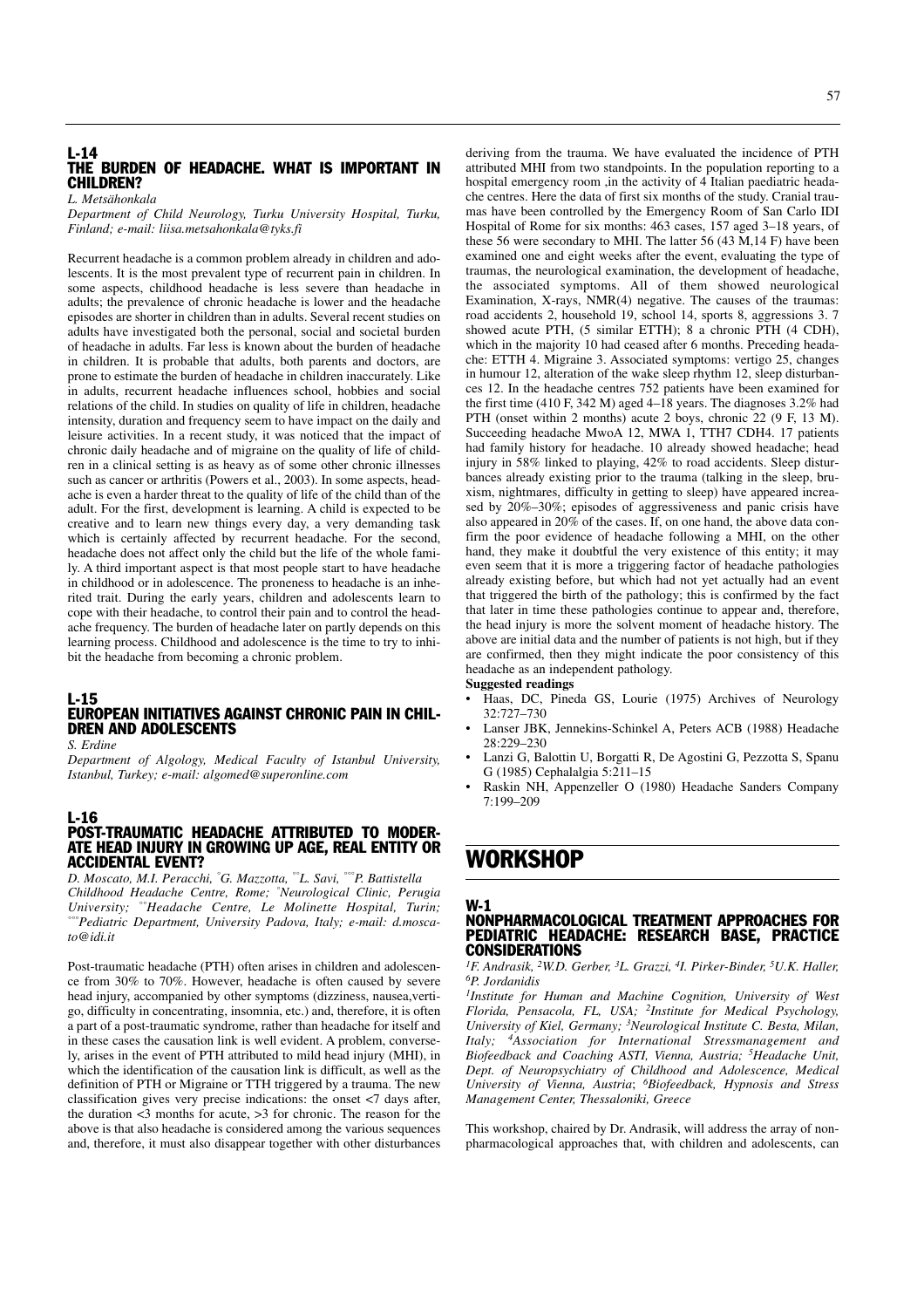serve as treatment adjuncts and treatment alternatives to pharmacological approaches. The workshop will begin with a brief review of the empirical support for a number of nonpharmacological approaches currently being used (presented by Dr. Andrasik). Most attention will be devoted to the more common and routinely used approaches of relaxation, biofeedback, and stress management. The less common approaches, such as visual modulation, TENS, acupuncture, and dietary, will be reviewed only in brief. New work, involving a special EEG approach based on contingent negative variation, will be presented as well (by Dr. Gerber). Having reviewed the empirical support for these approaches, the focus will turn to practice issues (presented by Dr. Grazzi, Dr. Jordanidis, Ms. Pirker-Binder and Ms. Haller). The following topics will be addressed here: integrating and sequencing multiple approaches, combining nonpharmacological and pharmacological treatments, organizing training sessions, dealing with collateral conditions that can compromise or interfere with treatment, and adapting procedures to fit the developmental levels and learning styles of children and adolescents. If possible, the presenters will provide an actual demonstration of basic biofeedback approaches.

**Target audience** This workshop is open to professionals of all disciplines and all levels. It assumes no prior experience; only a healthy interest on the topic.

**Workshop objectives** (1) Become knowledgeable about the scientific support for nonpharmacological approaches. (2) Understand the theory and approach for EEG biofeedback treatment. (3) Learn how to apply these procedures successfully in the practice setting.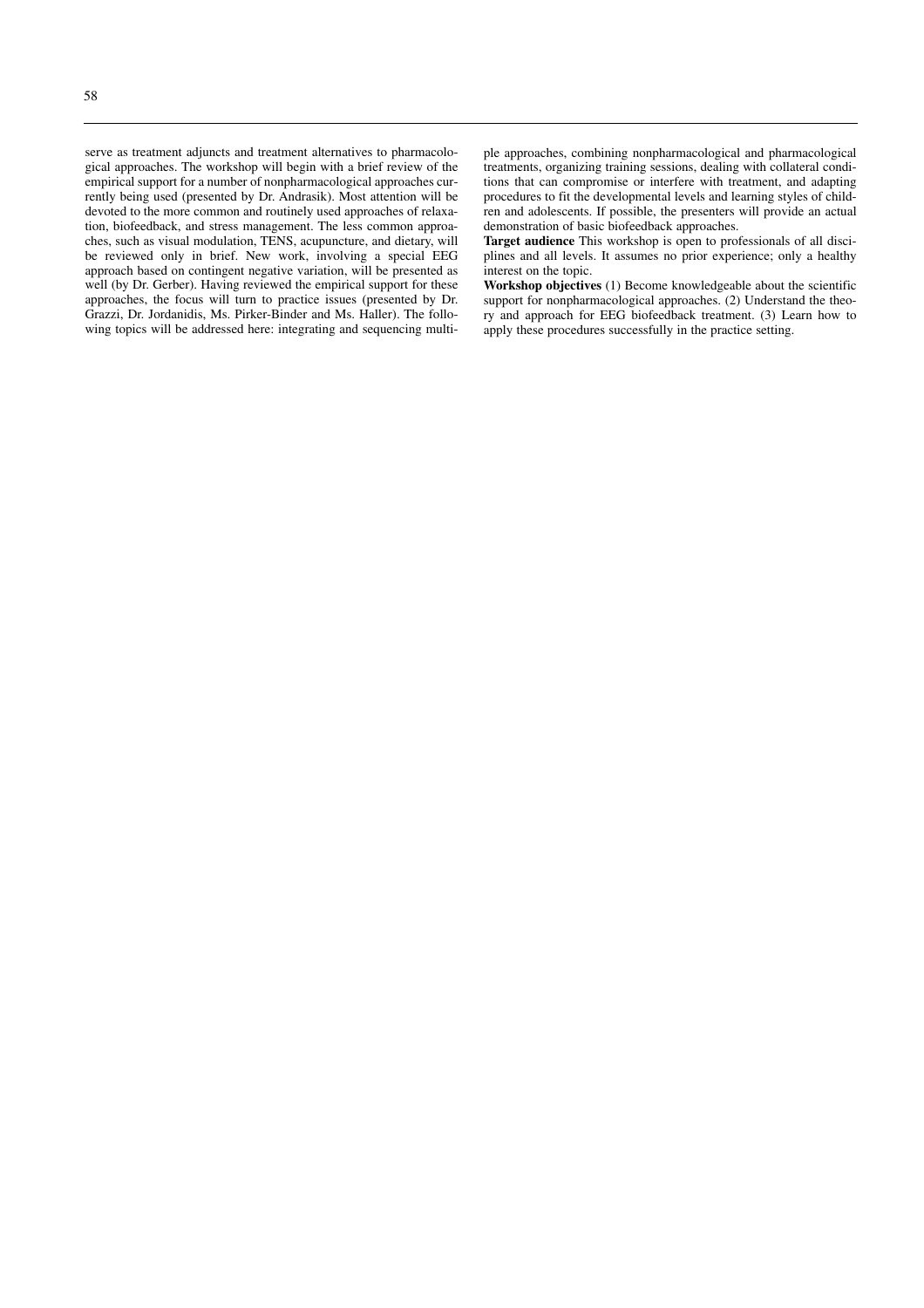# ORAL PRESENTATIONS

# O-01 DECREASING THE MINIMAL DURATION OF THE ATTACK TO 1 HOUR IS SUFFICIENTLY TO INCREASE THE SENSI-TIVITY OF THE ICHD-II FOR MIGRAINE IN CHILDHOOD?

*M.A. Arruda, C.A. Bordini, M.C. Ciciarelli, J.G. Speciali Neurology Department of the Ribeirão, Preto Clinical Hospital, São Paulo University, Brazil; e-mail: brheadache@netsite.com.br*

To ascertain the second edition of the International Classification of Headache Disorders (ICHD-II) in 489 children (range, 2–12 years) with chronic headaches consecutively attended at a pediatric headache clinic (mean follow-up, 16.1 months). The initial diagnosis was retrospectively made according to the ICHD-II and the final diagnosis prospectively, based on the Longitudinal Intuitive Clinical Diagnosis (LICD) deemed to be the gold standard. Accordingly ICHD-II migraine without aura diagnosis had the following scores: sensitivity 52%, specificity 100%, predictive positive value 100%; whist for frequent episodic tension-type headache the respective values were 100%, 95% and 45%. The ICHD-II criteria for migraine without aura have a high specificity but low sensitivity in childhood, even considering the minimal duration of the attacks to be 1 hour. Herein is shown that aspects concerning the pain characteristics and accompanying symptoms of migraine in childhood and the existence of "probable tension-type headache" subgroup play an important role in the low sensitivity of ICHD-II criteria for migraine in at this age.

#### O-02 MODIFIED DIAGNOSTIC FLOW CHART TO DIFFERENTIATE EPISODIC TENSION TYPE HEADACHES FROM EPISODIC MIGRAINES IN CHILDREN AND ADOLESCENTS *M.V. Francis*

*Headache and Migraine Research Centre Cherthala, India; e-mail: vfrancis@rediffmail.com*

**Objectives** To design a diagnostic flow chart to differentiate episodic tension type headaches from episodic migraine headaches in children and adolescents

**Background** IHS episodic tension type headache and episodic migraine diagnostic criteria have more than one overlapping statements. No significant study has been done to clearly differentiate between the two entities.

**Methods** 617 children and adolescents who initially presented with IHS episodic tension type headaches(2.1 and 2.3) were identified later when they presented with migraine features(IHS 1(1.1 and 1.2), IHS R, IHS RR 2001 MODIFIED). Parenteral migraine history and common migraine triggers were the most helpful differentiating features. Migraine trait symptoms were also helpful in some.

**Results** (The diagnostic flow chart - details in the text) The important features are recurrent headpain, activity affected or not, autonomic symptoms present or not. Common migraine triggers, migraine parents or siblings and migraine trait symptoms were also considered.

**Conclusions** The diagnostic flow chart is the most simple way of clinically differentiating episodic tension type headaches from episodic migraine headaches in children and adolescents.

#### O-03

# FAMILY-BASED ASSOCIATION STUDY OF POLYMOR-PHISMS OF THE DOPAMINERGIC SYSTEM IN PEDIATRIC MIGRAINE

*1, 2Á. Szilágyi, 1, 2K. Boór, 3I. Orosz, 3H. Kalász, 2M. Sasvári-Székely, 3V Farkas*

*1Department of Pharmacology and Pharmacotherapy; 2Department of Medical Chemistry, Molecular Biology and Pathobiochemistry;*

*3Department of Pediatrics, Semmelweis University, Budapest, Hungary; e-mail: szilagyi@puskin.sote.hu*

In pediatric migraine patients some of the prodromal and attack symptoms could be interpreted as alterations of the dopaminergic system. A VNTR in the 3' untranslated region of the dopamine transporter (DAT) gene as well as a G to A substitution located at the catechol-O-methyltransferase enzyme (COMT) gene may contribute to the altered function of the dopaminergic system. We investigated the polymorphisms of these 2 candidate genes by a genetic assosiation study. 87 affected families and 648 control persons were involved in case-control and in family-based (TDT) association studies. Pediatric patients were stratified according to migraine subtype (with or without aura) and the onset of disease (<6 years, respectively >6 years). Sample collecting was performed by a noninvasive process and genotype was determined by PCR based methods. Khi2 and TDT khi2 tests were used for statistical analyses. Our results indicate that the A containing genotypes of COMT are significantly more frequent among migraineurs with early onset of disease and the 10/10 genotype of DAT is significantly more frequent in the same group. The family based study confirmed our results showing more frequent transmission of the A containing and the 10-repeat alleles to offspring with early onset of migraine. These results suggest that the analysed polymorphisms may affect the onset of disease and confirm the involvement of the dopaminergic system in the pathomechanism of migraine.

# O-04

# MAGNETIC RESONANCE IMAGING (MRI) IN CHILDHOOD AND ADOLESCENCE WITH MIGRAINE (M) AND EPILEPSY (E): A CASE CONTROLLED STUDY

*1A.S. Giannantoni, 2G. Tanfani, 1F. Galli, 3P.M. Russo, 1V. Guidetti Department of Children and Adults Neurology and Psychiatry; 2Department of Neurosurgery and Facial Surgery; 3Department of Psychology, University "La Sapienza", Rome, Italy; e-mail: v.guidetti@iol.it*

**Background** Single or multiple hyperintense foci in the white matter have been reported on T2 weighted MRI in 12%–46% of adult M. Results of the recent studies showed certain correlation between transitory clinical manifestation with focal reduction of cerebral circulation and possible ischemic lesions in patients with M.

**Patients and methods** We compared three groups of children: M, E and comorbid (M+E) to determine the frequency of MRI abnormalities, their location and any correlation with clinical and anamnestic data. 55 consecutive patients with M (80% without aura (MO); 20% with aura  $(MA)$ ) (range,  $6-17$ ; ma+10.9), 44 with Primary E (range, 2–17; ma 8.7) and 22 M+E (range, 4–15; ma 9.1) (IHS and ILAE classifications) performed MRI.

**Results** M showed an incidence of focal white matter abnormalities in T2 weighted MRI higher than E (23.6% vs11.3%; *p*<0.05), but lower than M+E (23.6% vs 36%; *p*<0.05). MO>MA (71% vs 29%; *p*<0.01). Lesions are predominantly located in centrum semyovals independently of the side of M or aura. Risk factors for MRI abnormalities seem to be cardiovascular disease in fathers  $(p<0.01)$  and M in the mothers  $(p<0.04)$ . Frequency, length, intensity of attacks did not predict the association with white matter abnormalities. **Conclusions** M may be associated with early pathologic changes in the brain.

# O-05

### SERIOUS BRAIN DISORDERS AMONG CHILDREN AND ADOLESCENTS WITH CHRONIC HEADACHE *I. Abu-Arafeh*

*Fraser of Allender Neurosciences Unit, Royal Hospital for Sick Children, Glasgow, UK; e-mail: ishaq.abu-arafeh@fvah.scot.nhs.uk*

**Background** Brain tumours are the common concerns for parents and primary care doctors on evaluating a child with chronic headache. The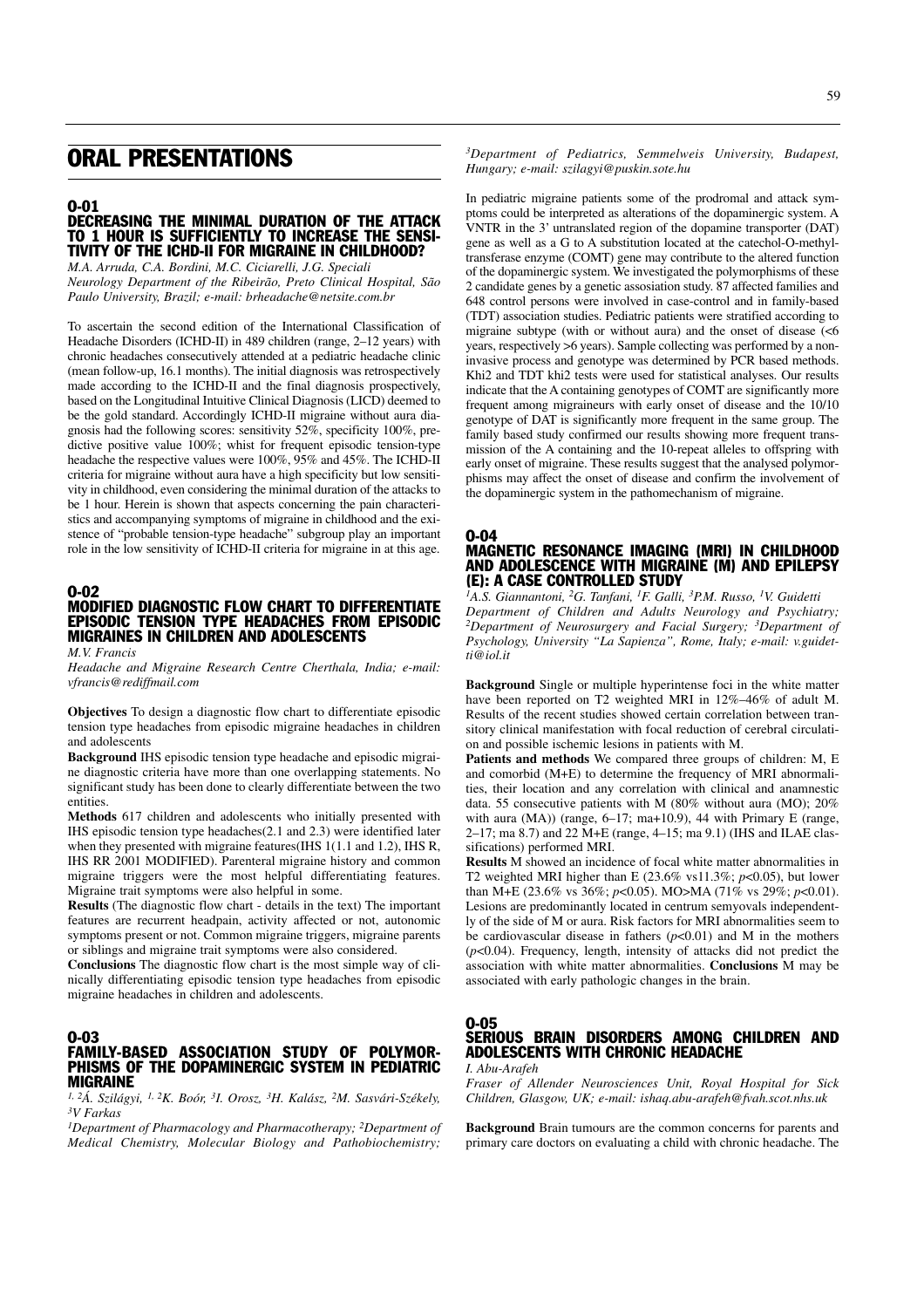aim of this study is to quantify the risk of serious neurological disease in children and adolescents with chronic headache.

**Methods** All children attending a specialist headache had clinical assessment, brain neuroimaging  $\overrightarrow{(CT \text{ or } MRI)}$  where indicated and follow up using prospective headache diaries.

**Results** Eight hundred children and adolescents between 1.25 and 18.75 years of age (mean 10.7; SD 2.9) were evaluated. At first presentation to the clinic they had suffered from headache for at least 1 month (range, 1 month - 12 years; mean 21 months: SD 22). 141 children (18%) were investigated with either CT or MRI scan of the brain, including 88 who were investigated by their referring doctors before attending the clinic. Three children (0.375%) had significant neurological cause for their headaches. The diagnosis of brain tumour was unexpected in only one child (0.125%) who had headache for 4 years. Headache changed from tension to migraine and lastly to non-specific despite a persistent normal examination. The MRI scan of the brain showed posterior fossa tumour and hydrocephalus.

**Comments** Brain tumours presenting with long-standing headache in children are rare. Serious disorders should be suspected in children with subtle changes in the patterns of headache, personality and behaviour.

### O-06 FAMILIAL OCCURRENCE OF PSYCHIATRIC DISORDERS IN HEADACHE, ASTHMATIC, EPILEPTIC AND HEALTHY CHIL-DREN: A CONTROLLED STUDY

*1F. Galli, 1V. Guidetti, 2F. Tagliente*

*1Department of Child Adol Neurol and Psychiatry, University "La Sapienza", Rome, Italy; 2Department Child Adol Neurol and Psychiatry, University "Federico II", Naples, Italy; e-mail: f.galli@chiadache.org*

**Introduction** The comorbidity of headache (H) and psychiatric disorders (PSY DIS) is high both in adults and children or adolescents. The explanation of such association is far to be understood (shared genetic or biological factors? Cause-effect?), and could bring light on pathophysiology and treatment of H disorders. Main aim is analysing the occurrence of PSY DIS in parents of H patients.

**Materials and methods** 100 parents of H children (range 6–12; m.a. 9.06) seen in the H Center and parents of three samples (100 chronic asthma, 92 epileptic (third level Centers) and 100 healthy subjects (routine visits in paediatric settings)) have been interviewed for analysing the occurrence of H (IHS 1988 criteria) and PSY DIS, by the mean of structured interview (Symptom Questionnaire, Fava et al.,1982). Student's T test and chi-squared has been performed.

**Results** Parents of H patients showed 43.5% of PSY DIS (95% on maternal side) and the highest scores on anxiety, mood and somatization scales (<0.001 vs healthy controls). Similar trend (*p*=ns) for H, epileptic and asthmatic samples for anxiety and somatization scales and for H and epileptic samples for depression scale. Parents of chronic daily H patients have the highest number of PSY DIS compared to H and not-H patients.

**Conclusions** The high prevalence of PSY DIS also in parents of H sufferers open new directions of research to understand the meaning and discussing the similarity and differences of H and other disorders with onset.

# O-07 COPING WITH PEDIATRIC HEADACHE: PAIN-SPECIFIC COPING RESPONSES AND HABITUAL COPING STYLES

*L. Morris, M. Heinrich, B. Kröner-Herwig Department of Clinical Psychology and Psychotherapy, University of Göttingen, Göttingen, Germany; e-mail: lmorris@uni-goettingen.de*

The number of children and adolescents suffering from headache has increased substantially in the past decades. Accordingly, identifying

factors that contribute to the development and maintenance of pediatric headache has gained importance. Headache-related coping responses and habitual coping styles are potentially interesting factors in this context. In the present study, questionnaires developed to address these issues were administered via postal survey to a community-based sample of 100 households with a child between 7 and 14 years of age (pilot study). Pain-specific coping responses reported in the literature and items of the Coping with Stress Questionnaire - Child and Adolescent Version (Hampel, Petermann and Dickow, 2001) were integrated in the survey measures. Questionnaires were returned by 82% of the sample. Headaches, experienced monthly or more often, were reported for 18% of the children. Less frequent headaches were reported for 27%. The most frequent coping strategies employed by children during a headache episode included (in descending order) sleeping, lying down, relaxing, and cooling their forehead. Physicians were consulted regarding headache by 27%. The habitual coping styles of children with headache differed significantly from children without: escape avoidance and ruminative coping styles were significantly more prevalent in children with headache. Further and more detailed results based on a larger sample (main study, n=8800) will also be presented.

# O-08

# THE COGNITIVE IMPACT OF MIGRAINE IN CHILDREN *R.K. Cady, K.U. Farmer*

*Headache Care Center, Springfield, Missouri, USA; e-mail: kfarmer@primarycarenet.org*

**Objective** To investigate the cognitive efficiency of children during migraine, compared to a nonmigraine period, and recovery of cognition following treatment.

**Methods** Subjects: 10 subjects, 3 males and 7 females, ages 8 to 12 (mean 10.3) participated. Measure: The Migraine Early Warning Tool (MEWT) is an automated neuropsychological assessment metrics consisting of 4 valid and reliable subtests, programmed on a Palm m100. The Performance Index (PI) is a measure from 0 to 9 which rates the subject's overall performance on the 4 subtests compared to that person's performance at screening. Procedure: subjects took the MEWT 4 times at screening and daily. Baseline period: for 4 weeks, subjects treated migraines in their usual fashion with over-the-counter (OTC) remedies. They took the MEWT right before medication and at 2 hours post-dose. Treatment period: for 4 weeks, subjects treated migraines with an oral triptan. They took the MEWT before medication and at 2 hours post-dose.

**Results** The Performance Index (PI) dropped from 9 to 6 prior to a migraine, indicating a drop in cognitive efficiency and warning the subjects of an impending attack. Two hours post-dose, the PI rose to 8 using OTCs and to 9 with triptan.

**Conclusions** Migraine produces a significant drop in cognitive efficiency which recovers with treatment. A triptan facilitates recovery more rapidly than an OTC.

# O-09 ARE PARENTS AWARE OF THEIR SCHOOLCHILDREN'S HEADACHES?

*1T. Sasmaz, 1R. Bugdayci, 2A. Özge, 2A. Karakelle, 1O. Kurt, 2H. Kaleagasi*

*1Public Health and 2Neurology Departments, Mersin University, School of Medicine, Mersin, Turkey; e-mail: aozge@mersin.edu.tr*

**Background** The objective of this study is to determine parents' awareness of their children's headaches and to evaluate some of the factors that affect this awareness.

**Methods** The subjects of the study are 2601 children who were diagnosed with headache. Data on the children and the parents was collected using a detailed data form. The diagnosis of headache in children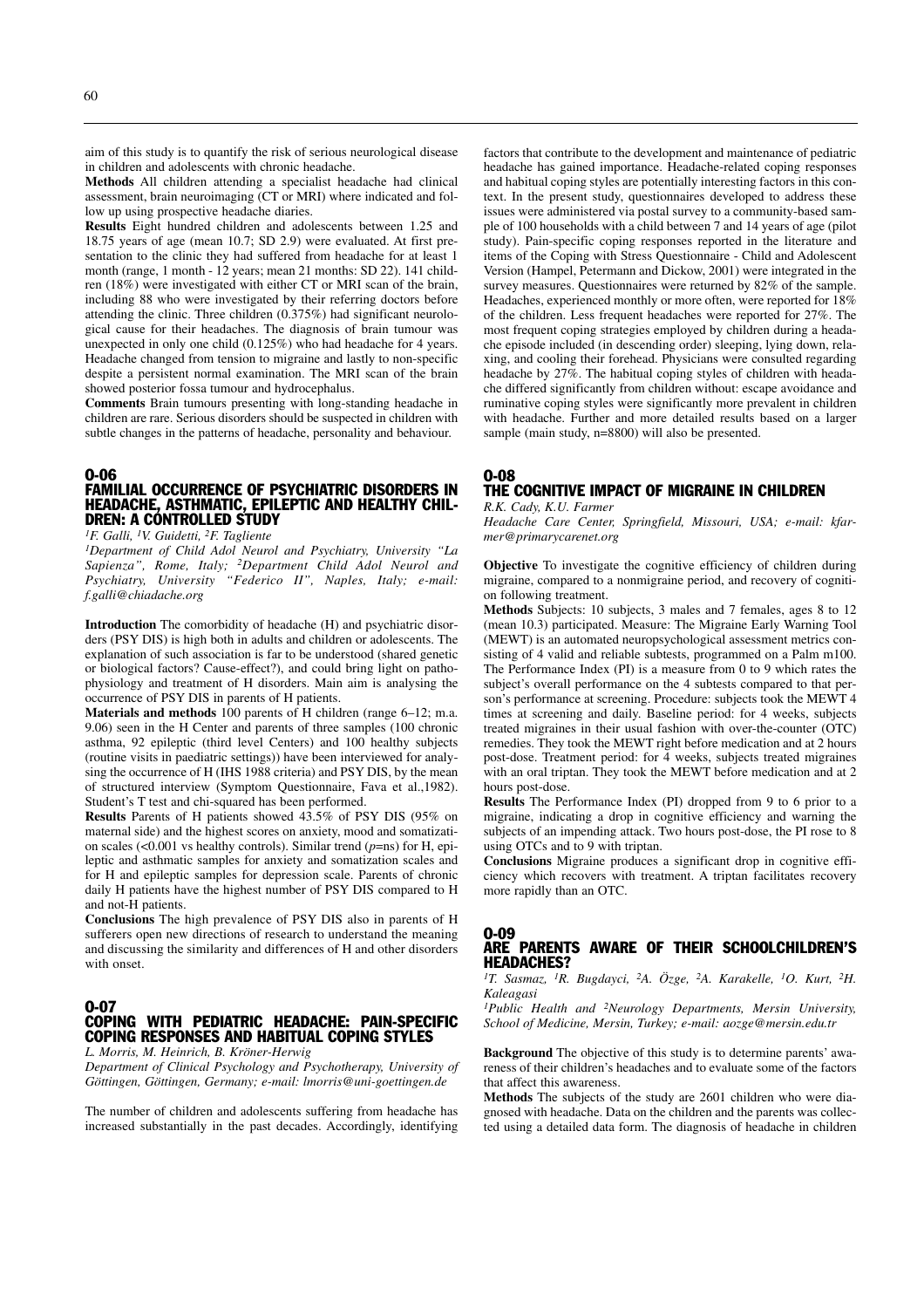was made on the basis of the criteria of the International Headache Society (IHS). If the parents of a child diagnosed with headache reported that their child had headache, the parent was evaluated to be aware of his/her child's headache. In the statistical analyses, chi-square and binary logistic regression were used.

**Results** Almost 74% of parents were aware of their children's headache. It was found that migraine type headache, female gender, being the first child of the family, travel sickness of children, the presence of headache history in one of the family members; the number of family members and mother's age are factors that affect the awareness level of parents. It was also revealed that parents who do not work outside are more aware of their children's headache and that educational and financial status do not have any effect on the degree of awareness.

**Conclusions** In a city like Mersin, which is economically well developed when compared with the rest of the country, one quarter of the parents are not aware of their childrens' headache.

## O-10 CHANGING CLINICAL MIGRAINE PICTURE FROM CHILD-HOOD TO ADOLESCENCE

*T. Jun*

*Teramoto Neurology Clinic, Nagoya, Japan; e-mail: teramoto-nc@nifty.com*

**Background** The clinical picture of migraine in children and adolescents was different from that in adults. Since there are few reports on the clinical picture for each generation, we undertook this study.

**Patients and methods** Totally 311 patients (138 boys and 173 girls) were investigated in the study. The patients were divided into four age groups of 3 years each; 7–9, 10–12, 13–15 and 16–18 years old. The number of the cases was 49, 83, 88 and 91, respectively, in each group. We compared the clinical findings at the first consultation for each patient. We checked the male/female ratio,side of the pain, nature of the pain, exsistence of premonitory signs, vertigo and/or dizziness and daily appearance of attacks.

**Results** The ratio of males was 53.1%, 57.8%, 43.2% and 34.1% in that order. Unilaterality of the headaches was 37.4%, 42.0%, 56.6% and 73.5%, respectively. Pulsating quality was 4.1%, 30.1%, 36.4% and 47.3%, while patients with any premonitory signs were 22.4%, 34.9%, 44.3% and 64.5%. Vertigo and/or dizziness associated with headache were 16.3%, 22.9%, 10.2% and 8.9%, and morning dominant attack cases were 20.4%, 44.6%, 26.1% and 14.3%, respectively.

**Conclusions** The present study revealed that the clinical picture of migraine in childhood and adolescents is gradually changing to that for adults with aging. There are no reports on the correlation between the clinical picture and aging. The present study may therefore be useful for the diagnosis of migraine in childhood and adlescents.

# O-11 CHILDHOOD AND ADOLESCENT RISK FACTORS FOR MIGRAINE AND TENSION-TYPE HEADACHE

*1K.E. Waldie, 2R. Poulton*

*1Centre for Cognitive Neuroscience, Department of Psychology, University of Auckland, Auckland, New Zealand; 2Dunedin Multidisciplinary Health and Development Research Unit, Department of Preventive and Social Medicine, Dunedin School of Medicine, University of Otago, New Zealand; e-mail: k.waldie@auckland.ac.nz*

Physical and psychological measures across the lifespan were used to determine which factors could differentiate between migraine and tension-type headache in a representative birth cohort (Dunedin Multidisciplinary Health and Development Study). Over one-third of the study members suffered from frequent headache during childhood. Of these children, over one quarter were later diagnosed with primary headache in adulthood. The 1-year prevalence was 11.1% for tensiontype headache and was 11.6% for migraine. Migraine at age 26 was predicted by maternal headache, anxiety disorders in childhood and adolescence, and stress reactivity and harm avoidance personality traits. In contrast, tension-type headache was characterised by childhood neck or back injury, moderate childhood anxiety, and adolescent aggression. Perinatal complications, neurological disorders or concussion did not predict headache status. While migraineurs had the most severe impairment in work and social-related activities, all study members diagnosed with primary headache disorder reported their physical, emotional and mental health to be worse than headache-free controls and comparable to individuals currently receiving treatment for asthma. The pervasive impairment reported across multiple life domains among young headache sufferers illustrates the significant burden of illness associated with headache disorders. These results also confirm that migraine and tension-type headache are distinct disorders with different defining characteristics.

### O-12 MENSTRUAL MIGRAINE (M) IN ADOLESCENCE: A POPU-LATION BASED-STUDY

*1F. Tagliente, 2F. Galli, 2A. Pascotto, 2V. Guidetti*

*1Department of Child and Adol Neurol and Psychiatry, II University of Naples; 2University "La Sapienza", Rome, Italy; e-mail: v.guidetti@iol.it*

**Background** Epidemiologic data and clinical observations suggest an association between M and menstrual (Me) cycle. The relationship has been widely described in adults: no data in children and adolescents. **Aim** Assessing the prevalence and the clinical features of Me-related headaches in a female adolescent population.

**Materials and methods** 520 students (range, 13.1–20.6; m.a.: 16.2) randomly selected at school. A questionnaire had been administrated regarding headache (H), menarche and menses. Questions on family history of M and Me M were included. IHS criteria (1988) plus MacGregor's stricter definition of "Me M" had been applied.

**Results** Median age at onset of H: 12.4 years. Primary H in 69%: 20% M without aura (MO), 2% M with aura, 33% tension type (TTH), 23% mixed H; in 22% H was not classifiable. Only those with MO and TTH were subsequently analysed. Of all MO, Me M was observed in 2.7%, pre-Me M in 16.6% and Me M in 27.8%; no link with Me cycle in 52.8% of M. TTH was associated to the pre-Me period in 18% of cases, to Me period in almost 1%, 16.8% was Me associated, whereas 63.8% of TTH was not related to Me.

**Conclusions** M may occur at any time during the Me cycle. However, Me M in adolescence rarely occurs, involving less than 3% of our population, lower than adults. It may be due to the irregularity of Me cycle during the first gynaecological years. Further studies are needed to corroborate these data and investigate the association between female hormones and H.

# O-13 DYSMENORRHOEA: A MIGRAINE TRAIT OR ABDOMINAL MIGRAINE

*M.V. Francis*

*Headache and Migraine Research Centre Cherthala, India; e-mail: mvfrancis@rediffmail.com*

**Objective** To study menstrual origin abdominal pains in mothers of migraine children.

**Methods**In this study spanning 3 years, 1800 IHS migraine (1.1 and 1.2) mothers were questioned regarding menstrual pains (headpain and abdominal pain), when they presented with their children with headaches.

**Results** While only 14% (252) had menstrual migraine (day 1 plus or minus 2 days of the menstrual cycle), 76% (1362) reported dysmenorrhoea either at the time of presentation or sometime in the past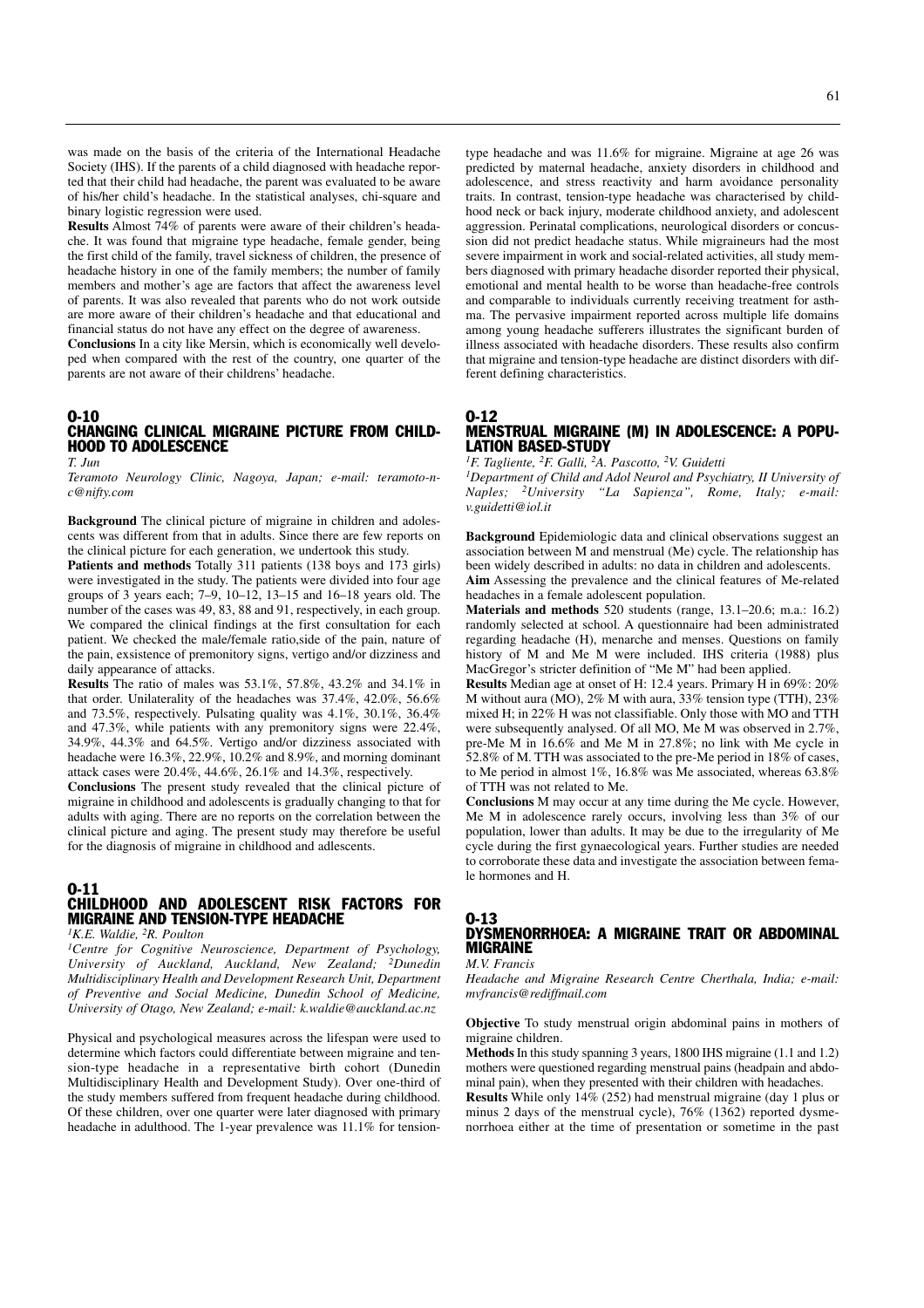(mostly before first pregnancy) and in 64% (1.152) dysmenorrhoeic severe lower abdominal pains lasting for a day were associated with nausea or vomiting and phonophobia, all suggestive of a diagnosis of abdominal migraine.

**Conclusions** This study concludes that abdominal pains resembling migraines are very common in female migraineurs during menstruation and it can occur without typical IHS migraine or migrainous disorders (1.7). Dysmenorrhoea present or past must be specifically enquired into while taking headache history from mothers and if it can be considered as a migraine trait in mothers, diagnosing early migraines in their children will be made easier.

### O-14 TOPIRAMATE FOR MIGRAINE PREVENTION IN CHILDREN: A RANDOMIZED, DOUBLE-BLIND, PLACEBO-CONTROLLED TRIAL

*1P. Winner, 2E.M. Pearlman, 3S. Linder, 4D. Jordan, 4A. Fisher, 4J. Hulihan 1Palm Beach Headache Center, West Palm Beach, Florida; 2Savannah Neurology, Savannah, GA; 3Dallas Pediatric Neurology Association, Dallas, TX; 4Ortho-McNeil Pharmaceutical, Raritan, NJ; e-mail: pwinner777@aol.com*

**Background** Topiramate (TPM) effectively prevents adult migraine. Migraines occur in up to 10% of children but treatment options are limited. The efficacy and tolerability of TPM in the pediatric population is not known.

**Methods** The efficacy of TPM in 162 children with migraine (age, 6–15 years; 52% male) was assessed in a 20-weeks pilot study (ITT population: TPM, n=108; placebo [PBO], n=49). TPM was initiated at 15mg/d and titrated over 8 wks to 2–3 mg/kg/d, or maximum tolerated dose, whichever was less (maximum allowed dose was 200 mg/d). Target dose was maintained for 12 weeks.

**Results** TPM reduced mean monthly migraine days by 2.6 (baseline = 5.4 d), compared with 1.9 d for PBO (baseline = 5.5 d), which approached statistical significance (*p*=0.065). PBO migraine rates varied among age groups. A significantly greater percentage of TPM patients (32%) had ?75% reduction in mean monthly migraine days compared to PBO (14%, *p*=0.020). Discontinuation rates due to adverse events were 6.5% for the TPM group and 4.1% for the PBO group. The most common AEs in TPM group were upper respiratory tract infection, anorexia, weight decrease, gastroenteritis, paresthesia and somnolence. The reported mean dose of TPM was 109 mg/d at end of study.

**Conclusions** TPM has potential utility for pediatric migraine prevention and was well tolerated. Larger studies are warranted.

### O-15 QUALITY OF LIFE IN HEADACHE SUFFERING CHILDREN AND ADOLESCENTS: SELF-REPORT AND PARENT-REPORT

*1S. Solidei, 1E. Chicarella, 2P.M. Russo, 1F. Galli, 2G. Capacchione, 1V. Guidetti, 2C. Violani*

*1Department of Child and Ad Neurol Psychiatry; 2Department of Psychology, University "La Sapienza", Rome, Italy; e-mail: v.guidetti@iol.it*

**Background** The evaluation of Quality of Life (QOL) in children is different from adults, because it should take into account age-related characteristics. QOL instruments often do not consider the differences between parents and children in reporting the impact of headache on OOL.

**Patients and methods** 272 (158 F, 114 M) headache sufferers (9–15 years old; M=11.59; SD= $\pm$  2.03) and their parents (192 mothers; 34 fathers; 59 both parents; 3 care takers) had been enrolled. Both children and their parents filled in the symptomatologic questionnaire and the Impact scale of the Headache Specific Quality of Life of Children (HSQOL-C), in its validated form.

**Results** Factorial Anova showed that the agreement parents-children is significantly higher for 12–15 years old than for 9–11 years old  $[F(1.255)=10.80; p=0.001]$ . We found a higher level of congruence between child and parent reports for symptomatologic questionnaire (objective aspects) than Impact scale (subjective aspects). In the latter, headache sufferers obtained higher scores compared to their parents.

**Conclusions** Agreement parents-children increases proportionately with children's age. It is likely due to the child's cognitive improvement, mental and language skills. QOL instruments should taken into account age-related characteristics of child development.

O-16

# IMPACT OF MIGRAINE AND TENSION-TYPE HEADACHE IN CHILDREN AND ADOLESCENTS ON THE SUFFERER'S FAM-ILY: A CONTROLLED CROSS-SECTIONAL STUDY

*A. Karwautz, G. Wagner, C. Wöber, A. Konrad, K. Schwienbacher*, *H. Buchegger*, *Ç. Wöber-Bingöl*

*Headache Unit, Department of Neuropsychiatry of Childhood and Adolescents, Medical University of Vienna, Vienna, Austria; e-mail: andreas.karwautz@univie.ac.at*

**Background** The psychosocial burden of headaches on families has rarely been studied in children and adolescents with migraine and tension-type headache.

**Methods** We investigated the psychosocial burden of headache on the families of 169 children and adolescents (age,  $11\pm3$  years) consecutively referred to our headache center. Headache was diagnosed according to ICHD-II (Cephalalgia 2004). Migraine without aura (MoA, ICHD-II 1.1, 1.6.1) was diagnosed in 113 patients (66.9%), migraine with aura (MA, ICHD-II 1.2, 1.6.2) in 23 (13.6%), and tension type headache (TTH, ICHD-II 2.2, 2.3, 2.4) in 33 patients (19.5%). For assessing the psychosocial impact of headaches on families the Impact on Family Scale (German adaption by Ravens-Sieberer et al., 2001) was filled in by the mothers.

**Results** The time since onset of the headache was similar in patients with MoA, MA, and TTH. The general burden, financial, personal, daily and social burden as well as the prevalence of coping difficulties did not differ in the three groups. The impact of headache on the siblings, however, was significantly higher in families of patients with MoA (7.6±2.3) than in those of patients with MA (6.8±1.7) and TTH  $(6.5\pm1.3)$ , respectively.

**Conclusions** In the view of the mothers, MoA in children and adolescents has particular impact on the patients' siblings. Apart from that, the burden of headache on the family is similar in patients with MoA, MA and TTH.

# O-17 CHRONIC DAILY HEADACHE (CDH) IN CHILDREN AND ADOLESCENTS

*S.S. Seshia*

*Division of Pediatric Neurology, Department of Pediatrics, Royal University Hospital, Saskatoon, Saskatchewan, Canada; e-mail: sseshia@sasktel.net*

**Background** Characterise CDH in those under 20 years of age.

**Material and methods** Data on those referred with headache (HA) to the author's Private Practice Pediatric Neurology Clinic between September 1998 and December 2002 were entered prospectively and sequentially on standardised data sheets. Two hundred and forty (33%) of 736 referred with HA had CDH; of these, 196 (82%) were followedup for 1 month to 3 years (median: 3 months) and are discussed further. **Results** There were 120 (61%) females and 76 (39%) males. Their ages ranged from 3 years to 20 years (median: 13 years). The modal age for girls was 16 years and for boys 12 years. Fifteen (7%) had new onset CDH. The remainder had had recurrent HA for 2 months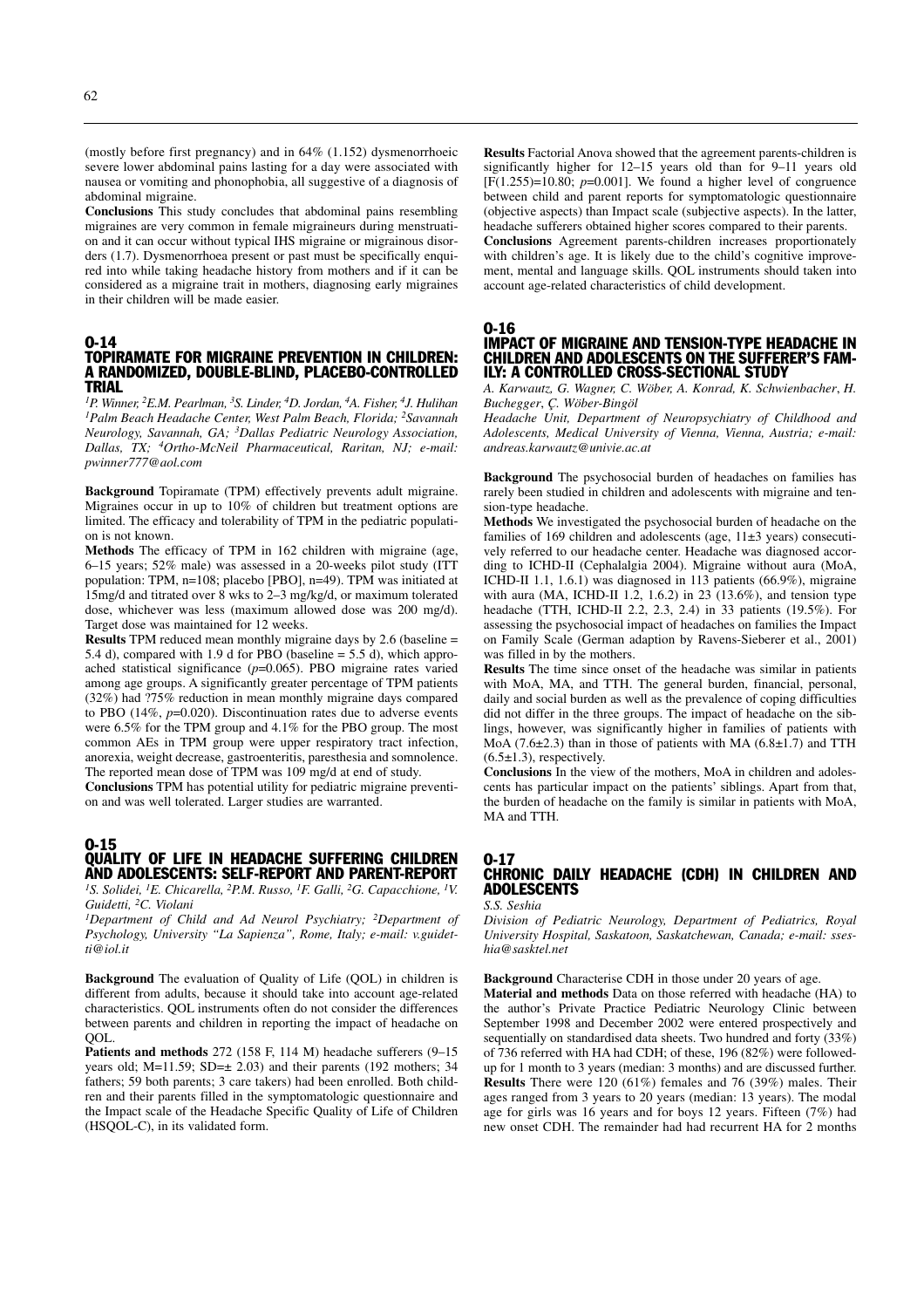to 15 years (median: 2 years) before transformation to CDH. The duration of CDH ranged from 1 month to 5 years (median: 6 months). The main HA types were : (i) Migraine: 11 (6%), (ii) Tension-type (TT): 93 (47%), and comorbid migraine and TT: 72 (37%). Analgesia-overuse occurred in 4. Stressors were identified in 82 (42%), anxiety disorder in 3 (7%), and depression in 17 (9%). Seven (4%) had severe disabling CDH.One hundred and seventy-nine (91%) were headache free or greatly improved, 91 of them (51%) without specific drug treatment. Forty-nine (25%) were also seen by a psychiatrist.

**Conclusions** CDH is a common HA disorder in children and adolescents, especially in teenage girls. A prospective neuropsychiatric approach is needed for evidenced-based management.

# O-18 CHRONIC DAILY HEADACHE IN ADOLESCENCE

### *M.S. Smith*

*Department of Pediatrics, University of Washington. Seattle, WA, USA; e-mail: sseshia@sasktel.net*

**Background** This study compares clinical, psychological, functional and individual characteristics of adolescents with chronic daily headache (CDH) with recurrent pediatric headache (RPH).

**Methods** 336 patients with a mean age of 13.3±2.1 in a behavioral treatment program were categorized as CDH (≥4 days/week) or RPH (<4 days/week). Self-report data included: Spielberger State-Trait Anxiety Inventory-Trait, Children's Depression Inventory, Childhood Somatization Inventory, Illness Attribution Questionaire, perceived self-efficacy, school days missed, functional impact, and cold pressor testing.

**Results** Compared with RPH, adolescents with CDH were older (*p*<0.001), more likely female (*p*<0.05), less likely to meet criteria for migraine (*p*<0.05), report longer duration of headache episodes  $(p<0.01)$ , miss more school due to headache  $(p<0.05)$ , and have a lower sense of self-efficacy regarding headache control (*p*<0.01). Parents of CDH patients were more likely to attribute their child's headache to constitutional or environmental causes. There were no significant group differences for anxiety, depression, somatization, perceived functional impact or cold pressor scores.

**Conclusions** This study indicates that adolescents with CDH are older and more likely to be female than those with RPH.The study provides no support for theories that adolescents with CDH have more psychological symptoms or increased pain sensitivity than adolescents with RPH.

#### O-19

# PREVALENCE AND FEATURES OF CHRONIC MIGRAINE IN CHILDREN: THE PERIOD 1993–1995 VERSUS THE PERI-OD 2001–2003. A CLAIM FOR AID

*M. Nicolodi, F. Sicuteri, A. Torrini*

*Interuniversity Headache Centre, Foundation for the Prevention and Therapy of Primary Pain and Headache, Florence, Italy; e-mail: m.nicolodi@email.it*

Since 1988 we developed a methodology to distinguish chronic headache sub-groups. Criteria resemble the ones presented in Rome.

**1993–1995** Versus 1000 headache sufferers, 1 child met the criteria for chronic migraine and 4 suffered from chronic paroxysmal hemicrania. They had hystory of episodic headache. Fifteen children matched for sex, age and social level were the controls. Two patients had family troubles. Patients and 1 control had school-life problems. Wang and Zung tests (cut off  $= 40$ ) indicated psychological troubles in the patients. CBLC and Conner's scale indicate normal scores for patients and controls, Parental Bonding Instrument (PBI) indicated overprotection; the same outcome regarded 5 controls.

**2001–2003** Versus 1000 adult headache sufferers, 42 children suffered from chronic migraine, 5 from chronic tension-type headache and 5 from chronic paroxysmal hemicrania. All the patients have history of episodic headache. Family problems characterized 7 children (4 migraineours, 3 tension-type headache suffers). In a control group of 40 exempts, matched for age, sex and social level, 7 have the same problems. Patients and 5 controls had poor peer-related performances and mood disturbances. PBI indicated overprotection in 14 patients and 9 controls. Twelve patients and 2 controls had antisocial behaviour (CBLC, Conners' scale). It was evident an increase (*p*<0.001) of chronic headache in childhood associated to increase (*p*>0.01) in antisocial behaviour.

#### 0-20<br>Prognosis of **MIGRAINE AND TENSION-TYPE** HEADACHE IN CHILDREN AND ADOLESCENTS

*C. Kienbacher, C. Wöber, K. Zebenholzer, A. Karwautz, J. Geldner, H.E. Zesch, A. Hafferl-Gattermayer, Ç. Wöber-Bingöl*

*Headache Unit, Department of Neuropsychiatry of Childhood and Adolescents, Medical University of Vienna, Vienna, Austria; e-mail: christian.kienbacher@univie.ac.at*

The aim of this study was to examine the prognosis of migraine and tension-type headache (TTH) in children and adolescents and to clarify whether the baseline data of patients who become headache-free lateron differ from those with persisting headaches. We examined 227 children referred to a tertiary care center and performed a semistructured interview at the time of the first visit and  $6.6 + 1.6$  years afterwards. For comparing the baseline data of patients with and without headache at follow-up we calculated Mann-Whitney-tests and Chi-square tests, respectively. At baseline, 140 patients had migraine and 87 had TTH. At follow-up, 69 patients (30%) were headache-free for at least one year, and 158 (70%) still suffered from headache. The time between onset of headache and the first visit was significantly shorter in patients who became headache-free than in those with persisting headache (median, 18 vs. 24 months; *p*=0.016). All other baseline data, i.e. patient age, frequency, duration and intensity of headache, aggravation of pain by physical activity, nausea, vomiting, photophobia, phonophobia and aura symptoms, as well as the headache diagnosis, did not differ in the two groups. In conclusion, the probability of becoming headache-free for at least one year is inversely related to the time since onset of headache. Accordingly, early intervention seems to be an essential prognostic factor in children and adolescents with migraine and tension-type headache.

#### O-21 THE USE OF INTRA-ORAL SPLINTS IN THE TREATMENT OF MIGRAINE IN CHILDREN AND ADOLESCENTS *E. Shevel*

*The Headache Clinic, Johannesburg, South Africa; e-mail: drshevel@headclin.com*

Previous studies have shown that inter-occlusal splints can be effective in the treatment of migraine. This retrospective study investigated the effect of treatment a palatal non-occluding splint on 16 migraineurs between the ages of 9 and 16. Subjective telephonic assessments were carried out on 9 females and 7 males. A further 7 females and 4 males were either lost to follow up, or did not complete treatment. Subjective assessment by the patients was that the majority experienced considerable reduction in frequency and severity of their migraine pain and associated symptoms while wearing the appliance. It was concluded that a non-occluding palatal splint is of value in the preventative treatment of migraine in children and adolescents.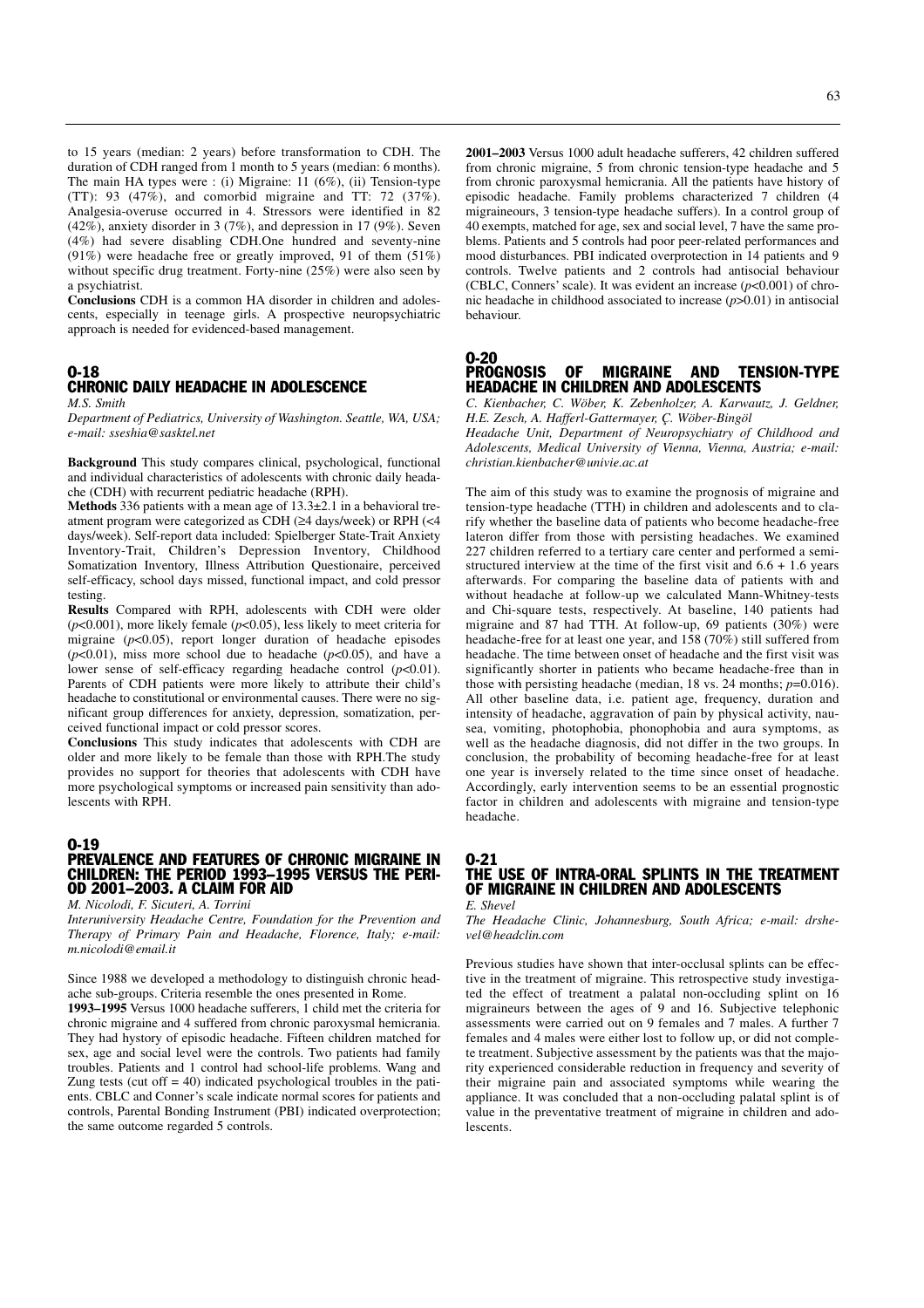# O-22 RANDOMIZED, DOUBLE-BLIND, PLACEBO-CONTROLLED STUDIES OF SUMATRIPTAN NASAL SPRAY (SNS) IN ADO-LESCENT MIGRAINEURS

*1P. Winner, 2D. Rothner, 3C.J. Webster, 3P. Barrett*

*1West Palm Beach, Florida, USA; 1Cleveland, Ohio, USA; 3GlaxoSmithKline, North Carolina, USA; e-mail: pwinner777@aol.com*

**Objective** To compare efficacy and tolerability of SNS (Study 1: 5, 10, 20 mg; Study 2: 5, 20 mg) to placebo in acute treatment of migraine in adolescence.

**Design and methods** 2 randomized, placebo-controlled, double-blind studies were conducted in adolescents with at least a 6-month history of migraine. Subjects self-treated a single moderate or severe attack. The primary endpoint for Study 1 was percentage of subjects with headache relief (HR) at 2-hours post-dose; for Study 2, HR at 1-hour post-dose

and sustained relief (SR) from 1 to 24 hours. Secondary endpoints included HR at other time points and presence of associated symptoms. **Results** Study 1 has been previously published (Winner, Pediatrics, 2000). In Study 2, 738 subjects (mean age, 14 years) completed the study. SNS 20 mg provided greater HR than placebo at 30 min (42% vs. 33%, *p*=0.046), 1 hour (61% vs. 52%, *p*=0.087), and 2 hours (68% vs. 58%, *p*=0.025) post-dose. SNS 20 mg provided greater SR than placebo (41% vs. 32%,  $p=0.061$ ). Significant differences ( $p<0.05$ ) in favor of SNS 20 mg over placebo were observed for several secondary endpoints. SNS 5 mg was generally more effective than placebo but the differences did not reach statistical significance. Pooled results of both studies showed a greater HR with SNS 20 mg at 30 min (*p*=0.016), 1 hour ( $p=0.007$ ), and 2 hours ( $p=0.005$ ) postdose compared with placebo. Both doses of SNS were well tolerated.

**Conclusions** SNS is effective and well tolerated in the treatment of acute migraine in adolescents.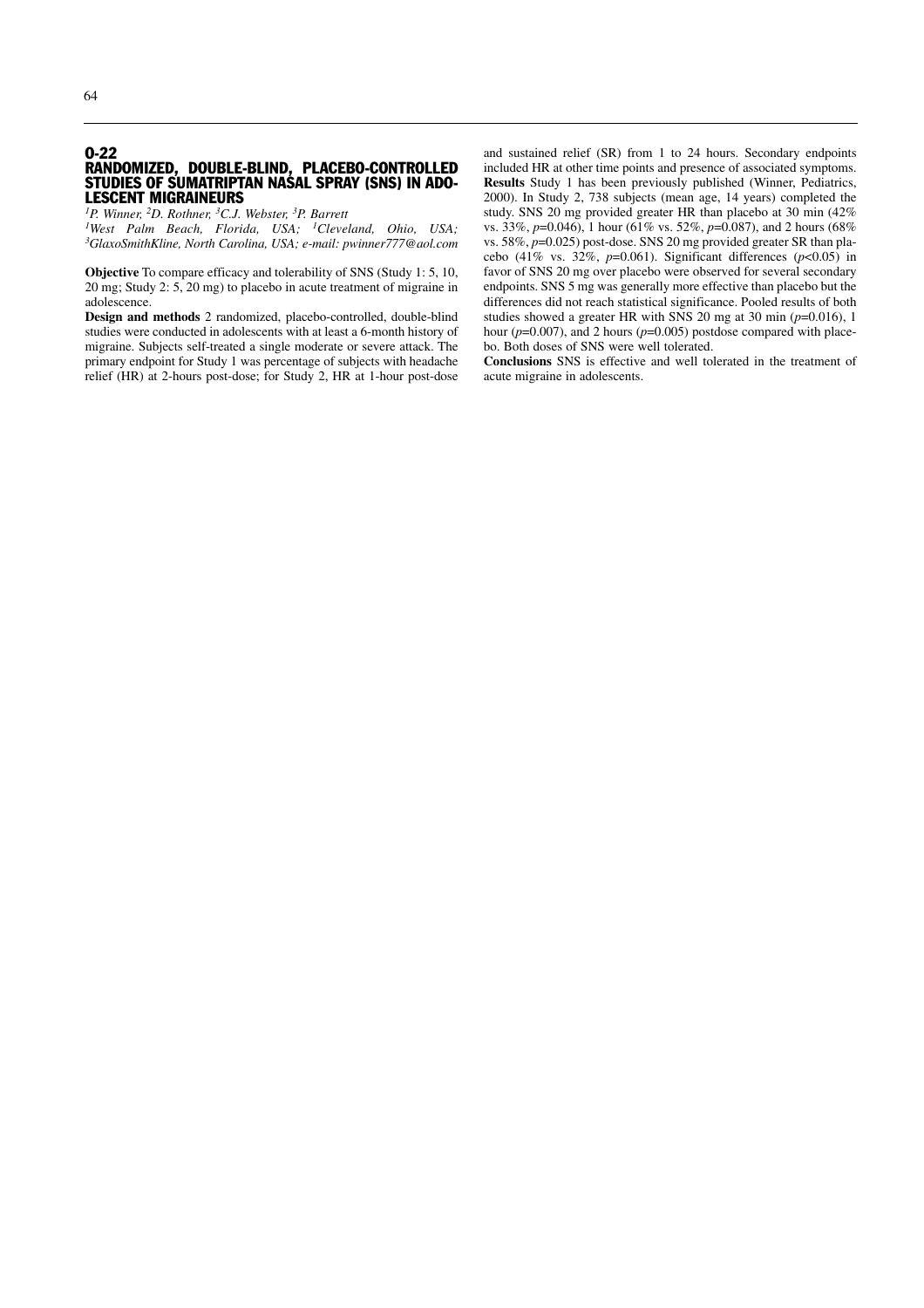# POSTER PRESENTATIONS

# *EPIDEMIOLOGY*

# P-01 SECULAR LONG-TERM TRENDS IN HEADACHE OCCUR-RENCE IN SCHOOLCHILDREN

*1P. Anttila, 2L. Metsähonkala, 2,3M. Sillanpää*

*1Child and Adolescent Health Care Unit; 2Turku City Hospital, Departments of Child Neurology; 3Public Health, University of Turku, Turku, Finland; e-mail: pirjoa.anttila@pp.fimnet.fi*

**Background** To study changes in time of the occurrence of headache in schoolchildren during 1974–2002.

Patients and methods A population-based study on migraine and other headaches, carried out in 1974 in children starting school in Turku, was repeated in 1992 and 2002 using the identical study design, with the same schools, age groups, time of year and the same data collection method. The final study population included 1927 7-year-old children in 1974, 1436 children in 1992 and 1066 children in 2002. The response rates were 90%, 96% and 81%, respectively.

**Results** The prevalence of present overall headache (during the preceding 6 months) had significantly increased over time from 14.4% in 1974 to 51.5% in 1992 and up to 63.3% in 2002 (*p*<0.0001). Also frequent headache (>1 per month) had increased from 4.7% in 1974 to 11.7% in 1992 and up to 19% in 2002 (*p*<0.0001). Similarly, the prevalence of migraine had increased from 1.9% in 1974 to 5.7% in 1992 and up to 9.2% in 2002 (*p*<0.0001).

**Conclusions** Increase over time in headache prevalence in schoolchildren continues to occur. Reasons for this development will be discussed.

#### P-02 THE PREVALENCE AND CHARACTERISTICS OF HEADACHE IN SCHOOLCHILDREN

*1R. Bugdayci, 2A. Özge, 1T. Sasmaz, 1Ö. Kurt, 2H. Kaleagasi, 2A. Karakelle, 1H. Tezcan, 2A. Siva*

*1Neurology and 2Public Health Departments, Mersin and Istanbul Universities, Turkey; e-mail: aozge@mersin.edu.tr*

**Background** This cross-sectional, selective (ranging from 2nd to 5th grades) study was conducted to determine the prevalence of recurrent headaches in school children in Mersin city of Turkey.

**Methods** A stratified sample of 5.777 students was selected to be representative of the city's school children population. Data was obtained in two steps: firstly a pair of structured questionnaires was designed to evaluate the presence and clinical features of recurrent headaches, both in children and their parents. Secondly, each child reported to have headache was interviewed individually. After the data quality control process, study sample was reduced to 5.562 children.

**Results** The prevalence of recurrent headache was 49.2% (2.739 of 5.562) and the prevalence of current headache was 31.3% (859 of 2.739) in this study. Among the studied population 24.7% had tension type headache, 10.4% had migraine. Girls had significantly more frequent headache than boys. The regression analysis revealed as increasing age, female gender, low socio-economic status of family, low education level of mother, and positive family history of headache. Additionally, having travel sickness had a statistically significant effect on school children headache.

**Conclusions** It was concluded that, headache is a common health problem among school children, which merits increased attention detailed with various multi-centre and clinical studies.

# P-03

HEADACHE IN A PEDIATRIC NEUROLOGY DEPARTMENT *I. Carrilho, M.A. Castilho, J. Guerra*

*Department of Pediatric Neurology, Hospital Maria Pia, Porto, Portugal; e-mail: neurop@hmariapia.min-saude.pt*

**Purpose** Classify the headache in a group of patients followed in a Paediatric Neurology Department and analyse the investigation and preventive therapy they have done.

**Materials and methods** Retrospective evaluation of the medical records of children followed in a headache consultation, with recurrent headache, between January 2000 and December 2002. The type of headaches was redefined according to the International Headache Society diagnostic criteria (1988). Preventive therapy was used in children with more than two attacks per month with impact on individual life. **Results** A total of 128 patients were identified (74 female and 54 male). The age at the first episode ranged between 2 and 16 years (mean 8.5 years). Headaches were classified as: migraine - 39%, two forms of headache (migraine and tension-type) - 28%; tension - 23%; other type - 10%. Imaging studies were done in 51 patients (39%) and EEG in 18 (14%). Preventive therapy was initiated in 50 of the 83 patients with migraine (60%). We have a good response in 86% of them with a follow-up time of 19 month.

**Discussion** Migraine was the most frequent type of headache. Imaging studies and prophylactic medication were done in a high percentage of children. The specific population we have study could explain this.

### P-04 CHANGES IN HEADACHE FREQUENCY IN ADOLESCENCE – PROSPECTIVE THREE YEAR STUDY

*1, 3K. Laimi, 2L. Metsähonkala, 4P. Anttila, 1M. Aromaa, 3J.J Salminen, 1, 2M. Sillanpää*

*Departments of 1Public Health, 2Child Neurology, 3Physical Medicine and Rehabilitation, University of Turku, Child and Adolescent Health Care; 4Turku City Hospital, Turku, Finland; e-mail: katri.laimi@utu.fi*

**Background** The objective of the study was to examine factors which might contribute to an increase or decrease in headache frequency from the age of 13 to 16 years.

**Patients and methods** A population-based prospective study comprising a screening questionnaire at the age of  $12$  (n=1409, response rate 81%) followed, at the age of 13 years, by interview and clinical examination of randomly selected 311 children from different headache subgroups classified according to the IHS classification, and adolescents with no headache. Finally, at the age of 16 years, 228 (73%)/ 311 adolescents could be re-examined.

**Results** Headache increased clinically significantly in 22% (29% of girls and 14% of boys) and decreased in 17% (12% of girls and 23% of boys). The frequency of migraine tended to rise more than that of tension-type headache. The analysis of other possible explanatory factors is underway and will be presented.

**Conclusions** Headache and migraine in particular, increases in girls but decreases in boys in adolescence.

# P-05

# THE AGE AND SEX DEPENDENT DISTRIBUTION OF ONE-YEAR HEADACHE PREVALENCE AND HEADACHE CHAR-ACTERISTICS OF SCHOOLCHILDREN IN MERSIN

*1A. Özge, 2R. Bugdayci, 2T. Sasmaz, 1A. Karakelle, 1H. Kaleagasi, 2Ö Kurt, 2H. Tezcan, 1A. Siva*

*1Neurology and 2Public Health Departments, Mersin and Istanbul Universities, Turkey; e-mail: aozge@mersin.edu.tr*

**Background** The objective of this study is to determine age and sex distribution of headache prevalence and headache characteristics of schoolchildren in Mersin.

**Methods** The stratified sample was composed of 5.562 children.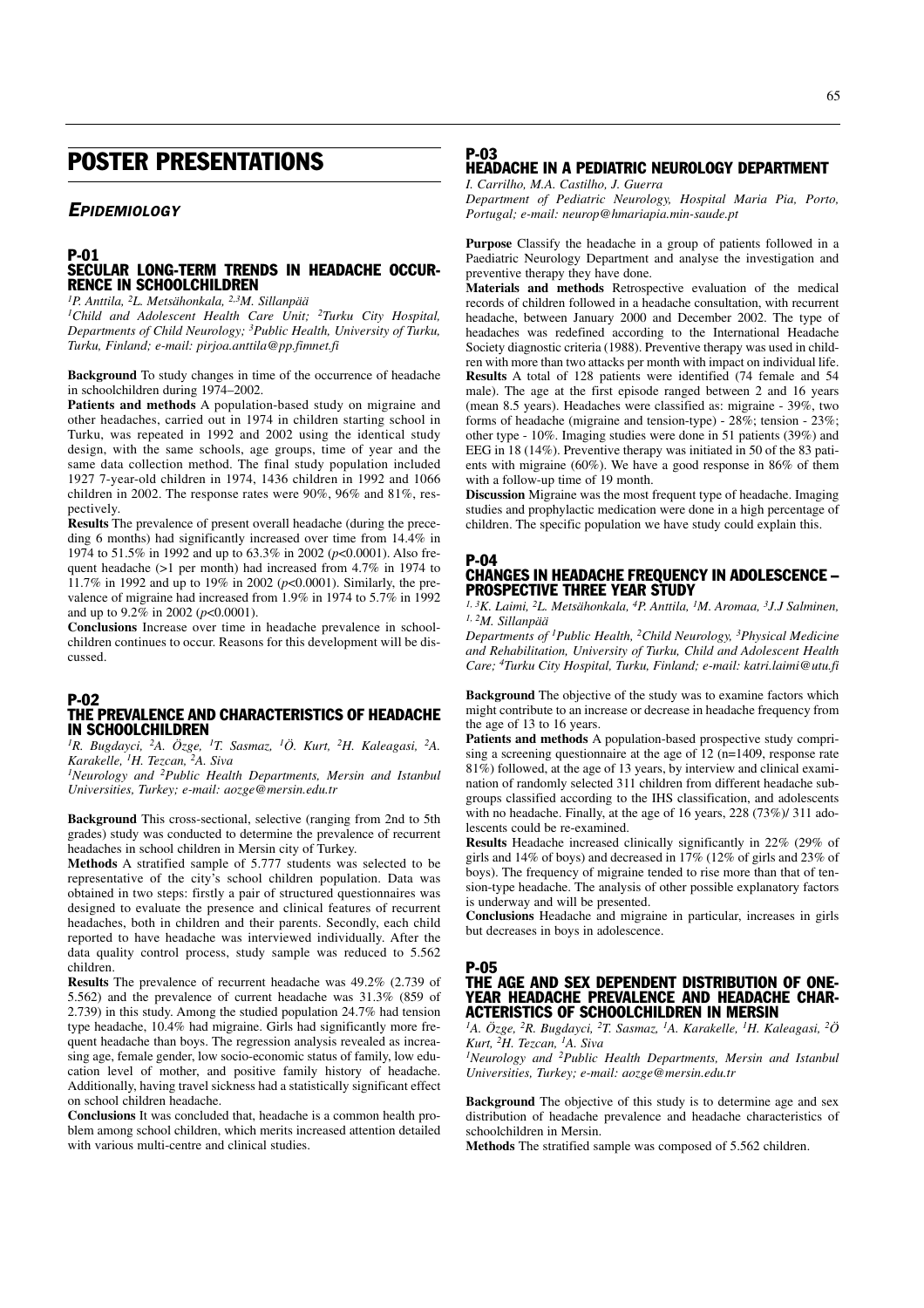**Results** The prevalence of recurrent headache was 49.2% and the prevalence of current headache was 31.3%. TTH was more common than migraine (24.7% versus 10.4%). The prevalence distribution of headache by age and sex showed a peak in the female population at the age of 11 (27.2%) with a plateau in the following years. The prevalence of headache for girls significantly increased in children with 8, 9 and 10 year-olds and the figures of girls were grater than boys. On the other hand, at the age of 12 year olds, boys suffered from headache insignificantly more common than girls. Logistic regression analysis showed that, with the increasing age, being first children of the family, having a crowded family, having a dying siblings, and increased mother's age had a significant effect on occurrence of headache in each age group. Also, throbbing quality of pain and mother's headache has an important effect on lower age groups. It was striking that, siblings headache history 6.2 fold increased the ratio of headache in pupils with 9 ages compared to 8 year-olds.

**Conclusions** It was concluded that, there was a gradual increase of headache with age. Also girls had significantly more frequent headache than boys.

### P-06 CHRONIC/RECURRENT HEADACHE AMONG STUDENTS IN A BULGARIAN SCHOOL

*I. Pacheva*

*Departments of Pediatrics and Medical Genetics, Medical University, Plovdiv, Bulgaria; e-mail: inapatcheva@hotmail.com*

**Background** The aim of the study was:

- to establish the occurrence of chronic/ recurrent headache among students in one school;
- to classify the headache;
- to reveal some differences, considering sex and age;
- to analyze the used therapeutic approach.

**Materials and methods** 530 children from all classes, aged 7–18 years, were included. Either children above 10 years or their parents filled the headache questionnaire. The diagnosis was based on the filled questionnaire, patient's interview, physical and neurological examination, some additional investigations. The headache was classified according to the last International Classification of headache with revisions for pediatric age.

**Results** 34.53% of students suffered from headache – 42.96% of girls and 25.30% of boys. The distribution of headache was: 38.80% tension type/TTH 37.16% - migraine, 1.09% primary stabbing, 0.55% primary exertional, 10.38% - either probable migraine or probable TTH, 4.37% - mixed, 1.09% - secondary, 6.56% - unclassified. TTH prevailed by the age of 10, after this age migraine prevailed. 55 of 183 students had looked for medical attention, but 123 had taken medication. **Conclusions** More than a third of the students suffered from headache. Most students took medication without medical consultation. Headache increased with age. Migraine and TTH occur nearly evenly. Other headaches were rare. Female sex prevailed. Headache, covering both-probable Migraine or TTH points the need for more revisions to pediatric diagnostic criteria.

# P-07

# COMPARATIVE ASPECTS OF HEADACHE PREVALENCE IN SCHOOLCHILDREN OF RIGA (LATVIA) AND LIVERPOOL (UK) *I. Purina, D. Jegere, R.K. Sinha*

*Lativa Maritime Hospital, Latvia; e-mail: jegere@ljmc.lv*

**Background** The aim of the investigation was to detect the incidence of headache, sex, age relations, risk factors and point out the possible clinical forms of children's headache in two populations of Riga (Latvia) and Liverpool (UK).

**Materials and methods** The investigation was carried out in schools by questioning 1.015 children of Riga and 1.225 in Liverpool aged 6–18 years.

**Results** The incidence of headache among schoolchildren was high in both countries with prevalence in Riga (81%) in comparison with Liverpool - 68%. There was increase of headache with age for both sexes till 9 years in Liverpool group and 13 years in Riga group and decrease for boys after this age. Girls have remarkable prevalence in headache. 10.5% of Liverpool children and 6.5% of Latvia children fulfilled migraine criteria with remarkable prevalence for girls. Stress was a main risk factor for headaches in 78% of children and out of them 3.9% goes to migraine attacks. Only 30% of headache suffering children of Liverpool and 18% of Riga were consulted by doctor in the past year. Headache form was diagnosed only in 35% cases. Upon the treatment with medication there was a definite advantage (86.7%) for children with different headache forms.

**Conclusions** Headache is frequent symptom among schoolchildren. The incidence of headache in schoolchildren in two populations differ. There is a relation between incidence of headache in age and sex aspect with a definite prevalence for girls at the age of puberty.

# P-08 CHANGES IN THE CHARACTERISTICS OF CHILDHOOD HEADACHE FROM PRESCHOOL AGE TO PREPUBERTY: A CONTROLLED CLINICAL STUDY

*1R. Virtanen, 1M. Aromaa, 1P. Rautava, 2L. Metsähonkala, 1P. Anttila, 3H. Helenius, 2M. Sillanpää*

*1Department of Public Health; 2Department of Pediatric Neurology; 3Department of Biostatistics, University of Turku, Finland; e-mail: ruut.virtanen@utu.fi*

**Background** We studied changes in the occurrence of different headaches and related factors among Finnish children in a prospective setting. **Patients and methods** A questionnaire was sent to 1132 families of six-year-old children. A clinical examination was performed to 96 sixyears-old children with primary headache (preceding 6 months) and to their pairwise matched non-headache controls. Six years later, at age of 12, the same children (n=85, 88%) and their controls (n=85, 88%) were clinically re-examined.

**Results** During follow-up, 18(15.3%)/85 children became totally headache-free, 5(4.3%)/85 begun to suffer from migraine and 7(6.0%)/85 from tension-type headache. 18(33.3%)/54, classified as migraine at age 6, had turned to tension-type headache, whereas 13(36.1%) of 36 children with tension-type headache had changed into migraine. Concurrent symptoms such as restlessness (OR=0.2; 0.06–0.77), flush (OR=0.1; 0.003–0.80) and abdominal symptoms (OR=0.2; 0.04–0.51) became less marked, while odorphobia (OR=4.8; 1.79–16.11), dizziness (OR=3.4; 1.43–9.42) and balance disturbances (OR=4.7; 1.30–25.32) became more typical at age 12. Hunger (OR=2.6; 1.13–6.27) triggered more often headache at prepuberty than at preschool age.

**Conclusions** At arrival of prepuberty neurological symptoms, especially vertigo and balance disturbances, seem to be linked to the change in characterization of headache.

# *CLASSIFICATION*

# P-09 TENSION TYPE HEADACHES OR EARLY MIGRAINES IN CHILDREN AND ADOLESCENTS. A MODIFICATION TO IHS 2 (TENSION TYPE HEADACHES) DIAGNOSTIC CRITERIA

*M.V. Francis*

*Headache and Migraine Research Centre Cherthala, India; e-mail: mvfrancis@rediffmail.com*

**Objective** To study whether or not the current IHS criteria for tension type headaches are appropriate for children and adolescents. To document early paediatric migraine features and to suggest a modification to IHS 2 diagnostic criteria.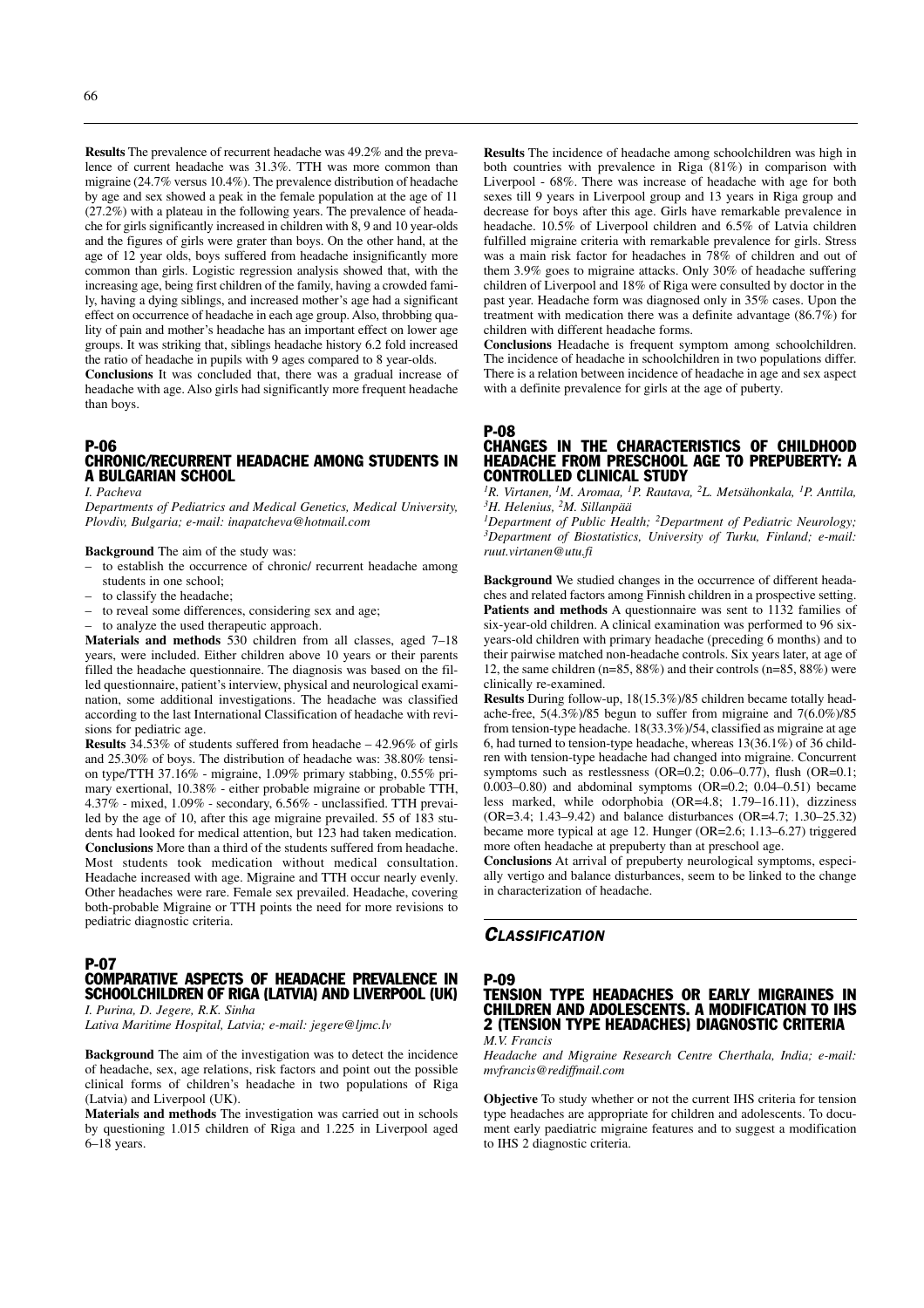**Design** 516 children and adolescents aged 5 to 15 years were diagnosed as IHS 2 (2.1 and 2.3) on their first consultation were identified when they later presented with headpain with migraine features. All the symptoms and other associated features of initial and final presentations were retrospectively analysed. All the triggers precipitating these pain attacks also were noted. Patients with nausea, vomiting and near daily headaches (more than 15 episodes in one month for 6 months suggestive of chronic tension type headaches) were excluded from the study.

**Results** IHS 2.1 were diagnosed in 347 patients (minimum 10 episodes and 30 minutes duration, bilateral, non throbbing, mostly activity not affected), IHS 2.3 in 169 patients (less than 10 episodes, non throbbing, bilateral, mostly activity not affected), 328 of these patients reported definite phonophobia or questionable phonophobia photophobia without phonophobia by 57. During the follow-up period of 2 to 6 years IHS migraine was diagnosed in 36 more than 2 hours duration, IHS R in 248 more than one hour, IHS RR 2001modified brief migraines, duration less than one hour in 232.

#### P-10 IHS 1.7 (MIGRAINOUS DISORDER) OR IHS RR 2001 MOD-IFIED: A ONE YEAR STUDY

*M.V. Francis*

*Headache and Migraine Research Centre Cherthala, India, e-mail: mvfrancis@rediffmail.com*

**Objective** To differentiate between IHS 1.7 (migrainous disorder with and without aura) and IHS RR 2001 Modified in children and adolescents.

**Methods and results** 204 children and adolescents aged 5 to 15 years were diagnosed as IHS 1.7 (migraine with and without aura) during 1996 and 2001 (less than 5 episodes of activity affected (moderate to severe) headpain lasting more than an hour or more than 5 episodes lasting less than an hour with only phonophobia or photophobia as one of the autonomic symptom reported without nausea or vomiting). On follow-up during 2001 and 2002, the diagnosis was changed as either IHS R or IHS RR 2001 modified (recurrent activity affected attacks (motionless), upto or less than 1 hour duration, one autonomic symptom, one common migraine trigger precipitating the attacks and one migraine parent.

**Conclusions** If common migraine triggers (other than tension anxiety situations) and family history (one migraine parent or sibling) can be included in IHS 1.7 for migraine without aura, most of them can be diagnosed as IHS RR 2001 modified or IHS R on first presentation itself. Common migraine triggers precipitating the attacks, activity getting affected and one migraine parent or sibling differentiates this from tension anxiety headaches. It is always better to diagnose migraine rather than migrainous disorder on first consult.

#### P-11 CRITICAL ANALYSIS OF DIAGNOSTIC CRITERIA FOR HEADACHE IN CHILDREN AND ADOLESCENTS

*M.M.F. Lima, N.A.M.R. Padula, L.C.A. Santos, L.D.B. Oliveira, S. Agapejev*

*Department of Neurology-Psychiatry, Medical School, UNESP, Botucatu SP, Brazil; e-mail: martinsemarcia@uol.com.br*

**Background** The widely used criteria of the International Headache Society (IHS) 1988 to define migraine without aura in children are highly specific but show poor sensitivity, with a larger percentage of headaches being classified as migranous disorder. The new classification of the IHS 2003 included a reduction in the required duration of episodes from 1 h to 72 hours and bilateral pain for migraine in children and adolescents. Until the moment there isn't in the literature as far as the authors are concerned studies comparing both of them. The present study analize the IHS 1988 and IHS 2003 diagnostic criteria in children and adolescents.

**Patients and methods** 496 patients of the Headache outpatient ward for children and adolescents were retrospectively studied from 1992–2002, using the intuitive clinical diagnosis (gold standard). The IHS 1988 and IHS 2003 criteria were statistically compared according to: Sensitivity (S), Specificity (Sp), Positive Predictive Value (PPV), Negative Predictive Value (NPV), according to formulas/criteria: CLAO-PAHO/WHO -1988 and of Rouquayrol (1993).

**Results** IHS 1988 criteria showed S=21, Sp=100, PPV=100, NPV=53 for migraine without aura and IHS 2003 criteria showed S=53, Sp=100, PPV=100, NPV=66, when compared with the gold standard. **Conclusions** The IHS 2003 criteria showed greater sensitivity and high specificity for migraine than IHS 1988. The criteria duration and location of pain may explain the greater sensitivity of the IHS 2003 criteria.

#### P-12 CLASSIFICATION OF CHILDHOOD HEADACHES AND EVAL-UATION OF DEPRESSION, ANXIETY AND SELF RESPECT SCALES

*1E.K. Orhan, 2S. Basgül, 1Z. Yapici, 2O. Uneri, 1M. Eraksoy 1Department of Neurology, Faculty of Medicine, Istanbul University, Turkey; 2Department of Child Psychiatry, Faculty of Medicine, University of Kocaeli, Istanbul, Turkey; e-mail: senembasgul@yahoo.com*

**Background** The criteria for headache of the International Headache Society (IHS) currently used in diagnosis of headaches, though revised, are not likely as useful in children and adolescents as in adults. Depression and anxiety disorders can be seen commonly in children with headaches. The purpose of our study was to classify the children with headaches according to the criteria, and to determine the levels of anxiety and depression in these children as well as to evaluate their self respect.

**Patients and methods** Sixtythree patients from 191 records were reevaluated according to the criteria, sociodemographic variables, school status and family history. The Children's Depression Inventory (CDI), State-Trait Anxiety Inventory For Children (S-TAIC), Cooper-Smith Self-Esteem Inventory (SEI) and Piers-Harris Children's Self Concept Scale (CSCS) were applied and scored for 55 of these patients.

**Results** Thirty-eight of the 63 patients were female (60%) and 25 were male (39%). Mean age was 12.6±3.3. There were 3 (4.7%) migraine with aura, 29(46%) migraine without aura, 11 (17%) tension type headache, 2 (3%) post-traumatic headache, and 1 (1.6%) mixed type headache. Our 17 children (27%) did not meet the criteria revised according to some recent reports. In children with headache, the followings found over limit points; 6 (10%) of CDI, 10 (18%) of SAIC, 16 (29%) of TAIC. No significant correlation could be found between headache types and scales.

#### P-13

## IDIOPATHIC STABBING HEADACHE, EXTERNAL COM-PRESSION HEADACHE, ICE-CREAM HEADACHE, BENIGN COUGH HEADACHE AND BENIGN EXERTIONAL HEADACHE IN CHILDREN

*N. Senbil, Y. Gürer, S. Ücler, L. Inan*

*Dr. Sami Ulus Children's Hospital; Ankara State Hospital, Ankara, Turkey; e-mail: senbilon@ttnet.net.tr*

**Aim** To evaluate the frequency of idiopathic stabbing headache (HA), external compression HA, HA associated with the ingestion of a cold stimulus (ice-cream HA), benign cough HA and benign exertional HA (IHS 4) in children and adolescents with migraine or tension-type headache (TTH).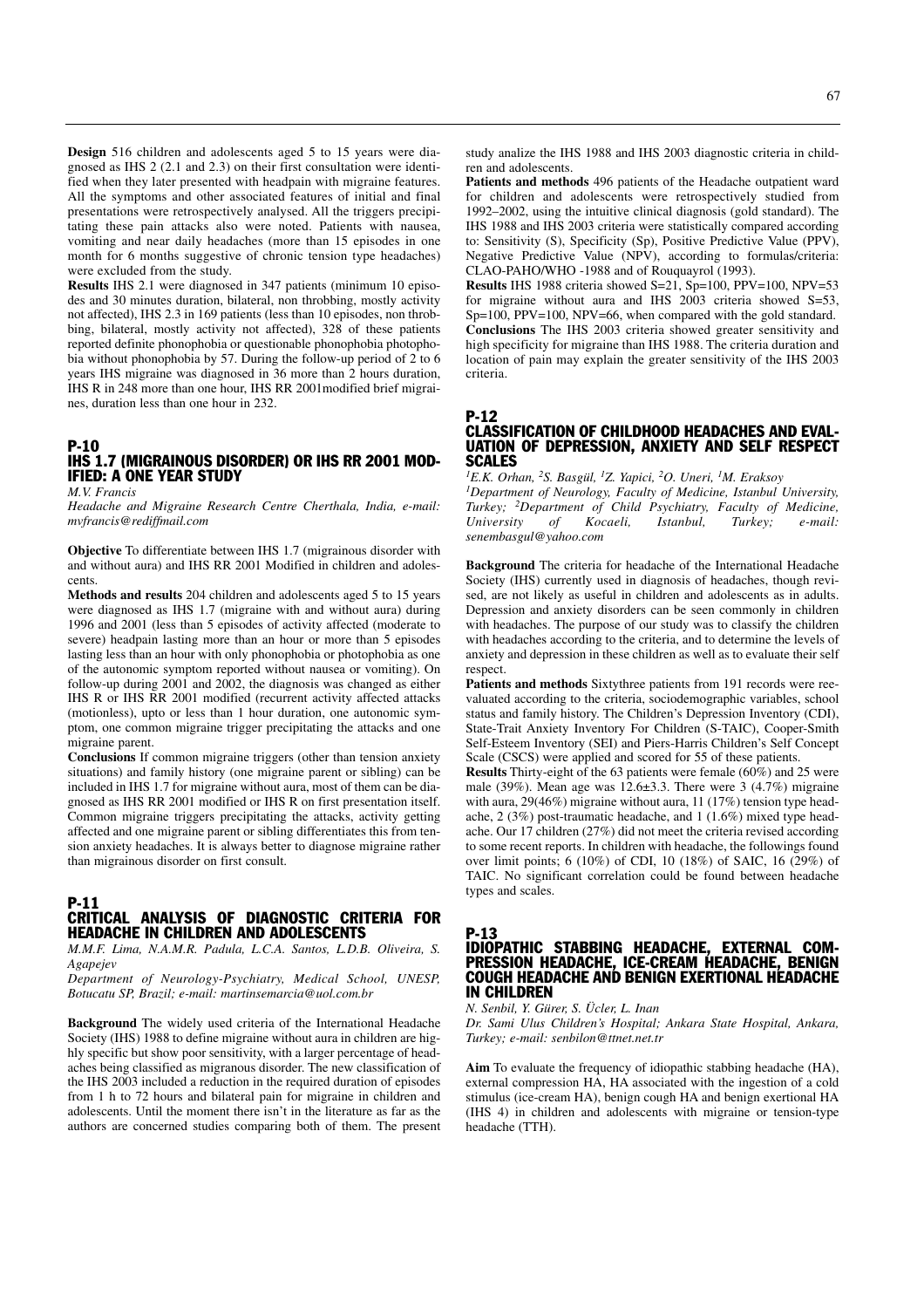**Methods** We examined 175 patients (91 girls, 84 boys, aged 5 to 16 years) suffering from migraine or TTH and applied a questionnaire covering the IHS criteria of the headaches mentioned above. If the patients had cough headache, cranial imaging was performed routinely.

**Results** Of 175 patients with migraine or TTH, 84 (48%) had in addition at least one of the headaches listed in IHS 4. Benign exertional HA was found in 39.3% of the patients and ice cream HA in 35.7 %. The other headache types were detected in 10.7%–16.6%. The prevalence of IHS 4 headaches did not differ between patients with migraine  $(x\%)$ and TTH (y%). Twenty patients (11 with idiopathic stabbing headache, 5 with benign exertional headache, and 4 with ice- cream headache) rated the IHS 4 headache as the chief complaint although they also had migraine or TTH.

**Conclusions** Almost 50 of the children and adolescents referred for migraine or TTH suffer from additional primary headaches listed in IHS 4. Benign exertional HA and ice cream HA are most important. In some patients, the IHS 4 headache seems to have more impact than migraine or TTH.

#### P-14

# OVERLAPPING FEATURES OF MIGRAINE AND EPISODIC TENSION-TYPE HEADACHE: RESULTS OF AN EPIDEMIO-LOGICAL STUDY IN SCHOOL AGED CHILDREN

*1D. Turkdogan, 2S. Cagirici, 3D. Soylemez, 2U. Turk*

*1Institute of Neurological Science, Marmara University, Istanbul; 2Department of Neurology, Kartal State Hospital, Istanbul; 3Department of Biostatistics, Marmara University Istanbul, Turkey; email: dturkdogan@hotmail.com*

**Background** In daily practice, the presence of various common features in patients with migraine and ETTH makes difficult to distinguish from one another. Moreover, previous studies assessed challenging features in differential diagnosis based on the 1988 IHS criteria, which have been proved to be less sensitive in pediatric population.

**Objectives** We conducted this epidemiological survey to investigate: 1) prevalence of ETTH and migraine diagnosed based on revised IHS criteria proposed by Winner et al. (1997); 2) overlapping features of both headache types.

**Patients and methods** A detailed questionnaire inquiring characteristic features of primary headache syndromes mandatory for classification was administered in 483 (57% female) of 2.504 children aged 10 to 17 years. **Results** The prevalence for migraine was 8.2% and for ETTH, 5%. Out of 208 children with migraine, 107 (51%) reported ETTH-type symptoms and 65 (52%) of 126 children with ETTH reported migrainetype symptoms. The presence of pressing pain (46%) and lack of aggravation of pain by physical activity ( $61\%$ ) were the major ETTH features in patients with migraine. Throbbing pain (82%) and aggravation by physical activity (39%) determined migraine features in patients with ETTH. The common precipitating factors were excitement, caffeine, watching TV and coming back to school after a holiday.

**Conclusions** The frequent co-occurrence of migraine and ETTH symptoms is in favor of the presence of a common pathogenesis.

#### P-15 CONVENTIONAL VERSUS RESTRICTIVE CRITERIA OF TEN-SION-TYPE HEADACHE IN CHILDREN AND ADOLES-CENTS: A LONGITUDINAL STUDY

*C. Wöber, C. Kienbacher, K. Zebenholzer, A. Karwautz, J. Geldner, Ç. Wöber-Bingöl*

*Headache Unit, Department of Neuropsychiatry of Childhood and Adolescents, Medical University of Vienna, Vienna, Austria; e-mail: christian.woeber@univie.ac.at*

**Background** The 2nd edition of the International Classification of Headache Disorders (ICHD-II) includes a proposal for more restrictive criteria of TTH. According to this proposal, at least 3 pain characteristics must be present and associated symptoms must be entirely absent with the exception of anorexia. The aim of this study was to apply conventional (C) and restrictive (R) criteria of TTH in children and adolescents and to examine whether the long-term course differs in these two groups. **Methods** We examined 227 children referred to a tertiary care center and performed a follow-up examination 6.6+1.6 years after the first visit. All diagnosis were established post hoc according to ICHD-II applying TTH-C as well as TTH-R criteria.

**Results** At baseline, 140 patients had migraine and 87 had TTH. Fiftyfive percent of the latter fulfilled the criteria of TTH-R and 45% did not. At follow-up, 69 patients (30%) were headache-free for at least one year, 105 patients (46%) remained in the same diagnostic group and 53 (24%) had shifted from migraine to TTH or vice versa. Among 36 patients who evolved from migraine to TTH, 50% evolved to TTH-R and 50% to TTH-C. In the patients who evolved from TTH to migraine (n=17), the initial diagnosis was TTH-R in 65% and TTH-C in 35%.

**Conclusions** The TTH-R criteria reduce the sensitity for TTH by almost 50%. The long-term course does not differ between TTH-R and TTH-C in children and adolescents referred to a headache center.

#### P-15A 2004 IHS CRITERIA AND PAEDIATRIC PRIMARY **HEADACHES**

*L. Savi, P. De Martino, R. Lo Giudice, L. Pinessi*

*Department of Neurosciences, Headache Center, University of Turin, Molinette Hospital, Turin, Italy; e-mail: lsavi@molinette.piemonte.it*

The optimal criteria for the diagnosis of primary headaches, in particular migraine without aura (MO) in children and adolescents have always been controversial. According to the 1988 IHS criteria a shorter headache duration was allowed for patients under 15 years (2 to 48 hours) while for those aged 15 years or over the same duration of attacks than adults was necessary (4 to 72 hours). In the past some Authors proposed a revision to the IHS criteria for paediatric MO mostly on the basis of data obtained using semi-structured interviews and clinical findings. In the newly published 2004 HIS criteria, such needs found an answer, and some special notes were defined, with the aim of better identify the illness characteristics in children and adolescents. To find out if a larger number of primary headaches, mainly MO, might be identified, thanks to the new criteria, we decided to study a group of 150 patients (age range 4–18 years) suffering from these types of headaches and already attending to the Headache Center of the University of Turin. So far, a group of 66 patients (46 females and 20 males, age range 8–18 years, mean age±ES 15.09±0.43 years) suffering from primary headaches and attending to the Headache Center of the University of Turin was evaluated. Intensity, duration, location of headache, quality of pain, influence of physical activity and the occurrence of concomitant features were taken into consideration. On the basis of these data 6 (9.09%) subjects did not fulfil 1988 IHS criteria for MO, for the duration of the headaches attacks, that was less than two hours in all the cases. In 2 of them it was 1 hour, so they fulfilled the 2004 IHS criteria, while in the remaining 4 it was less than 1 hour. In conclusion, on our opinion the 2004 IHS criteria seem to be better than the oldest ones to diagnose migraine headaches in children and adolescents, even if the duration of the headache attack should be probably further reduced.

# *GENETIC ASPECTS AND PATHOPHYSIOLOGY*

# P-16 GENETIC ASSOCIATION STUDY OF THE SEROTONERGIC SYSTEM IN PEDIATRIC MIGRAINE

*1, 2K. Boór, 1, 2Á. Szilágyi, 3I. Orosz, 1H. Kalász, 2M. Sasvári-Székely, 3V. Farkas*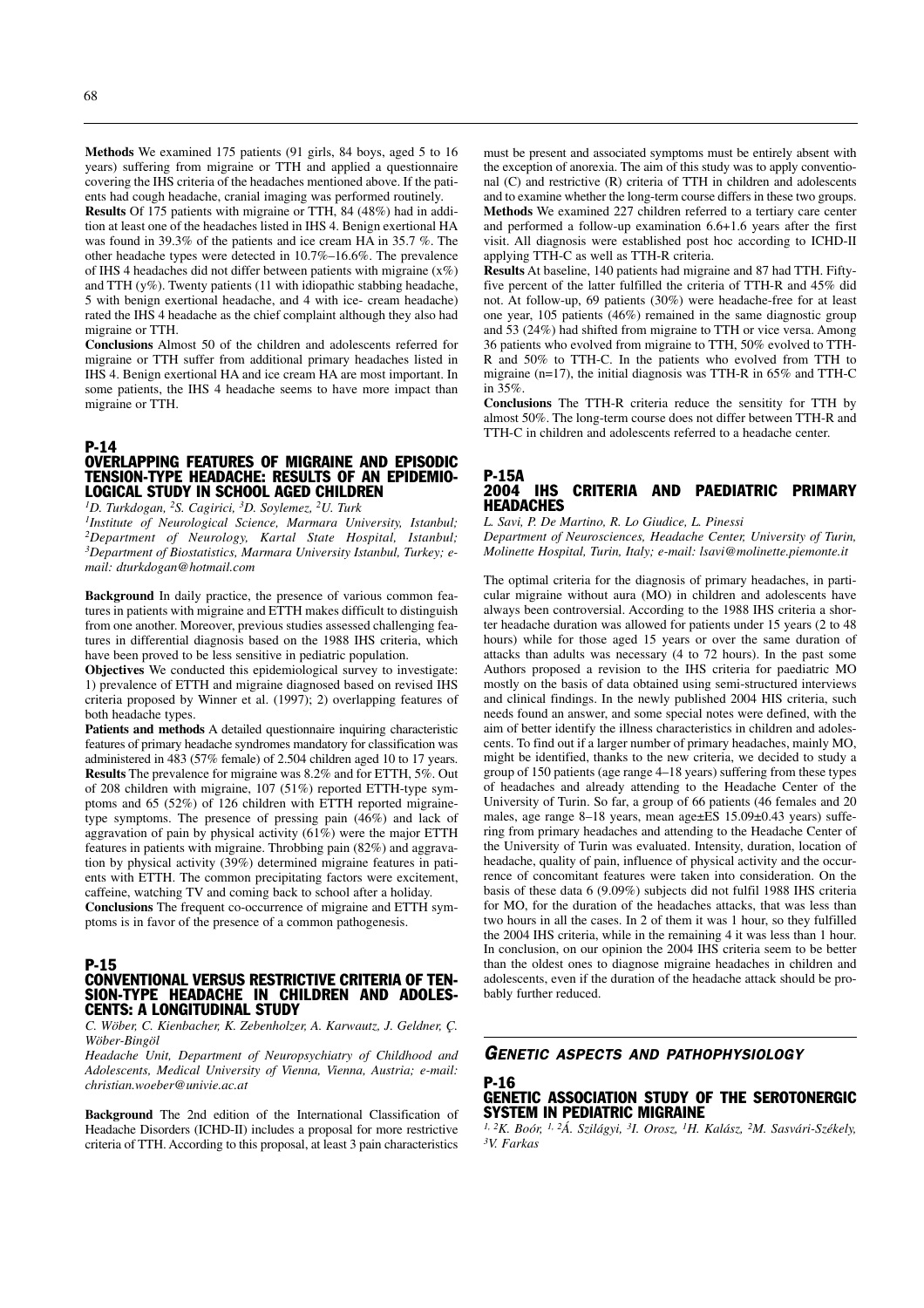*1Department of Pharm. and Pharmacotherapy; 2Department of Medical Chemistry, Molecular Biology and Pathobiochemistry; 3Department of Pediatrics, Semmelweis University, Budapest, Hungary; e-mail: boor@pharma.sote.hu*

Migraine is a multifactorial disease with both environmental and genetic causative factors. The patomechanism of migraine is still not clear, however the role of the serotonergic system is widely accepted. Genetic association study was performed to investigate the prevalence of 3 polymorphisms in 2 candidate genes related to the serotonergic system. The cohort of 87 unrelated children was stratified according to migraine subtype (with or without aura) and the onset of disease (<6 years, respectively >6 years) in case-control study. Additionally 159 parents were involved in the family-based study (TDT). The control group consisted of 648 individuals. Three VNTR-s were analysed by PCR based method, one in the promoter region (5-HTTLPR) and one in intron 2 (STin2) of the serotonin transporter gene, and another in the monoamine-oxidase A gene. Khi2 and TDT khi2 tests were used for all statistical analyses. The 10 repeats containing allele (10x) of STin2 and also the 10x containing genotypes were less frequent in migraine with aura patients and the 10x allele was less frequently transmitted to the affected offspring. In case of the other analysed polymorphisms we found no significant association compared to the controls. Our results suggest that the 10x allele of STin2 can be a protective variant in migraine with aura that confirms the important role of the serotonin transporter in the patomechanism of migraine.

#### P-17

# CHANGES OF EXTEROCEPTIVE SUPPRESSION OF MAS-SETER MUSCLE ACTIVITY IN CHILDREN'S AND ADOLES CENT'S MIGRAINE POINT TO BRAINSTEM HYPEREX-**CITABILITY**

*F. Ebinger, D. Rating*

*Pediatric Hospital, Department of Pediatric Neurology, University of Heidelberg, Germany; e-mail: friedrich\_ebinger@med.uni-heidelberg.de*

**Background** In persons voluntarily closing the mouth, electrical or mechanical stimulation of the lower part of the face on either side elicits two successive transient suppression periods (ES1 and ES2) of the electromyographic activities (EMG) of the masseter and temporalis muscles bilaterally. ES2 was found to be reduced in adults with chronic tension-type headache by some investigators. Studies in patients with migraine would have normal results. To date, no studies in children and adolescents have been published.

**Methods** In 14 patients with migraine, six patients with episodic tension-type headache, ten patients with mixed headache, and in 19 controls between 6 and 18 years of age, we studied exteroceptive suppression of masseter muscle activity in the headache-free interval. It was registered based on the standards recommended by the European Headache Federation, modified for application in children. Stimulation site was the labial commissure.

**Results** While regarding ES1 no group differences were found, the EMG reactivation between ES1 and ES2 was shorter and ES2 was longer in the migraine group. In contrast, the patients with tension-type headache or mixed headache showed no significant modifications of ES2.

**Conclusions** These findings differ from the results in adults partly. They suggest hyperexcitability of central trigeminal neurons and impairment of antinociceptive brainstem systems in children and adolescents with migraine.

# P-18 CHANGES OF AUTONOMIC REGULATION IN CHILDREN AND ADOLESCENTS SUFFERING FROM MIGRAINE

*F. Ebinger, M. Kruse, D. Rating*

*Pediatric Hospital, Department of Pediatric Neurology, University of Heidelberg, Germany; e-mail: friedrich\_ebinger@med.uni-heidelberg.de*

**Background** In adult migraineurs, studies on autonomic regulation were interpreted as pointing to impaired sympathetic or parasympathetic function. In juvenile migraineurs, the few existing studies reported partly contradictory results.

**Methods** We studied autonomic regulation in the headache-free period in 70 children and adolescents with migraine by cardiorespiratory function tests. The control group consisted of 81 healthy subjects. Blood pressure was measured and heart rate variability analyzed in time and frequency domain during a resting period with spontaneous breathing, during metronomic breathing with various breathing frequencies, during two different orthostatic tests (tilt-table test and active standing), during Valsalva maneuver, and during isometric muscle activity (sustained handgrip).

**Results** At metronomic breathing heart rate variability was lower than in controls. In the tilt-table test we found an increased Ewing-ratio. In the youngest age group (6–9 years) we found a higher Valsalva-ratio. In patients with a longer history of migraine the increase of diastolic blood pressure during the tilt-table test was higher.

**Conclusions** These results suggest that juvenile patients with migraine show a restricted ability of their central autonomic network to rest in itself as well as hyperreagibility to external stimuli. Our findings support the concept of a migraine personality failing to relax and remaining in a state of tensed attention to external stimuli.

### P-19 PROGNOSES OF HEADACHES WITH EPILEPTIC EEG DIS-CHARGES IN CHILDREN

*1M. Fujita, 2J. Fujiwara, 1T. Maki, 1M. Shigeta, 3N. Isobe*

*1Department of Pediatrics, Tsukubagakuen Hospital; 2Department of Health Science, Health Science University; 3Department of Pediartics, Kandatsu Hospital, Tsukuba, Japan; e-mail: mitfujita@tulip.sannet.ne.jp*

**Background** Severe and persistent headaches with epileptic EEG discharges without convulsions are occasionally recognized in children.

**Patients and methods** We classified the headaches of children with epileptic EEG discharges according to IHS criteria (1988). We also investigated foci of EEG abnormalities and the effect of treatment. The same children were followed-up for 5–13 years after their initial examination, and their prognoses were examined.

**Results** Of the 308 children with chronic and recurrent headaches, 19 (6%) had severe and persistent headaches with epileptic EEG discharges. They had never experienced convulsion and impairment of consciousness. Out of 19 children, 8 were classified as migraine and 11 were as "headache not classifiable". Severe headaches completely disappeared in all cases after administration of anticonvulsants. However, 10 (53%) have suffered from other types of mild or moderate headaches after 5–13 years. **Conclusions** Our study indicated that prognoses of headaches with epileptic EEG discharges were favorably good. In addition, we suggested that this type of headache belongs to simple partial seizures with autonomic symptoms or signs (ILAE 1981) rather than migraine variants.

P-20

# THE MIGRAINE CNS BASIC DEFECT: ITS NON INVASIVE MEASUREMENT IN CHILDREN

*M. Nicolodi, A. Torrini*

*Interuniversity Headache Centre, Foundation for Prevention and Therapy of Primary Pain and Headache, Florence, Italy; e-mail: m.nicolodi@email.it*

The study is aimed to test a non invasive, semi objective tool for evaluating vascular hyperalgesia that is a sign of the CNS hyperexcitabili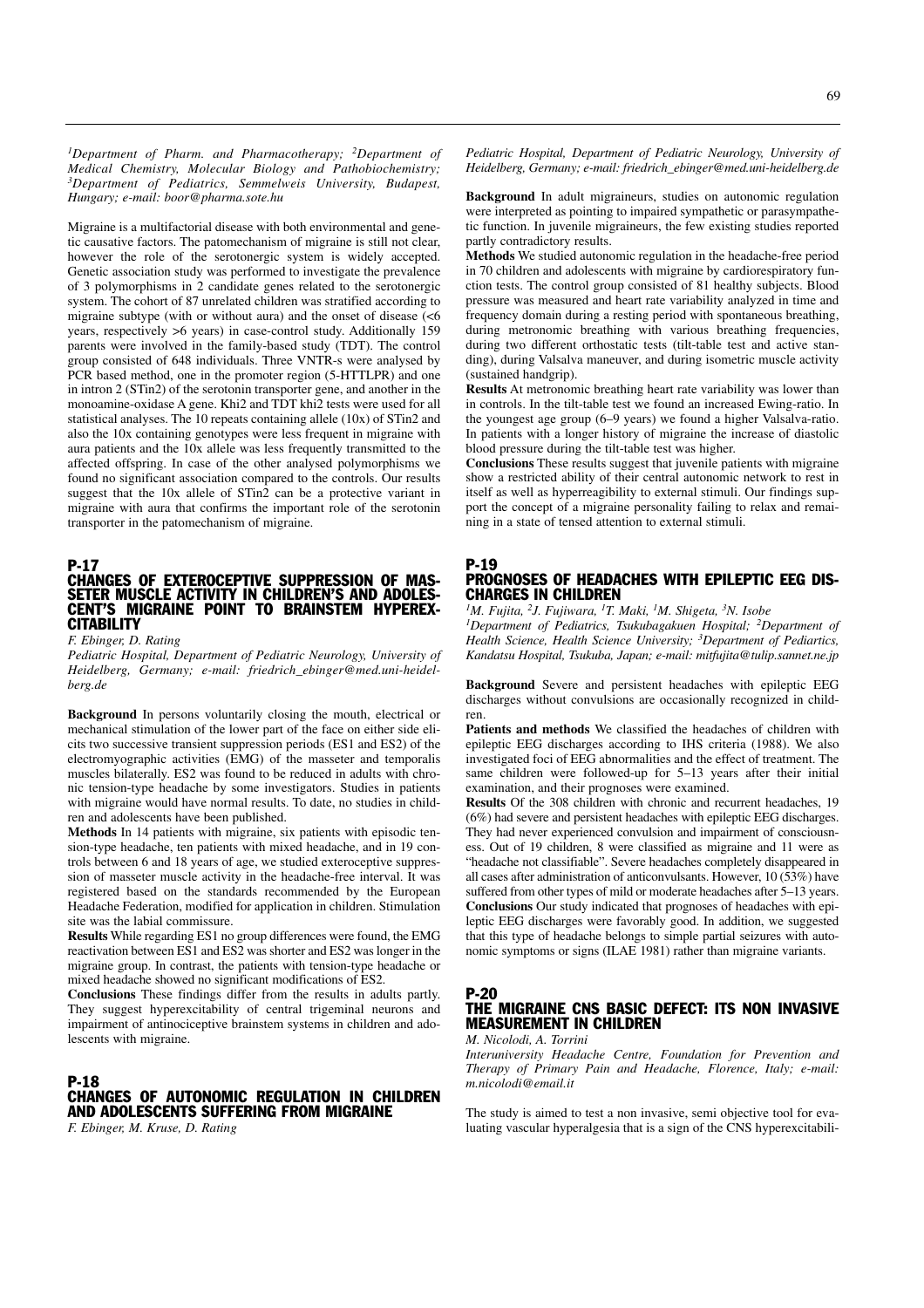ty characterizing migraine. The measurement of vascular hyperalgesia is independent of verbal ability. Hyperalgesia evidenced by overdistension of the veins of the upper limb was observed in 110 children (mean age, 8+5.6 SD) with migraine (IHS criteria), in 110 children (mean age, 8.2+4.4 SD) with anxiety and 110 children (8.5+4.6 SD) with depression (Wang and Zung Test, cut off 40). The 3 groups were matched for sex and social-cultural level. The manoeuvre consists in 1 min ischemia (95 mm Hg) followed by 1 min stasis (55 mm Hg) during which the patient scored possible pain by a verbal analogue scale  $0-4$ . Pain scoring over 2 was reported by 7 children with anxiety, 1 child with depression and by all the children with migraine. Odds ratios indicate the association between vascular hyperalgesia and migraine. Samples of patients with anxiety and depression were undertaken to assess reliability and validity of the manoeuvre. Test-retest reliability (r=0.92) was high.The instrument is sufficiently sensitive to be successful in permitting discrimination among illness groups. Construct validity was demonstrated against IHS criteria. The outcome agrees with the hypotheses about migraine mechanism. The manoeuvre is relevant in indicating the degree of CNS hyperexcitability and aids in discriminating the impact of psychological components.

#### P-21 STRENGTH AND MOBILITY OF THE NECK-SHOULDER REGION IN ADOLESCENT HEADACHE

*1A. Oksanen, 1S. Viander, 2L. Metsähonkala, 3M. Aromaa, 4P. Anttila, 1E. Jäppilä, 1J. Salminen, 5H. Helenius, 2,3M. Sillanpää*

*1Departments of Physical Medicine and Rehabilitation, and 2Child Neurology, Turku University Central Hospital, University of Turku; 3Departments of Public Health, and 5Biostatistics, University of Turku; 4Child and Adolescent Health Care, Turku City Hospital, Turku, Finland; e-mail: airi.oksanen@tyks.fi*

Although the association between muscular disorders of neck-shoulder region and tension-type headache and between decreased cervical mobility and headache has been reported in adults, only few data have been available conserning adolescent headache. The purpose of the present study was to examine the strength and mobility of the neckshoulder region in different headache types in adolescents. The strength and mobility of the neck-shoulder region were studied in 13 year-old adolescents with or without headache. After a questionnaire study, 140 children with migraine or tension-type headache and 70 without headache were randomly selected for a face-to-face interview and clinical examination. After final classification of headache, the dynamic strength of the upper extremities, the mobility of both shoulders and the cervical mobility were measured in 59 children with migraine, 65 with tension-type headache and 59 headache-free controls. The girls with tension-type headache had lower upper extremity strength of both dominant and non-dominant sides and lower cervical rotation of dominant side compared to girls in the other study groups. The girls with migraine had lower upper extremity strength of nondominant side compared to girls in the control group. In boys no significant differences were found. Tension-type headache in girls is associated with signs of dysfunction of the neck-shoulder region. This finding might also have indications for treatment of headache.

# P-22 HEADACHES AS THE MANIFESTATION OF GENERALIZED EPILEPSIES

*A. Ölmez, G. Turanli, Ö. Soyer, M. Topçu*

*Hacettepe University, Faculty of Medicine, Department of Child Neurology, Ankara, Turkey; e-mail: mtopcu@hacettepe.edu.tr*

Headaches are common in childhood and adolescence. Generally EEG is reported not to be useful in the routine evaluation of the patients with recurrent headaches (1, 2). We report here three cases with paroxysmal

headaches associated with generalized epileptiform activities. Patients were selected from the outpatient clinics of Pediatric Neurology Department of Hacettepe University, referred and evaluated because of recurrent headaches. Two of the patients were boys and the other was a 13.5 year old girl having headache for two years. She and one of the 5.5 year old boy had headaches in the morning with nausea. He felt vertigo once and the girl saw yellow colors in the evening for one time without headaches. The 10.5 year old boy had headache only 4 times in the last month and he didn't have any complaint other than headache lasting for an hour. EEG recordings of all the patients revealed generalized epileptiform activities. The epileptiform activites of the boys were activated during sleep. They had normal MRI. The girl was followed up for neurofibromatosis type1 and her MRI had white matter hyperintensities associated with NF. All the patients were free of headaches after anti-epileptic treatment. A study from our hospital reported that 6.5% of patients with recurrent headaches had epileptic headaches and half of them had generalized epileptiform activity. Since association of the headaches with generalized spikes is limited in literature, we wanted to report our patients.

# P-23 CLINICAL CHARACTERISTICS OF PATIENTS WITH HEADACHES AND EPILEPTIC DISCHARGES

*A. Ölmez, G. Turanli, D. Yalnizoglu, M. Topçu Hacettepe University, Faculty of Medicine, Department of Child Neurology, Ankara, Turkey; e-mail: mtopcu@hacettepe.edu.tr*

Primary headaches and primary epilepsies share some interrelationships with each other (1). They may occur in the same person and one can trigger the other. They are also features of some epileptic syndromes like benign partial epilepsies of childhood and benign occipital epilepsy of childhood with occipital paroxysms (BOEP) (2). Patients were selected from the outpatient clinics of Child Neurology Department of Hacettepe University admitted with headache and seizure complaints. 6 of the patients were males and 4 were females. They were between 6–13 years of age. They had headaches as the only complaint or associated with the other complaints like nausea, vomiting, vertigo, visual symptoms and loss of concsciousness. Visual symptoms include, macropsia, micropsia, colored objects or lines and loss of vision. Two of the patients had only headache. Four of them had nausea and vomiting, two of them had vertigo. Different kinds of visual symptoms were found in five of the patients history. They all had epileptic activitis in their EEG recordings. Six of the patients had occipital foci and 3 of them were BOEP. Epileptic discharges were activated during sleep. Only two of them had abnormal MRI. They were all given antiepileptic treatment and one of the patients with only headache complaint was resistant to different drugs. Headache can be seen as the only or associated symptom of the partial epilepsies. We wanted to report the clinical and EEG characteristics of some of our patients.

# P-24<br>Transcranial TRANSCRANIAL MAGNETIC STIMULATION AND ABSOLUTE SILENT PERIOD IN ADOLESCENTS WITH MIGRAINE AND IDIOPATHIC GENERALIZED EPILEPSY

*V. Tomov, E. Stoimenova, L. Belopitova*

*Clinic of Child Neurology, University Hospital of Neurology and Psychiatry, Sofia, Bulgaria; e-mail: bozholan@iph.bas.bg*

**Background** The absolute silent period (ASP), known to be a reliable estimate of cortical inhibition capacity, was tested by performing Transcranial Magnetic Stimulation (TMS) in patients and controls.

**Methods** 16 adolescents with migraine (8 girls and 8 boys) aged 10–16 years, 14 adolescents with idiopathic generalized epilepsy (5 girls and 9 boys) aged 10–15 years and 14 healthy controls (12 girls, 2 boys), aged 10–17 years were tested. ASP and its threshold were studied by measu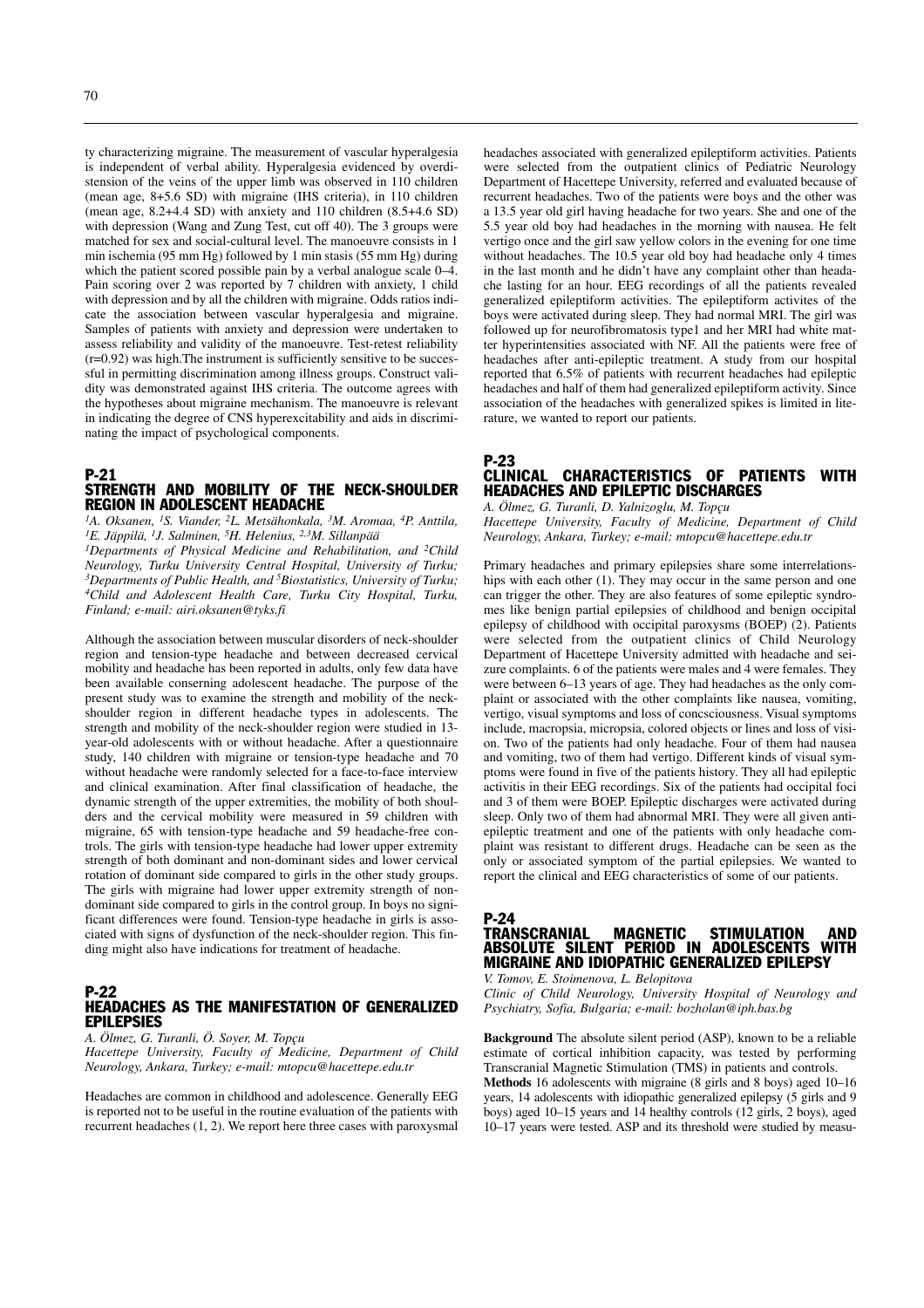ring three consecutive stimulations of the right and left hemispheres. Mm. abductor policis breves were used for recording EMG and analyzing the ASP duration. Student's T-test for independent groups was performed.

**Results** ASP threshold was found in the range of 64.6%–70.7% of maximum stimulating capacity in the control and epilepsy groups, with no statistical differences among them, while it was increased up to 76%–77% for the migraine patients. This increase in migraine patients in comparison to contorls was significant  $(p=0.03$  for both hemispheres). ASP duration was measured between 25 and 27 ms when stimulating the left heemisphere and between 24 and 34 ms when stimulating the right hemispehere, without statistical differences anong the three groups studied.

**Conclusions** The increased threshold of cortical inhibition in migraine patients is proof for dysfunction of brain inhibitory system. It is in good agreement with their specific clinical signs and behavioral problems.

# *SECONDARY HEADACHES*

# P-25 PACHYMENINGITIS: POSSIBLE PATHOGENIC BASIS OF CHRONIC HEADACHES IN CHILDREN

*I. Almazov*

*Meuhedet Health Care, Tel Aviv, Israel; e-mail: almazov@netvision.net.il*

**Background** In the numerous reports on chronic headaches in children, neurological examination was the modality used, while meningeal symptoms were ignored. This is the first study to investigate a method that focuses on the presence of meningeal symptoms in children with chronic headaches.

**Patients and methods** The patient population comprised 1.437 patients aged 5–17 years who were examined by a pediatric neurologist in a routine outpatient practice over a 5-year period. Particular attention was paid to meningeal symptoms, including nuchal rigidity, Kernig's sign, Brudzinski's three signs (upper, middle and lower), the "tripod" and Guillain's signs.

**Results** Altogether, 833 (58%) children suffered from migraine, of whom 12% were found to have some meningeal signs. Of the 604 (42%) children with tension headaches, 97% had signs of the meningismus syndrome. Meningismus was manifested by all mentioned symptoms. This group of children (97%), when bending the head forward had nuchal rigidity or complained of pain in the head, neck and epigastrium. Rest in a recumbent position usually brought relief from the headache.

**Conclusions** We contend that the anatomic basis of the tension headaches is meninges, particularly the dura mater. The dura mater has a pain-sensitive structure and is therefore susceptible to non-specific chronic pachymeningitis. Pachymeningitis is most likely the result of insignificant trauma of the head and/or back, or from infection by different agents.

# P-26 HEADACHE AND EPENDYMAL CYST: A CASE REPORT

*1, 2O. Ferrari-Ginevra, 3C. Termine, 1M. Rossi, 1G. Lanzi 1Department of Child Neurology and Psychiatry, C. Mondino Institute, University of Pavia, Italy; 2Don Gnocchi Foundation, Centro S. Maria*

*al Castello, Pessano, Italy; 3Child Neuropsychiatry Unit, University of Insubria Varese, Italy; e-mail: oreferrarig@libero.it*

Headache is a common problem faced by the paediatrician or the child neuropsychiatrist. It can be difficult to distinguish the different types of headache in young children. This case report will review a case of a 12 years and 7 months old boy who experienced several episodes of intense headache with nausea, vomiting and blurred vision when awekining. He had his 1st headache attack 8 months before our observation; the pain was located at vertix and stopped few hours after assumption of NAIDs. Neurological examination revealed: head pain both on neck

extension and lateralization, strabismus due to left lateral rectus palsy, bilateral mydriasis, continuous nistagmus in all gaze directions and dyplopia. Moreover there was a mild left arm weakness, asymmetrical increasing of reflex at legs (left>right) and ataxia. A brain CT scan revealed a mass located in the fourth ventricle and a MRI (by contrast injection) showed a cystic dilatation just in the fourth ventricle (3.5x3 cm), putting ahead the pons and the midbrain. The surgical excision of the ependymal cyst reduced symptoms. Six months later a MRI control showed a complete restitutio ad integrum. The boy has not yet headache and he attends his normal life activities.

# P-27

# SINUSITIS IN CHRONIC OR RECURRENT HEADACHES: WHAT IS THE FREQUENCY OF DIAGNOSIS? DOES THE TREATMENT RESOLVE HEADACHES?

*N. Senbil, Y.K. Gürer*

*Dr. Sami Ulus Children's Hospital, Ankara, Turkey; e-mail: senbilon@ttnet.net.tr*

**Objective** To determine the frequency of sinusitis diagnosis in children and adolescents with recurrent or chronic headaches and to invesNesrin Setigate the improvement of headache after sinusitis treatment.

**Methods** We examined 214 patients (115 girls, 99 boys, aged 4–16 years) referred for recurrent or chronic headaches. We asked all subjects whether sinusitis had been diagnosed previously and if so, we asked whether the headache was different and whether additional complaints such as fever, coughing, nasal discharge, postnasal discharge, and swelling in the eyes were present at the time of the sinusitis diagnosis. Finally, we asked whether a treatment of the sinusitis had an effect on the headache.

**Results** A diagnosis of sinusitis was reported by 116 patients (54.2%). At the time of the sinusitis diagnosis 25 % had at least one additional symptom, but 75% had none of those. Sinusitis treatment had no effect on the headache in 60.3%, and a short-term effect in 8.6% and to a long-term effect in 31.1% of the patients. The rate of improvement was significantly larger in subjects with additional symptoms (62%) than in those without (32%).

**Conclusions** Sinusitis is frequently diagnosed in children and adolescents with recurrent or chronic headache, and a sinusitis treatment in these patients has frequently no effect on the headache. The data suggest that recurrent or chronic headaches in children and adolescents are frequently misdiagnosed and mistreated as sinusitis.

# P-28

## TOLOSA HUNT SYNDROME: A CASE REPORT *E. Tozzi, R. Savini, N. Fiorentini, E. Cicconi, R. De Colli*

*Clinic of Paediatrics, University of L'Aquila, Italy; e-mail: etozzi@univaq.it*

A girl, 15 years old, presented at our observation because suffering from frontal and orbital headache, stabbing type,severe with abrupt onset and progressive evolution, perduring from 24 hours with pain in the eye left and palpebral ptosis. The girl appeared very suffering and very ansious. Clinical observation and neurological examination were normal, with the exception of ptosis. The pupils were normal in the reaction.In the anamnesis: a cold one week before. Mother and brother are suffering from migraine without aura. The girl at age of 10 months was hospitalized because of hypotonia and dizziness perduring for 48 hours. Diagnosis not certainly. At age of 10 years headache as migraine without aura treated with flunarizine and with partial remission. Same ophtalmoplegia was three months before and they improved spontaneously. For these reason she hospitalized in other town, were MR brain was performed and was normal. At first our examination MR brain and orbit was performed with and without contrast enhancement. This study revealed an image hyperintense in the lateral left muscle, augmented in size. The cavernous sinus and parasellar structures were normal. Steroid treatment relieve the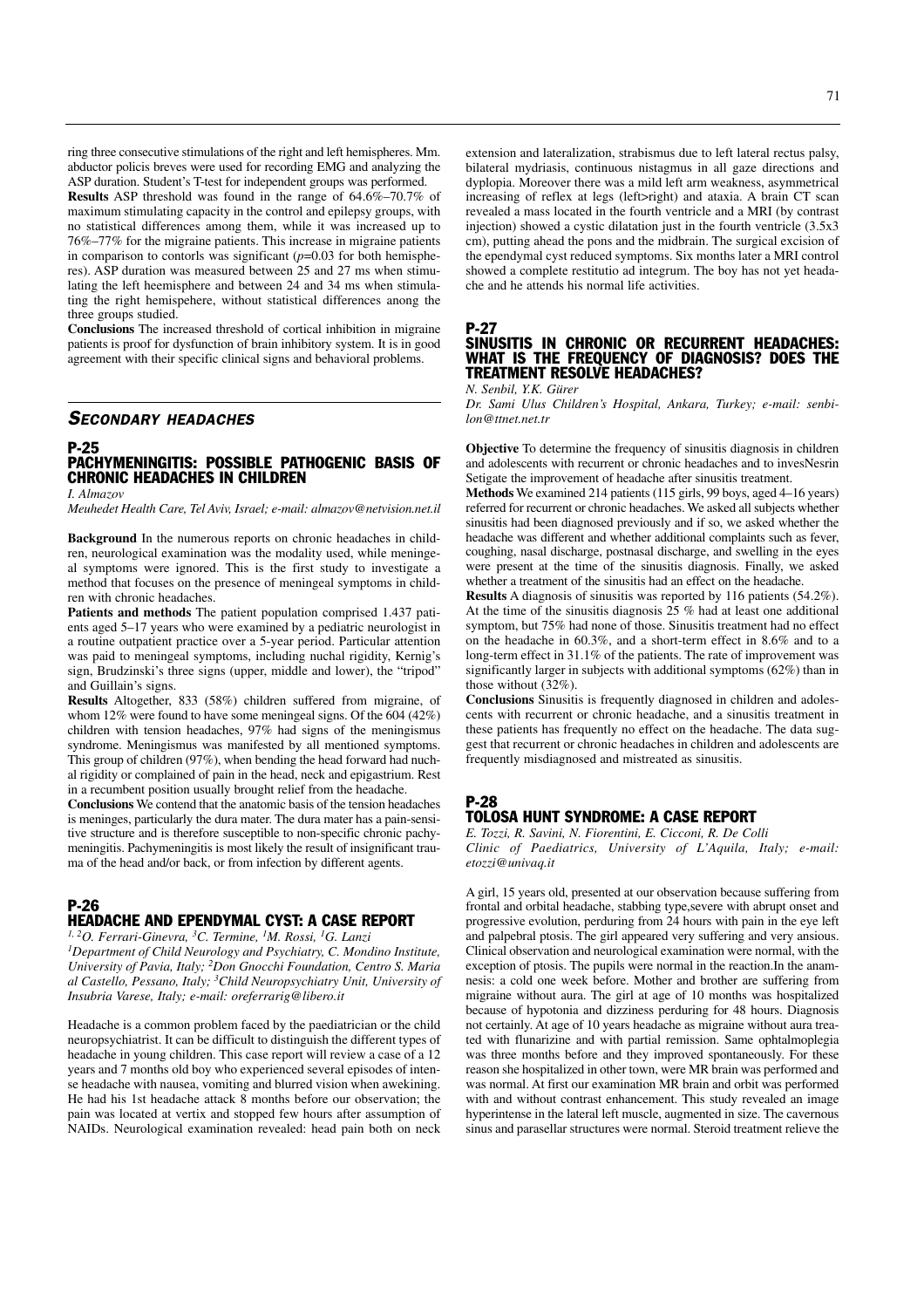pain in the patient and ophtalmoplegia disappeared after 72 hours. Follow-up of six months is normal. According recent data diagnosis in this patient is Tolosa Hunt syndrome with intraorbital inflammation. We present the case because of particular imaging.

### P-29 OPTIC NEURITIS IN CHILDREN: A RARE CAUSE OF HEADACHE

*Y. Yilmaz, U. Isik, M. Berber*

*Marmara University, School of Medicine, Division of Child Neurology, Istanbul, Turkey; e-mail: erkyilmaz@e-kolay.net*

Optic neuritis, predominantly a disease of young adults, is very rare in young children, in whom it is usually post- or para-infectious. Clinical manifestations of optic neuritis include loss of vision, headache, eye pain, dyschromatopsia, obscuration of vision in bright light. However, young children migth not explain their ophtalmological complaints and headache associated with loss of vision may be the main symptom. We report here clinical findings of three patients (3 boys between 6–8 years of age) with optic neuritis and aim to emphasize that optic neuritis should be considered in the differantial diagnosis of acute headache even in young children.

## P-29A SECONDARY HEADACHE AS A SYMPTOM OF MOYA. MOYA DISEASE: A CASE REPORT

*V. Djuranovic, V. Mejaski Bosnjak, B. Marusic della Marina, L. Lujic Childrens Hospital Zagreb, Croatia; e-mail: IPerkovi@JNJCR.JNJ.com*

We report an 18 years old boy, who was admitted in our Hospital at the age of ten, because of pulsating headaches (specially during physical training). He had no neurological dysabillities. His EEG and first brain CT scan were normal as well as fundoscopic examination, lumbar puncture and laboratory tests. Transcranial Color Duplex Doppler ultrasonography showed very high velocities in both ACA and right MCA, as a sign of suspected stenosis or spasm. The digital subtraction cerebral angiography was performed after few months of repeated headaches and unchanged Doppler US findings. It showed an image of high degree stenosis of A1 segment of both ACA and right MCA with signs of "steal sy" through posterior cerebral circulation. Brain MRI (performed one year later, at the age of thirtheen, after episodes of TIAs) showed ischemic infarction on the right temporooccipital region. During next four years, boy had repeated headaches, several episodes of TIAs and twice an ischaemic infarction, which was confirmed by CT. Brain MRI/MRA (performed at the age of seventheen) showed new cortical ischaemic infarction at the region of left paracentral gyrus. We suppose that the etiology of stenosis is vasculopathy: Moya-Moya disease. Other vasculopathies are excluded by laboratory tests and clinical elaboration. Today, at the age of eighteen, patient has antiagregation therapy by salicylate acid and topiramat as neuroprotektor. He has seldom headaches with parestesias of the extremities, but is clinically stable, with normal neurological, fundoscopic and EEG examinations.

# *CLINICAL ASPECTS OF PRIMARY HEADACHES*

# P-30 CLINICAL CHARACTERISTICS OF MIGRAINE WITH AURA IN CHILDHOOD

# *V. Bojinova, L. Belopitova*

*Clinic of Child Neurology, University Hospital of Neurology and Psychiatry "St. Naum", Sofia, Bulgaria; e-mail: tchamov@bulinfo.net*

**Background** To analyze the peculiarities of the different forms of migraine with aura in children.

**Patients** 76 children aged from 2 to 16 years with migraine with aura. **Results** According to the symptoms of aura the diagnosed forms of migraine were: migraine with typical aura (n=48 or 63.1%, 2 of which acephalgic attacks); migraine with prolonged aura (n=3 or 4%); familial hemiplegic migraine (n=5 or 6.5%), basilar migraine (n=12 or 15.9%); ophthalmoplegic migraine (n=3 or 4%), alternant hemiplegia (n=1 or 1,3%).The average age at the onset of the migraine was 8.8 years and of the appearance of aura- 10.9 years. The aura preceded the headache in 86.8%. The aura symptoms were visual (photopsias 44.7%, hemianopsias 30.3%, ambliopia-unilateral in 5.2% or bilateral in 7.9%), hemiparesthesia (34.2%), vertigo (14.5%), hemiparesis (13.1%), ataxia (6.6%), dysarthria and bilateral paresthesia (5.3%). With somnolence were 10 children, predominantly with basilar migraine (4/12 or 33%), only one child had confusional state migraine. In children with typical aura (n=60) the frequently symptoms of aura were photopsia (57%), hemianopsia (38%), hemiparesthesia (43%), hemiparesis (16.7%), while for the basilar migraine - verigo and vomiting (100%), nystagmus (50%), ataxia (42%), photopsias (66.7%), bilateral ambliopia (41%), bilateral paresthesias (33%).

**Conclusions** Migraine without aura preceded years the typical aura symptoms, but this is uncommon for basilar migraine.

#### P-31 DIAGNOSES OF PRIMARY HEADACHES IN CHILDREN REVIEWED AT THE CHILDREN'S MEDICAL INSTITUTE, **SINGAPORE**

*1S.C. Chong, 2K.J.L. Lim, 1H.T. Ong*

*1Children's Medical Institute, National University Hospital; 2Department of Paediatrics, National University of Singapore; e-mail: paev3@nus.edu.sg*

**Aim** This prospective study aimed to evaluate the diagnosis of children with primary headaches who were referred to the paediatric neurology clinic.

**Methods** Questionnaires were completed by the children with assistance from their parents. Their headaches were classified according to the International Headache Society (IHS) criteria established in 1988. For paediatric migraine, the proposed modified diagnostic criteria by the Paediatric Headache Committee of the Association for Study of Headache in 1997, was used.

**Results** There were 151 responders from January 1999 to November 2003. Using the modified paediatric IHS classification 28.5% had migraine without aura, and 15.9% had migraine with aura (IHS diagnostic codes 1.1 and 1.2 respectively). Episodic tension headaches (IHS 2.1) made up 15.9%; chronic tension headaches (IHS 2.2) 9.3%; and benign exertional headaches (IHS 4.5) 1.3%. The remaining 29.1% were classified as "headaches of the tension-type or migrainous type but not fulfilling IHS criteria" (IHS 2.3 and IHS 1.7 respectively) and "headaches not classifiable" (IHS 13.0).

**Conclusions** Majority of patients have either migraine or tension-type headaches. We had a significantly lower proportion of children who had migraine without aura when compared to reports from Barcelona, using the same modified IHS criteria for paediatric migraine. Epidemiology studies would be useful to determine if Singapore children indeed have a lower incidence of migraine without aura.

#### P-32 EARLIEST MIGRAINE MANIFESTATIONS IN LIFE *M.V. Francis*

*Headache and Migraine Research Centre Cherthala, India; e-mail: mvfrancis@rediffmail.com*

**Objectives** To document earliest migraine manifestations in life. **Methods** After diagnosing migraine and documenting common migraine triggers in 3000 children aged 5 to 14 years their parents were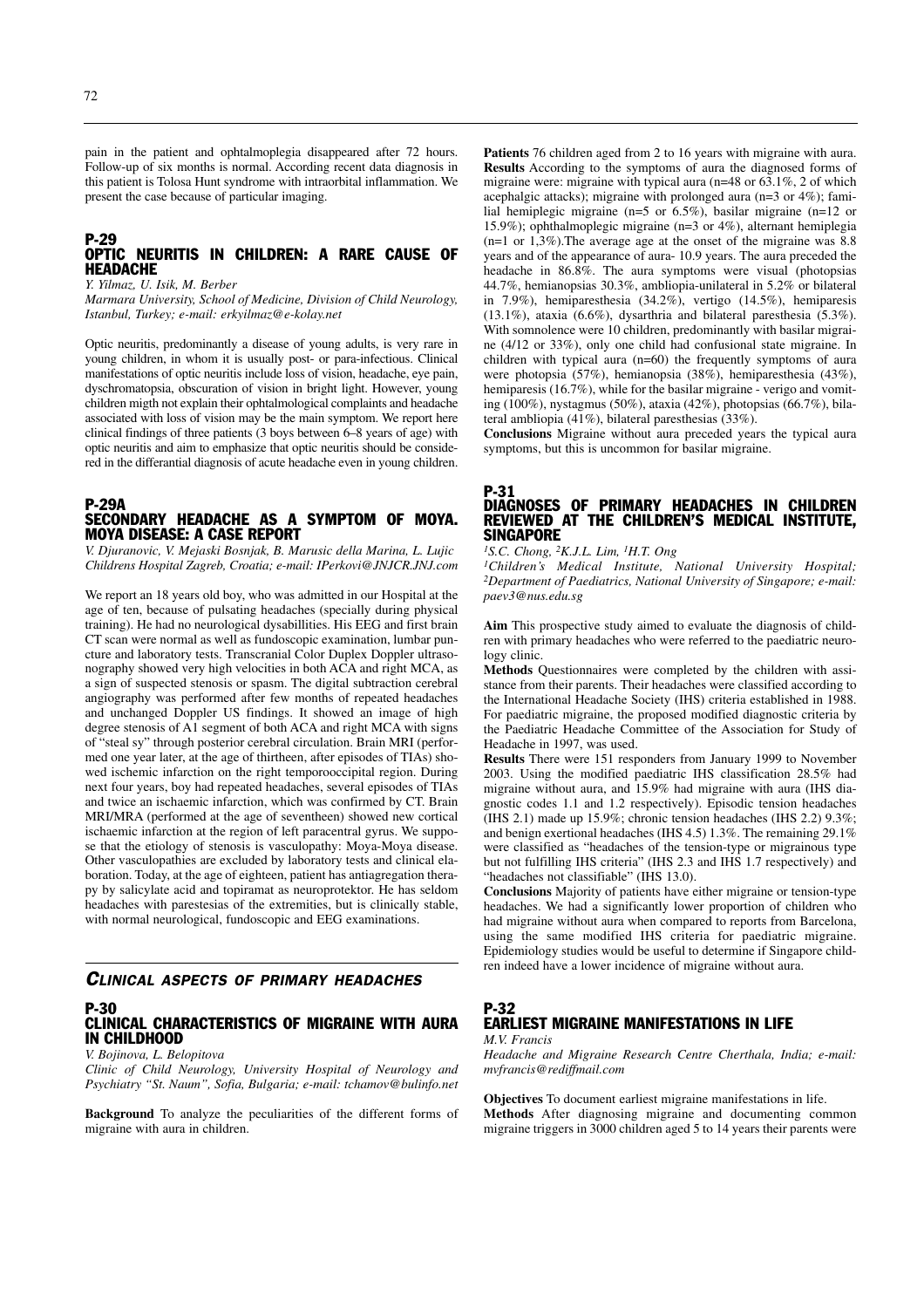questioned about various components of migraine manifestations observed by them during the early years (birth to 5 years) when these children were exposed to same triggers.

**Results** Common migraine triggers were exposure to sunlight 82% (2.560), daytime bus traveling 38% (1.140), tension anxiety situations 27% (810), strenuous physical exercises 21% (630), hunger in 10% (301) and lack of sleep in 8% (243). Earliest of all the manifestations was travel sickness right from first month of life. Dislike to travel by bus, sleeping on mothers lap immediately after boarding the bus, increasingly sleepy as travel distance increases, nausea and vomiting when bus negotiates curves and hilly areas, periorbital oedema and conjunctival congestion with mild to moderate headpains were the other travel related symptoms reported. Complaining of mild to moderate periorbital and generalized headache without associated autonomic symptoms, dislike to play out in the sun, transient vomiting in between and immediately after playing under the sun, eye pain alone or associated with redness eyes and dizzy spells were the other sun exposure.

# P-33 PERIORBITAL AND REFRACTIVE MIGRAINES IN CHIL-DREN AND ADOLESCENTS

*M.V. Francis*

*Headache and Migraine Research Centre, Cherthala, India; e-mail: mvfrancis@rediffmail.com*

**Objective** To diagnose periorbital headaches presenting without associated inflammatory eye signs in children and adolescents.

**Methods** 1.600 children and adolescents aged 5 to 12 years were studied over a period of 8 years. Exclusive criteria- fever and systemic illnesses. Diagnosis was made from a two step approach.

**Results** Of the 1.600 studied, 1152 (72%) were suffering from migraine origin periorbital pain.Tension anxiety were diagnosed only in 18 (1.1%). The common triggers precipitating migraine origin pains were exposure to sunlight, traveling by bus, hunger, tension anxiety situations, lack of sleep and strenuous physical exercises. Eye strain was one of the triggers in 32 patients who had uncorrected refractive errors and associated binocular muscle dysfunction.

**Conclusions** This study proves that the commonest cause of periorbital headpain without associated inflammatory eye signs in children and adolescents, is migraine. Tension anxiety aches are not common but a significant trigger for migraine origin pain. Brief migraine episodes and earliest migraine manifestations can mimick tension anxiety aches. Documenting common migraine triggers can immensely help in differentiating the two. Uncorrected refractive errors and associated binocular muscle dysfunction can trigger migraine origin periorbital headaches.

### P-34 CHILDHOOD PERIODIC SYNDROMES (IHS 1.5) SOME USEFUL MARKERS

*M.V. Francis*

*Headache and Migraine Research Centre, Cherthala, India; e-mail: mvfrancis@rediffmail.com*

**Objective** To document childhood periodic syndromes (IHS 1.5) and to suggest some clinically useful markers for diagnosing CPS.

**Methods** Of the 7.220 children and adolescents aged 5 to 15 years and diagnosed as migraine origin headpain over a period of 9 years, 34 were found to be getting childhood periodic syndromes. They were followed up for a minimum period of 2 years.

**Results** Brief paroxysmal episodes of dizzy spells or vertigo were reported by 23. No case was diagnosed as alternating hemiplegia of childhood (even with a detailed past history from parents). Other migraine free equivalents (suggestive of periodic syndromes) diagnosed were cyclical vomiting (6) and periodic fever (3). Two of them aged 14 years reported severe dysmenorhoea with vertigo and migraine origin autonomic symptoms. The most significant finding in the history was that, they all were getting migraine origin headpain when exposed to common migraine triggers like exposure to sunlight, traveling during daytime, hunger, strenous physical exercises and sleep disturbances. 28 mothers and 4 fathers were suffering from migraine headaches and their triggers were almost identical. From the history it was concluded that most of the dizzy spells or vertigo attacks were precipitated by either a single trigger or a combination of common triggers. Three with cyclical vomiting and one with periodic fever also reported.

# P-35

#### RELATIONSHIP BETWEEN POSTPARTUM HEADACHE AND HISTORY OF HEADACHE IN ADOLESCENCE AND YOUTH *1S. Taavoni, 2M. Kaveh*

*Pain Research Department of ACECR, Iran University of Medical Sciences, Tehran, Iran; e-mail: staavoni@iums.ac.ir*

Prevalence estimates for headache has varied in many population. Pregnancy influences headache patterns. Onset of some type of migraine is before age 20.

**Aims** Identifying: (1) prevalence of postpartum headache in adolescence and youth; (2) correlation between postpartum headaches and: (a) chronic headache, (b) positive family history of chronic headache. **Methods** We randomly selected 190 samples from postpartum wards of one of the Hospital of Iran University of Medical Sciences in Tehran. (28 samples in age 14–19, 75 in 20–24, 56 in 25–29, 21 in 30–44) (Autumn 2001) X2 used.

**Results** Highest age groups were 20–24 years (39.47%), 25–29 (29.47%), 14–19 (14.74%). Prevalence of migraine was 27.89%, tension headache was 27.37%, and postpartum headache was 23.16% (6.84% migraine, 10% non-migraine, and 6.32% non-chronic headache). There was correlation between postpartum headache and: positive history of non-migraine headache (*p*=0.007), and positive history of chronic headache (*p*=0.015).

**Conclusions** Studies showed the highest rate of migraine in 18–25 years (22.7%), and 28.7% in 30–39 (1996, 1992). We found the highest group of postpartum headache, in 20–24 (34.09%, 8.78% of entire samples), in 25–29 (25%) and in 17–19 (20.45%), (no postpartum headache in 14–16). We only found correlation between migraine and positive family history of headache (*p*=0.000). There wasn't correlation between postpartum headache and positive history of migraine.

# *PSYCHOLOGICAL AND PSYCHIATRIC ASPECTS*

## P-36 A NEW VERSION OF THE MIGRAINE DISABILITY ASSESS-MENT QUESTIONNAIRE FOR CHILDREN AND ADOLES-CENTS WITH HEADACHE

*1L. Grazzi, 1D. D'Amico, 1S. Usai, 2F. Andrasik, 1G. Bussone 1National Neurological Institute "C. Besta", Milan, Italy; 2Institute for Human and Machine Cognition, University of West Florida, Pensacola, FL, USA; e-mail: liciagrazzi@mac.com*

**Background** The MIDAS (Migraine Disability Assessment) Questionnaire is the most extensively studied instrument to assess headache-related disability in adults. The purpose of this project was to develop a version of MIDAS specifically aimed to assess disability in young headache sufferers.

**Patients and methods** Two separate studies were conducted. A sample of 95 headache sufferers aged 7–17 completed an Italian version of the MIDAS Questionnaire for adults on 2 occasions for assessing testretest reliability. Participants were also questioned about the adequacy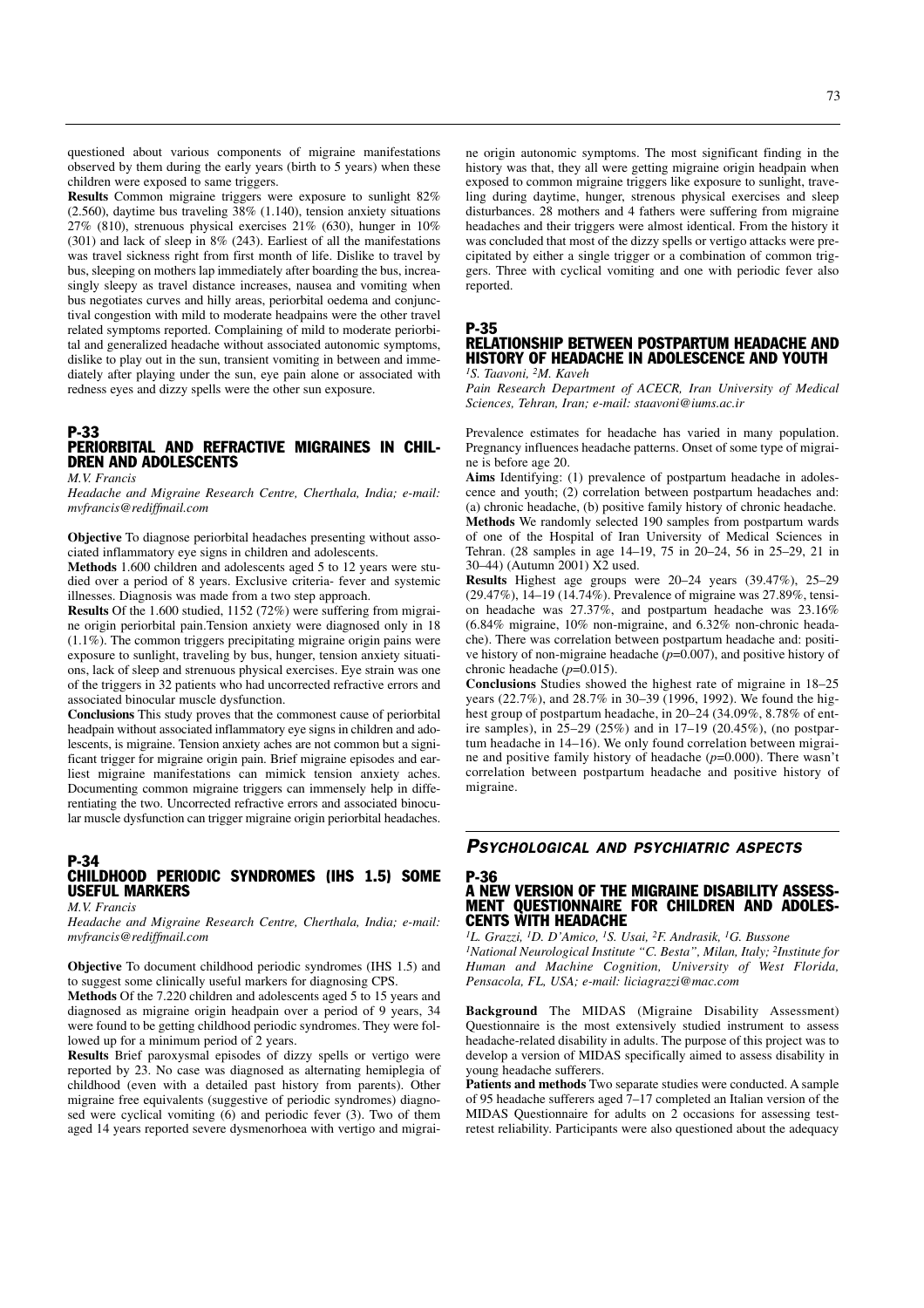of the questionnaire. In the second study, 85 patients completed our modified Italian version of the MIDAS Questionnaire, based on information and suggestions obtained from the first study. The main changes concerned wording: the terms work, household, family, social, leisure were replaced with school, homework and physical activity. Testretest reliability was again assessed.

**Results** Our italian adaptation of the MIDAS showed high test-retest reliability for individual items and the overall score as well, with Spearman coefficients ranging from 0.69 to 0.82.

**Conclusions** This adaptation of the MIDAS seems to be a more suitable instrument for testing disability in young headache sufferers. It can also be used to compare the functional impact of different headache forms and to record changes in disability after treatment.

# P-37 PREVALENCE AND BURDEN OF HEADACHE IN CHILDREN AND ADOLESCENTS: UTILITY OF THE MIDAS

*M. Heinrich, L. Morris, B. Kröner-Herwig*

*Department of Clinical Psychology and Psychotherapy, Göttingen, Germany; e-mail: mheinri@uni-goettingen.de*

The number of children with headache experience has increased during the past two decades. Estimated prevalence rates of pediatric headache vary between 3.5% and 56%. Nearly 20% of children and adolescents experience headache once or more per week. Very few studies have focused on the functional disability of children suffering from headache. MIDAS, a questionnaire developed for the assessment of adults' functional disability due to headache, has recently been adapted for use with children. In the present study the MIDAS was administered via postal survey to a community-based sample of 100 families with a child between 7 and 14 years of age. Families with younger children (7 to 10) received one questionnaire to be filled out by a parent; families with older children (11 to 14) received two forms (child, adult) to complete. Questionnaires were returned by 82% of the sample. Headache experience was reported for 43% of the children in the past 6 months. One child fulfilled the IHS criteria for migraine, 19 children could be classified as having tension-type headache. The headaches caused school absence in 5 of the children. A further 24 children experienced functional disability according to parental response. The self-reported disability of the 11 to 14 year old children, however, indicates a parental tendency to underestimate the functional disability of their children. In summary, the MIDAS illustrated its value in the assessment of pediatric headache impact.

#### P-38

# MIGRAINE AND TENSION-TYPE HEADACHE IN PATIENTS WITH EATING DISORDERS: RESULTS FROM A STUDY USING A SISTER-PAIR COMPARISON DESIGN

*A. Karwautz, G. Wagner, A. Zormann, C. Wöber, Ç. Wöber-Bingöl Headache Unit, Department of Neuropsychiatry of Childhood and Adolescents, Medical University of Vienna, Austria; e-mail: andreas.karwautz@univie.ac.at*

**Background** To evaluate the relation between migraine, tension-type headache (TTH) and eating disorders (ED).

**Methods** We investigated 91 female patients who developed an ED (according to DSM-IV) between the age of 10 and 18 years. In order to be included in the study each patient had to have a non-eatingdisordered sister who served as control. Using this sister-pair comparison design provided optimal matching of age as well as of social and cultural variables and excluded gender differences. All subjects were asked whether they experienced headache earlier and if so a semi-structured interview was performed. Headache was diagnosed according to ICHD-II. Data presented are based on the onedigit level.

**Results** The prevalence of migraine and TTH did not differ in the 2 study groups. The lifetime prevalence of migraine was 26.4% in patients and 24.2% in controls and that of TTH was 37.4% and 26.4%, respectively. Eight sister pairs each were concordant for the presence of migraine and TTH and 16 pairs were concordant for the absence of headache. In 50% of the patients headache occured before the ED.

**Conclusions** This clinic-based controlled study using a sister-pair comparison design shows no evidence of an increased prevalence of migraine and TTH among female patients with an ED.

# P-39

### AN EMPIRIC RESEARCH OF THE PRINCIPLE CAUSES OF THE "SYMPTOM HEADACHE" IN CHILDREN AND ADO-LESCENTS

*P. Leone*

*Department of Psychology, University of Rome, Italy; e-mail: pasqua.leone@uniroma1.it*

The remotion as Sigmund Freud's intuition was explored in children also by clinical research of Anna Freud and Melanie Klein. The remotion was considered one of the causes (the principle cause) of the "symptom headache", we have hypothesized that there is a risk factor very important because the augment of the symptom is very disagreeable. The symptom is not only the symptom but it is also what is before the symptom. The biopsychological approach and the psychodynamic approach to headache symptom are very important. The research (2001) and the observation of two parameters classified in the factors which originate the cefalgic crysis there are the emotion 36% and mental tired (33%). The instruments that were used were the questionnaire of anxiety (by Busnelli and Dall'Aglio) and the C.D.S. (Scale of Depression, Tische, 1984).

**Methods and results** We proposed another research in which we observed a modality of psychological test consistent of the questionnaire invented by P.Leone on the psychic disease and of the test SPSSRPRS invented by P. Leone, 1999. Both tests were somministreded to 244 children (6–10 years old ) and to same number of adolescents (11–14 years old). The results are confirmed the biological and deterministic freudian hypothesis of remotion, because one of the principle causes of headache is the remotion as a mechanism of the Ego's defense and various aspects of remotion-repression.

# P-40

# TENSION-TYPE HEADACHES IN SCHOOLCHILDREN: PER-SONALITY TRAITS AND BEHAVIOUR

*Z. Mandic, D. Baraban, M. Boranic*

*Department of Pediatrics, University Hospital Osijek, Croatia; e-mail: dunja.baraban@hi.hinet.hr*

Basic personality traits and specific behaviour characteristics were assess in 39 patients (30 girls; 12 to 15 years old) having chronic tension-type headache. Patients were referred for clinical examination to the Neural-Pediatrics Ward of the Department of Pediatrics, Osijek, Croatia. Eysenck Personality Questionnaire-Juniors, a new Croatian Personality Questionnaire of domination, aggression, introversion and ambition and Wechsler s Intelligence scale for Children (Revised), were applied for the testing. The scores obtained by patients in personality questionnaires were compared with averages scores normal sample of healthy pupil same ages. Our patients were found to have no signs of emotional instability. Their behaviour is prosocial, nonaggressive, and ambitious, aimed at the achievement of superior results at school and life although already quite successful in their studies. Tension arising from the school setting seem to be important factors triggering tension-type headaches in these children.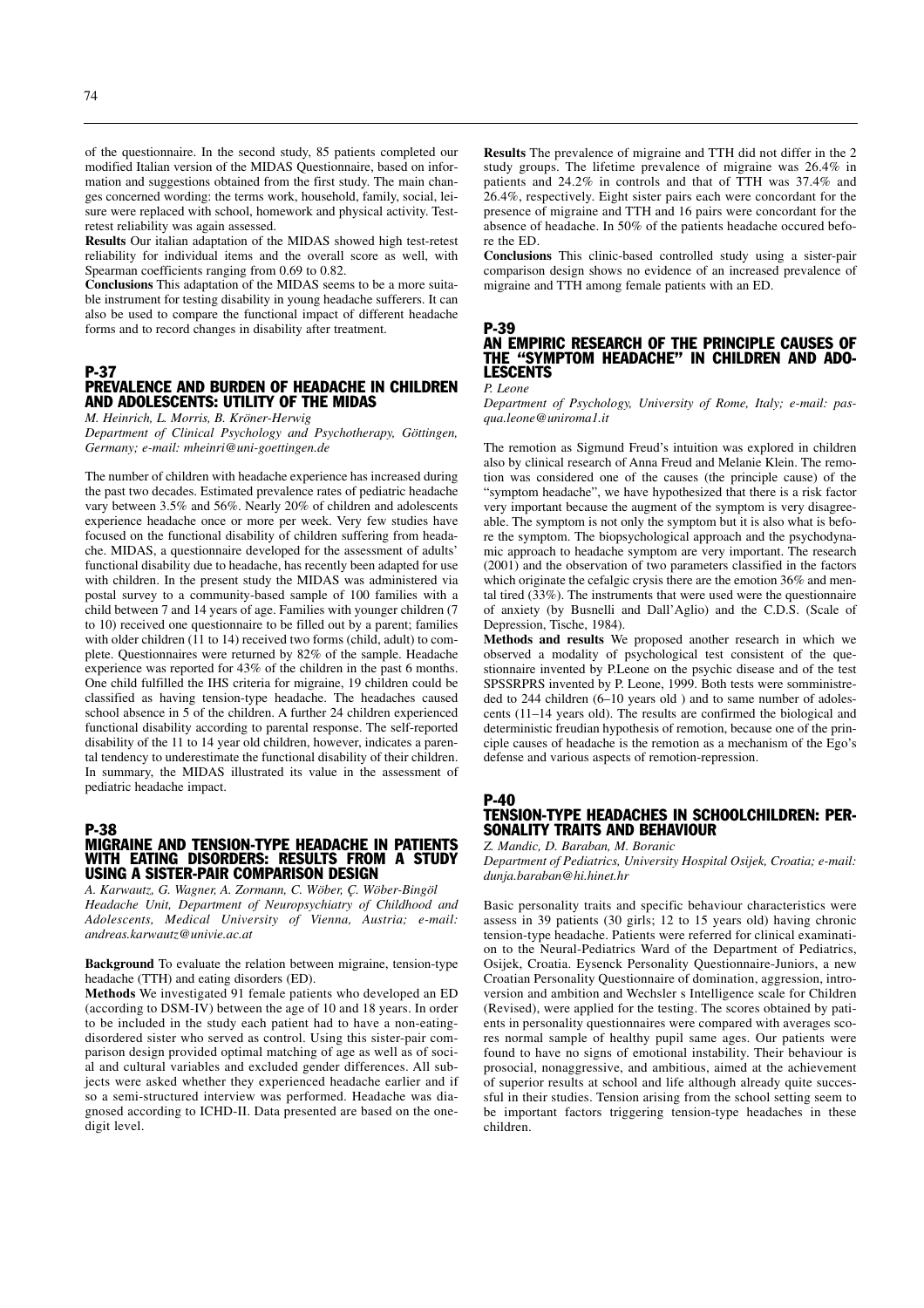# P-41 EVALUATION OF HEADACHE'S PEDIATRIC MANAGEMENT IN CHILDHOOD AND ADOLESCENCE

*1G.M. Marano, 2D. Lendvai, 2P. Verdecchia, 2R. Crenca, 2S. Pittella, 3J. Osborn, 4P. Leone*

*1Department of Gynaec. Obstet. Pueric.; 2Department of Pediatrics; 3Department of Public Health Science; 4Department of Psych., University La Sapienza, Rome, Italy; e-mail: giovannamaria.marano@uniroma1.it*

**Background** Pediatricians skilled in Prevention Area could be helpful to evaluate such management by epidemiological methods.They could press for exchanging information about recent knowledge at different levels and individuate integrated strategies to consolidate the best practices assuring, with other Professional involved, well-being of Children with "Headache", in their surrounding growth and development.

**Patients and methods** Clinical and psychological data collecting about 1.232 children sent to "Childhood and Adolescence Headaches' Center" c/o a Dept. of Pediatrics during the year 2002. Range of age: 3–14 years, both boys and girls.

**Results** (1) Clinical data allowed the ICH for 1.127 children, bringing out their risk factors. (2) Psychological data allowed to establish a frequency scale among factors causing headache. (3) Evaluation and provision of specific treatment and prophylaxis (5HTP), allowed to obtain a response in 80% this population.

**Conclusions** Prevention Pediatrics suggests to emphasize: (1) Strategical position of such a Center into a Dept. Area for integrate approach to Children's Headache; (2) leading role of skilled Pediatricians at the beginning of a diagnostic process; (3) by planning population-based studies to control risk and causal factors, such a Center could monitorize Children's Headaches as time goes on and contribute to prevention of Adults' Headache. We propose this model as irreplaceable Service to Childhood in the Prevention Planning with other services.

# P-42

# EATING DISORDERS IN CHILDREN AND ADOLESCENTS SUFFERING FROM MIGRAINE: THE NEED TO WATCH OVER

*M. Nicolodi, A. Torrini*

*Interuniversity Headache Centre, Foundation for Prevention and Therapy of Primary Pain and Headache, Florence, Italy; e-mail: m.nicolodi@email.it*

We observed the eating attitudes of young migraine sufferers: Group 1 included 75 patients (35 males, 5.5 years+3.6 SD), Group 2 included 105 patients (43 males, 14.2+4.6 SD). Group 1A (n=100) and Group 2A (n=85) consisted in sex, age, social level matched groups of controls. The following instruments were used: TPQ for evaluation of novelty seeking, harm avoidance, reward dependence. Bulimia Investigatory Test, Eating Attitude Test for investigating oral control and dieting, Wang and Zung tests for mood disorders. Tests were adapted to meet children language. Tests were administered before and 1 year after antimigraine prophylaxis. Toronto Alexithymia Scale was administered to the parents of investigated subjects and evidenced no difference in the 4 groups. Coexistence characterized mood and eating disorders (Migraine: 37.7% bulimia, 55% anorexia; Controls: 35.5% bulimia, 43.8% anorexia). Personality dimension in migraineours evidenced higher occurrence of harm avoidance (21.3% vs 13% control children, 20.9% vs 6% control adolescents) and reward dependence (30.6% vs 20% control children, 60% vs 29.4% control adolescents). In migraine sufferers bulimia is less frequent than anorexia (Anorexia: 6% vs 0.5% control children, 18% vs 0.8% control adolescents; Bulimia: 4% vs 2% control children, 10.4% vs 7% control adolescents). Both the eating disorders are more frequent in migraine than in controls (*p*>0.01). The disorder diminished (*p*>0.01) after antimigraine therapy.

# P-43 ATTACHMENT DIMENSIONS AND HEADACHE INTENSI-TIES. AN ANALYSIS ON HEALTHY NURSERY; PRIMARY AND SECONDARY SCHOOL-CHILDREN

*G.G. Ostkirchen*

*University Duisburg-Essen, Medical Department, Clinics of Neurology, Essen, Germany; e-mail: gabriele.ostkirchen@uni-essen.de*

The internal working-model on attachment dimensions changes with significant emotional experiences. Aversive experiences (e.g. headaches) activate the attachment-system which is motivating the child to look for protection. Certainly tied children behave more competently in conflict-situations and show adequate emotional regulation. How do attachment dimensions correlate with headache intensities in healthy children? 139 children <71 m, 68 f, age 5–15 years> answered the Trudewind attachment scale assessing 5 areas and 4 interactive styles. The bonding qualities are determined for each attachment dimension. Estimated headache intensities (VAS 0–10; self-experienced = VAS-se; imagined = VAS-im; difference = VAS-im - VAS-se) are registered. Partial correlations are performed by SPSS. Significant correlations between certain  $(r=0.413, p=0.000)$ , uncertain avoiding  $(r=-0.588,$ *p*=0.000) and uncertain ambivalent bonding qualities. (r=-0.675, *p*=0.000) meet theoretical expectations. VAS-se (MW 4,789, SD 3,249) and VAS-im (MW 6,603, SD 2,321) are positively correlated (r=0.400, *p*=0.000). The discrepancy measure (MW 1,773, SD 3,130) is rectified with VAS-im ( $r=0.326$ ;  $p=0.000$ ) and opposite to VAS-se (r=-0.724, *p*=0.000). This sample predominantly shows low correlations between attachment dimensions and headache intensities. The rarely found significant correlations are ambiguous and not in the unison with theoretical considerations.

# *TREATMENT*

# P-44 PHARMACOLOGICAL VERSUS LIMITED CONTACT BEHAV-IORAL TREATMENT FOR PEDIATRIC TENSION-TYPE HEADACHE: PRELIMINARY FINDINGS

*1F. Andrasik, 2L. Grazzi, 2S. Usai, 2D. D'Amico, 2G. Bussone 1Institute for Human and Machine Cognition, University of West Florida, Pensacola, FL, USA; 2National Neurological Institute "C. Besta", Milan, Italy; e-mail: fandrasik@ihmc.us*

**Background** The purpose of this study was to compare relaxation training (in a limited contact format) and amitriptyline in the treatment of young Tension-Type Headache sufferers, as few direct comparisons of this type have been reported.

**Patients and methods** Thirty-three patients have begun the trial: 17 assigned to pharmacological treatment (10 females, 7 males; mean age =13.1) and 16 to behavioral treatment (12 females, 4 males; mean age =12.9). Headache logs and an Italian version of the MIDAS Questionnaire are serving as the outcome measures.

**Results** Days of headache activity decreased by 67% and 47% and MIDAS scores decreased by 78% and 55% for pharmacological and behavioral treatment, respectively, at 3 months. In the pharmacological group, however, only 10 patients came to the clinic for the follow-up visit. The remaining 7 refused to continue because of the onset of side effects and/or non-compliance. In the behavioral group, all patients have remained in the study thus far, with good attendance and regular home practice. These patients appear to be compliant and accepting of treatment although we did not assess this formally.

**Conclusions** Although the clinical results are similar in both groups, relaxation therapy seems to be more accepted than pharmacological therapy. These data, however, are preliminary and the sample sizes are small, so these conclusions are tentative. We will continue our data collection through 12 months.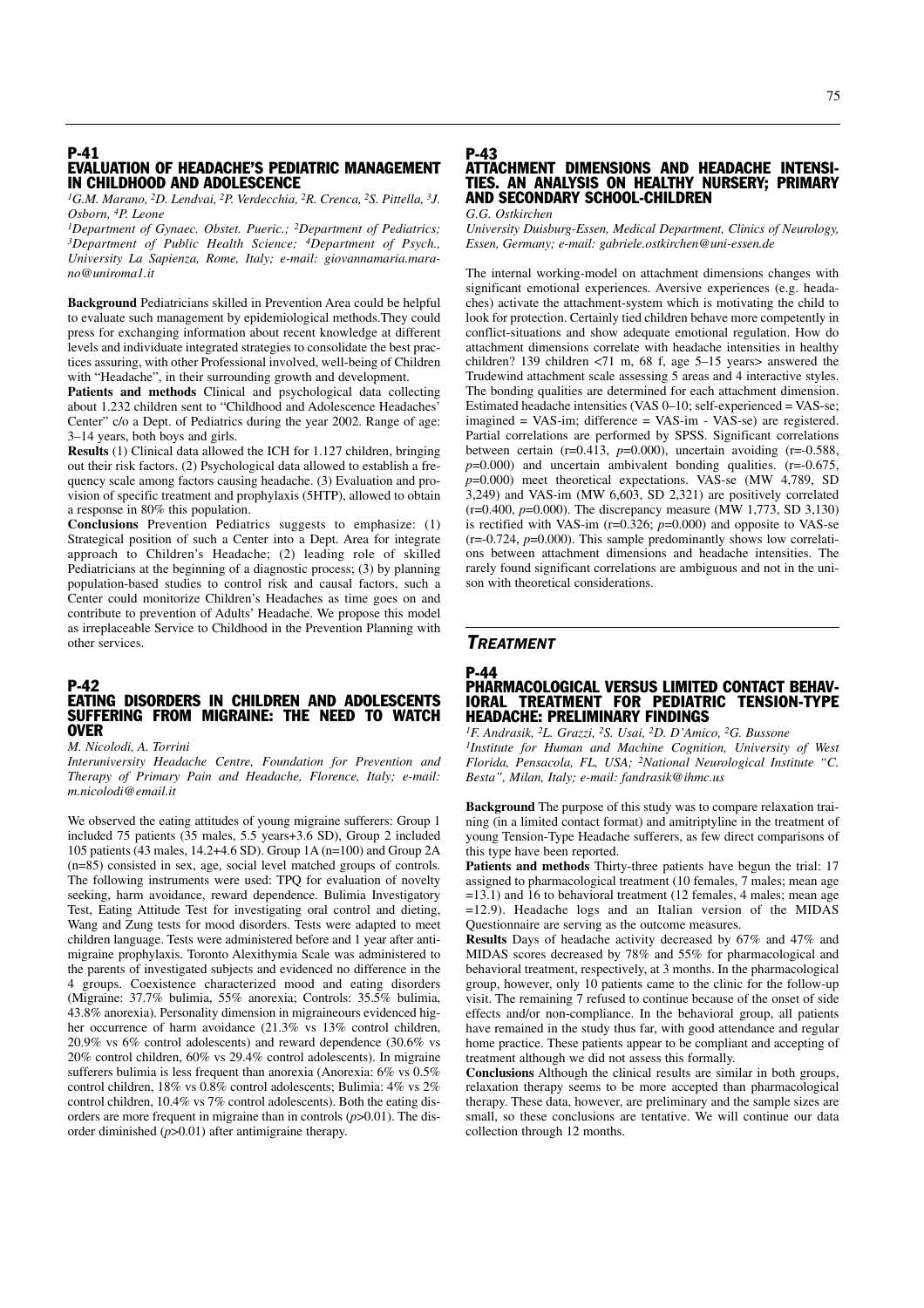# P-45 STUDIES OF THE THERAPEUTICAL EFFICACY OF DEPAKINE CHRONO AND FLUNARIZINE FOR PROPHYLAC-TIC TREAT

*V. Bojinova, L. Belopitova*

*Clinic of Child Neurology, University Hospital of Neurology and Psychiatry "St. Naum", Sofia, Bulgaria; e-mail: tchamov@bulinfo.net*

**Background** To evaluate the therapeutical effectiveness of Depakine Chrono and Flunarizine for prophylaxis of childhood migraine.

Patients and methods 60 children aged 8-16 years, 36 of which with migraine with aura and 24- with migraine without aura. Thirty children  $(24$  with aura and 6 without aura,  $14$  of which with EEG abnormalities) were treated with Depakine Chrono - 15 mg/kg/daily for a period of 6 months. Other 30 children were treated with Flunarizine 5 mg/daily for the same period. The monthly attacks' frequency was evaluated before the treatment and during the treatment. EEG was done before the treatment and on the 3rd and 6th month.

**Results** The clinical efficacy of Depakine Chrono and Flunarizine used for migraine prophylaxis was similar for the two patient groups. Until the 3rd month the number of children-responders increased - 28 children (93.3%) out of Depakine Chrono group and 25 children (86.7%) of Flunarizine group: in 73.3% of the cases, treated with Depakine Chrono and 66.7% of the children, treated with Flunarizine the migraine attacks disappeared; six children (20%) of the two groups were with reduction of the frequency and of the severity over 50%. This good efficacy was available until the end of the study. Depakine Chrono was applied on children who have migraine with aura (n=24) and/or EEG abnormalities (n=14).

**Conclusions** Depakine Chrono and Flunarizine are effective and useful for prophylaxis of migraine in childhood.

# P-46 LONG-TERM USE OF SUMATRIPTAN NASAL SPRAY IS WELL-TOLERATED IN ADOLESCENT MIGRAINEURS

*1A. Dowson, 2L. Lisk, 3C. Webster, 3M. Richardson*

*1King's Headache Service, London, UK; 2GlaxoSmithKline, Greenford, UK; 3GlaxoSmithKline, North Carolina, USA; e-mail: DrAndyDowson@dowsona.fsnet.co.uk*

**Objective** To review the long-term tolerability of sumatriptan nasal spray (SNS) 10 mg and 20 mg in adolescent migraineurs.

**Background** SNS is an effective and well tolerated treatment in adolescents. Two long-term tolerability studies are described.

**Methods** Migraineurs aged 12–17 years treated all migraine attacks for up to 12 months in two open-label studies (SUMA3006 & SUM40276). Subjects started treatment with either 10 mg or 20 mg of SNS; titration of the dose was possible in both studies. Adverse events (AEs) were recorded, ECG and laboratory evaluations were performed.

**Results** 921 subjects treated 7.990 attacks with SNS. Too few attacks were treated with the 5 mg dose (N=66) to reach meaningful conclusions. 1.978 attacks were treated with SNS 10 mg and 5.944 attacks were treated with SNS 20 mg. At least one AE was reported in 39% and 31% of attacks for 10 mg and 20 mg respectively. Taste disturbance was reported in 29% of 10mg attacks and 19% of 20 mg attacks. Only 5% of subjects withdrew from the studies due to AEs. Less than 1% of attacks were associated with serious AEs. No meaningful increase in AEs was found for 20 mg compared to 10 mg in those patients who used both doses during the studies. No subject experienced any drug-related changes in ECG, vital signs or nasal assessments. Laboratory parameters showed no meaningful patterns of abnormalities.

**Conclusions** Sumatriptan Nasal Spray is well tolerated during longterm use by adolescent migraineurs.

# P-47 EFFICACY AND SAFETY OF TOPIRAMATE FOR MIGRAINE PREVENTION IN ADOLESCENTS

*1A. Eikermann, 2P. Winner, 1J. Schmitt, 1W. Neto, 3D. Jacobs 1Klinik für Neurologie, Universitätsklinik Essen, Essen, DR; 2Palm Beach Headache Ctr, West Palm Beach, FL, USA; 3Johnson&Johnson Pharmaceutical Research and Development, Raritan, New Jersey, USA; e-mail: astrid.eikermann@uni-essen.de*

**Background** In 3 placebo-controlled studies including >1500 patients 12–65 years old, topiramate (TPM) 100 mg/day was consistently found to be effective for migraine prevention. Objective: to evaluate efficacy and safety of TPM in the adolescent subset after pooling of data.

**Patients and methods** TPM was escalated with 25 mg/day weekly over 8 weeks to target doses of 50, 100 and 200 mg/day (continued for 4 months). Change in mean monthly migraine frequency vs baseline (primary efficacy parameter), responder rate (at least 50% reduction in monthly migraine frequency), change in mean monthly migraine days, mean monthly days requiring rescue medication, and safety data were analysed in the subset of adolescents 12–18 years old.

**Results** Of 55 adolescents, 14 received placebo, 14 TPM-50, 13 TPM-100 and 14 TPM-200. Monthly migraine frequency (4.6–6.2 at baseline) decreased by 0.63 with TPM-50, 2.99 with TPM-100 and by 2.56 with TPM-200 vs 0.91 with placebo (*p*>0.05). TPM-100 significantly reduced the mean monthly days with acute medication use when compared to placebo (-3.0 vs -1.4; *p*=0.042). Results approached significance with TPM-100 for the responder rate (62% vs 21%;  $p=0.054$ ) and for the change in mean monthly migraine days  $(-4.1 \text{ vs } 1)$ -0.7; *p*=0.056). Topiramate was generally well tolerated.

**Conclusions** Despite the small sample size, the results indicate that TPM is effective for migraine prevention in adolescents. Study of larger groups is warranted.

# P-48 THE VALUE OF AN EDUCATIONAL PROGRAM FOR CHIL-DREN WITH DISABLING HEADACHES

*K.U. Farmer, R.K. Cady*

*Headache Care Center, Springfield, Missouri, USA; e-mail: kfarmer@primarycarenet.org*

**Objective** To assess the number of significant educational facts about migraine absorbed by children after watching a brief, narrated slide show program.

**Methods** Subjects: 10 migraine sufferers between the ages of 5 and 12, patients at a Midwest clinic, volunteered to participate in the study. Measure: Pre- and post-tests were administered that elicited the subjects' knowledge of their headache pattern, biofeedback, headache diary, triggers, aura, and where migraine begins. Procedure: In groups of 3 or 4, children, accompanied by a parent, were administered the pre-questionnaire. The children watched a 7-minute slide show program, "Tango the Tiger Gets a Headache", which was followed by the post-test.

**Results** 50% of the children gained knowledge about aura and biofeedback. One-third said they would keep a diary; 17% learned that certain foods can be triggers. In terms of treatment plans, 50% indicated that medicine stopped migraines; 33% believed sleep stopped migraine; and 17% considered resting as a way to stop migraine. 33% liked the lead character Tango the best; 67% disliked nothing about the slide program.

**Conclusions** Children who were already being treated for migraine gained significant knowledge by watching a slide show program which will help them better control their migraines.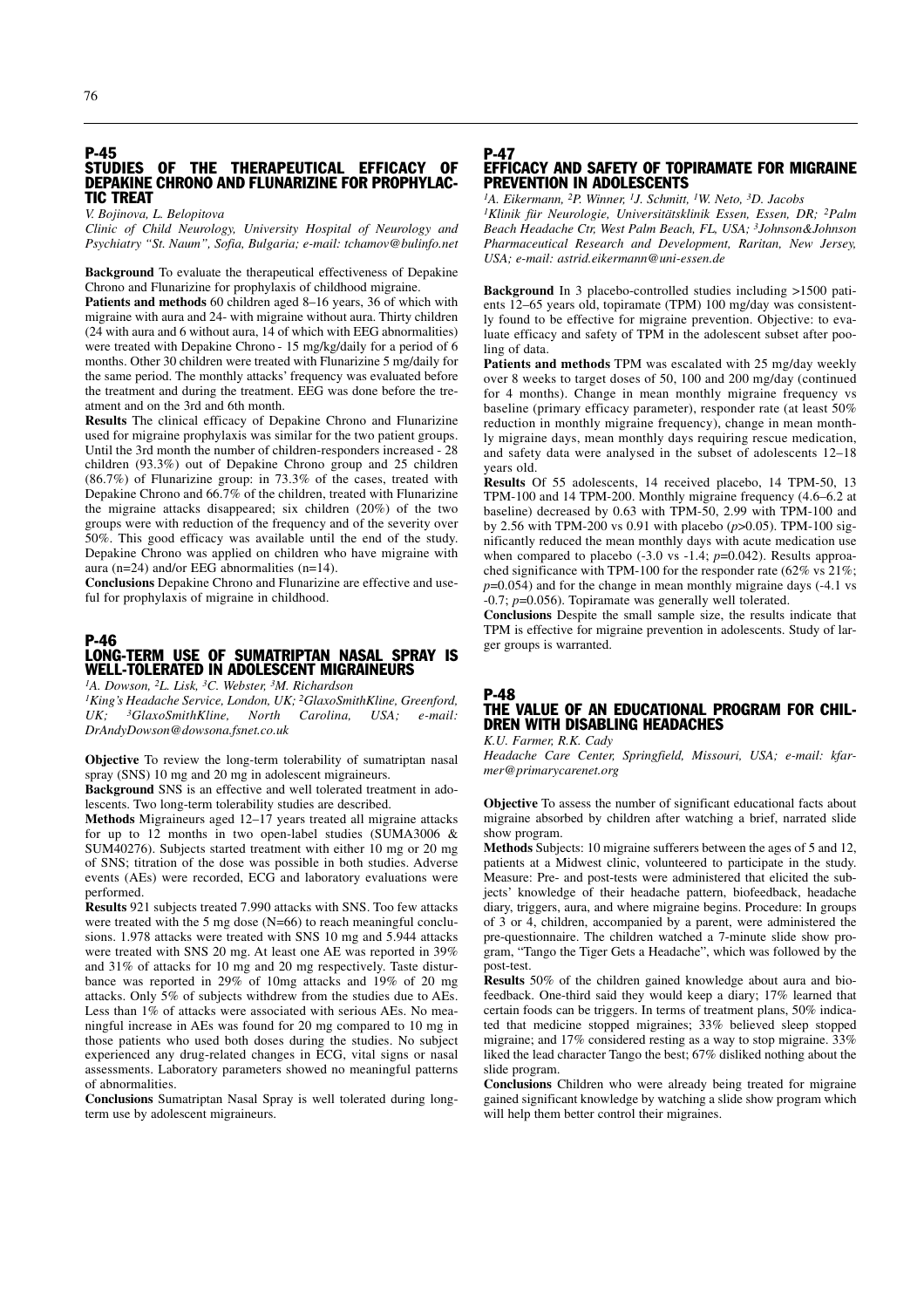# P-49 THE EFFECTIVENESS OF FLUNARIZINE IN THE PROPHY-LACTIC TREATMENT OF PEDIATRIC MIGRAINE SHOWED BY BRAIN SPECT

#### *M.A. Flores*

*National Pain Management Training Center, Pediatric Pain Clinic, General Hospital of México; e-mail: promed@podernet.com.mx*

**Background** Flunarizine has been shown to be effective in migraine prophylaxis in control trials in children, it is recommended by the German Headache Society. One of the clinical applications of the Single Photon Emission Computed Tomography (SPECT) is Migraine, it has been also used to show the effect of some medication's induced migraine and to examine the effect of antimigrain drugs during migraine headache.

**Objective** To show the effective use of Flunarizine in pediatric migraine, demonstrated by Brain SPECT.

**Design** We studied a group of 6 pediatric subjects: 2 males and 4 females, ages 3–14 years with migraine (IHS criteria), who have normal computed tomography and normal electroencephalogram. All the subjects were treated prophylacticly with Flunarizine 5 mg per day and 2.5mg (in the 3 year old subject) during 3 months underwent single photon emission computer tomography (SPECT) using technetium Tc 99m ethyl cysteinate dimer before and after treatment.

**Results** The SPECT images revealed different areas of focal hypoperfusion in frontal, temporal, parietal and occipital areas before prophylactic treatment in all cases. In tree cases the perfusion improved in the same areas after the treatment and in the other three patients observed the perfusion became completely normal after the intervention.

**Conclusions** We conclude that Flunarizine is effective, demonstrated by SPECT, which is a useful tool to evaluate the effectiveness of antimigraine drugs.

# P-50 TO ASSESS THE IMPACT OF TRIGGER AVOIDANCE AND APPLICATION OF TOPICAL DICLOFENAC IN MIGRAINE HEADACHES IN CHILDREN AND ADOLESCENTS

*M.V. Francis*

*Headache and Migraine Research Centre, Cherthala, India; e-mail: mvfrancis@rediffmail.com*

**Objective** To assess the impact of trigger avoidance and application of topical diclofenac in migraine headaches in children and adolescents.

**Methods** Retrospective study. 6000 children and adolescents were diagnosed as migraine during a period of 9 years and 3800 were followedup for a duration of 4 years. All triggers were recorded and common triggers were identified. Parents and teachers were advised regarding measures to avoid common triggers. Topical application of diclofenac was advised as a first line treatment in all.

**Results** The common triggers were exposure to sunlight 82% (4920), daytime bus travelling  $42\%$  (2520), strenuous physical exercises 23% (1380) and tension anxiety situations 21% (1260). Two or more triggers were reported by 41% (2460)of all patients studied. Diclofenac ointment (diclofenac diethylammonium equivalent to diclofenac 1%) was prescribed in all as a first line treatment. 67% of 3800 (2546) reported more than 50% improvement in the severity and frequency of their migraine headaches. Avoidance of common triggers (hat with a wide brim, wrap around sunglasses, umbrellas, avoiding sun exposure during school assembly sessions and physical training programmes, etc.).

**Conclusions** Avoiding common migraine triggers and topical application of diclofenac will have tremendous impact on the course of migraine headaches in children and adolescents.

# P-51 MAGNESIUM AS A TREATMENT FOR PEDIATRIC TENSION-TYPE HEADACHE: A CLINICAL REPLICATION SERIES

*1L. Grazzi, 2F. Andrasik, 1S. Usai, 1G. Bussone*

*1National Neurological Institute "C. Besta" Milan, Italy; 2Institute for Human and Machine Cognition, University of West Florida, Pensacola, FL, USA; e-mail: liciagrazzi@mac.com*

**Background** Clinicians caring for young headache sufferers are hampered by the absence of safe, well-tolerated, and efficacious preventive agents. Investigations with adult and child migraineurs have demonstrated the usefulness of magnesium supplementation. Our purpose was to determine the initial utility of magnesium salt as a treatment for pediatric episodic and chronic tension-type headache (TTH).

Patients and methods Five children/adolescents with episodic and four children/adolescents with chronic TTH were treated with 2.25 g of magnesium pidolate twice per day for two months and then followed for one year, in a clinical replication series. Anxiety and depression were monitored as well.

**Results** The patients with episodic TTH revealed 78.4% symptom reduction, with 80% of the sample achieving reductions greater than 50%. The patients with chronic TTH revealed 87.3% symptom reduction, with 100% of the sample achieving reductions greater than 50%. Analgesic consumption decreased significantly for chronic TTH. Only one child consumed medication in the episodic TTH group. No significant changes occurred with respect to depression and anxiety, but these measures were not clinically elevated at the start of treatment.

**Conclusions** Although this clinical replication series is uncontrolled, the initial findings are encouraging and suggest that controlled research is warranted.

#### P-52

# TREATMENT OF MIGRAINE IN CHILDREN AND ADOLES-CENTS: A REVIEW OF EFFICACY DATA WITH SUMATRIP-TAN NASAL SPRAY (SNS)

*1M. Hämäläinen, 2C. Webster, 3L. Lisk, M. Jones 1Hospital for Children and Adolescents, University of Helsinki,*

*Finland; 2GlaxoSmithKline, North Carolina, USA; 3GlaxoSmithKline, Greenford, UK; e-mail: Mirja.Hamalainen@hus.fi*

**Background** Efficacy of oral triptans is difficult to demonstrate in young people with migraine. These prospective studies aimed to establish the efficacy of SNS in this population.

**Methods** Efficacy data from 7 studies in children and adolescents were evaluated.

**Results** 782 patients aged 12 to 17 years were enrolled in 2 controlled studies. SNS was significantly more effective than placebo. In SUM40019, headache relief (HR) at 2h was achieved by 64% (SNS) versus 39% (placebo) ( $p$ <0.05). In SUMA3005, HR at 1h was reported by  $47\% - 56\%$ (SNS) versus 41% (placebo) (*p*<0.05). Five small studies enrolled 172 patients aged under 12 years. SNS was significantly more effective than placebo in 2 controlled studies. Headache relief (HR) at 2 hours was achieved by 86% and 64% (SNS) versus 43% and 42% (placebo). HR at 2 hours was reported in 77%, 86% and 78% of patients in 3 uncontrolled studies. Taste disturbance was the most frequently reported adverse event. **Conclusions** Sumatriptan Nasal Spray allows the benefits of triptan therapy to be extended to children and adolescents. SNS is effective and well tolerated in the treatment of migraine attacks in those aged under 17 years.

# P-53 REABILITATION OF CHILDREN WITH CHRONIC TENSION TYPE HEADACHE

*I.G. Izmaylova*

*Astrakhan State Medical Academy, Astrakhan, Russia; e-mail: astrbii@astranet.ru*

With the aim of peculiarities studies of chronic tension type headache (CTH) and working-out of complex pathogenetic therapy. We observed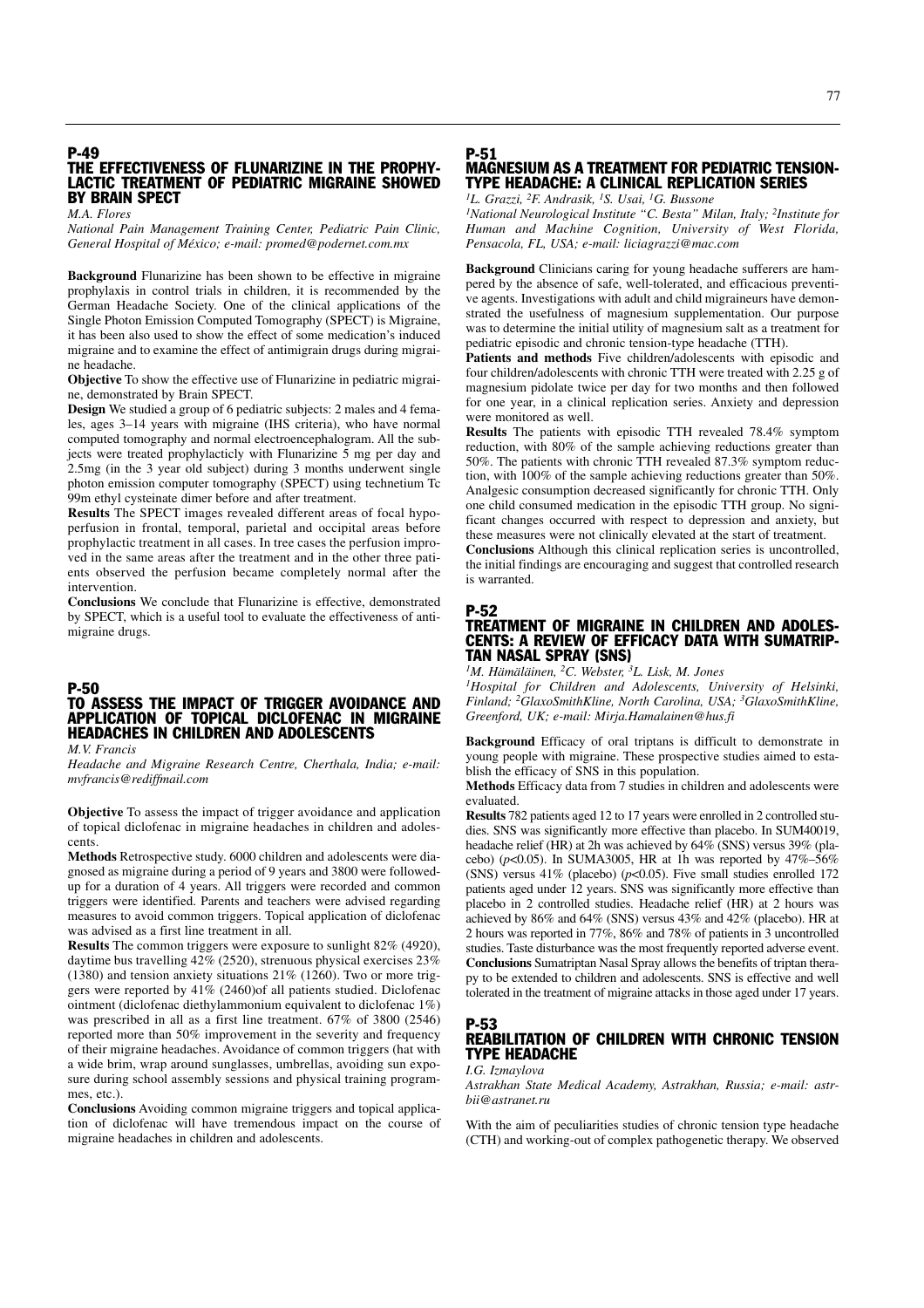270 children of 12–17 years with CTH, 57% of patients had a dysfunction of pericranial and cervical muscles. At first the headache was episodic connected with emotional and mental tension. 77% of children had complicated perinatal anamnesies, 100% - various psychogenesis connected with unfavourable situation in the family (86%), pathologic relations between children and parents (56%). All children had the diagnoses of psychovegetative syndrome. In complex system of rehabilitation of children with CTH there were used fluvoxamine (fevarin) 25–75 mg at night in combination with tanacan (Ginkgo Biloba) 80–120 mg a day dyring 2 months; in muscular-tonic manifestation midocalm 25–75 mg a day or sirdalude 2–6 mg a day 2 weeks. We physiotherapy, rational ex-planatory psychotherapy, respiratory relaxative training, and phytotherapy. Dynamic study showed real decrease of asteno-vegetative and alarm-depressive disturbances close to normal data, decrease of intensity of CTH to 2,7 according to visual analogue scale in 30%, complete disappearance of CTH in 70%. The quality of life increased on 40%. Effective therapy must include, except medicinal material, a wide range of physio-, reflexe-, phyto-, psycho-therapy. A great importance is given to psychotherapeutic correction of pathologic children-parents relations.

### P-54 MINIMAL THERAPEUTIC INTERVENTION IN CHILDREN AND ADOLESCENTS WITH PRIMARY HEADACHE DEPEN-DENT ON PSYCHIATRIC COMORBIDITY

*U. Just, R. Oelkers-Ax, C. Schlotter, P. Parzer, F. Resch Department of Child and Adolescent Psychiatry, University of Heidelberg, Germany; e-mail: ulrike.just@kikli.ma.uni-heidelberg.de*

**Objective** Psychiatric comorbidity is an important risk factor for chronification of primary headache into adulthood. Multimodal psychological therapeutic program aims on prevention of chronification, but they are very expensive, time-intensive and need many personal resources. Previous investigation showed clinically relevant psychiatric problems in about 30% of 128 children with primary headache. The aim of this study is to investigate the success of a resource saving single minimal psycho-educative intervention dependent on psychiatric comorbidity.

**Methods** The influence of two counselling sessions was investigated in a prospective parallel group design in children with primary headache (according IHS, codes 1.1, 1.2, 2.1) 30 with and 30 without clinical relevant psychiatric problems (measured by DIPS, CBCL, AFS, DIKJ) aged between 6 and 12 years. Clinical relevance of behavioural and emotional problems was defined according to Achenbach as CBCL

- Total Problem Score T ? 64. In children without clinically relevant psychiatric problems but not in children with clinically relevant problems a significant reduction of headache attacks is expected. The frequency of headache attacks over time we calculated with a poissonregression for repeated measurements, therapeutic effects are investigated in a unifactorial ANOVA-design.

**Results** Preliminary results show a significant reduction of frequency of headache attacks over time in both groups.

#### P-55

# EXAMINATION TO THE EFFECT OF 5HT1B/1D RECEPTOR OPERATION MEDICINE OVER CYCLIC VOMITING SYN-DROME IN JAPAN

*S. Kaneko, T. Hikita, N. Nakamoto, Y. Fujii, H. Kodama, Y. Yanagawa Department of Pediatrics, Teikyo University, School of Medicine, Japan; e-mail: sono-kaneko@tcn-catv.ne.jp*

Conception of cyclic vomiting (abbreviated with CVS) was proposed in 1882 by Gee. The clinical feature is automatic neuropathy-shaped sudden intense vomiting, headache and endocrinological aberration to repeat itself. We often experience a patient presenting such a symptom in a medical care of pediatrics. In late years automatic neuropathy pays attention in Europe and America and it is positioned as a disease of nonepileptic paroxymal disorders and one of migraine variant because of an efficacy of tranquilizing agent. However, "autointoxication", "acetonemic vomiting", "periodicity ACTH-ADH ejection symptomcomplex" is called in various name in our country, and there are various hypotheses such as autonomic nerve aberration, aberration of endocrinology, digestive system aberration, metabolic disorder, and it is controversial. We report three cases with CVS treated by 5HT 1 B/1D receptor agonist from a point of view as migraine variant and got higher efficacy in two of them. The concept of CVS in our country is not unified, so that the validity of 5HT 1 B/1D receptor agonist to CVS is a future examination subject.

#### P-56

# PHARMACOKINETICS OF ZOLMITRIPTAN NASAL SPRAY IN ADULT AND ADOLESCENT MIGRAINEURS BETWEEN MIGRAINE ATTACKS

*1S. Linder, 2P. Winner, 3W. Wasiewski, 3S. Ryan, 4M. Kågedal*

*1Dallas Pediatric Neurology Assoc., Dallas, USA; 2Palm Beach Headache Center, Florida, USA; 3AstraZeneca, Wilmington, USA; 4AstraZeneca, Södertälje, Sweden; e-mail: DPNASusanne@aol.com*

**Background** This study compared the pharmacokinetics (PK) and tolerability of zolmitriptan nasal spray in adolescent and adult migraineurs between migraine attacks.

**Patients and methods** 15 adolescent and 15 adult migraineurs received a single dose of zolmitriptan 5 mg nasal spray. Samples were collected at  $0.25$ ,  $0.5$ ,  $1$ ,  $2$ ,  $4$ ,  $6$ ,  $8$ , and  $10$  h for PK analysis of zolmitriptan and active metabolite 183C91.

**Results** Plasma concentration-time curves for zolmitriptan and 183C91 were similar in adolescents and adults. The geometric mean (90% CI) of the ratios (adolescent/adult) were: AUC(0–8) 0.87  $(0.61-1.25)$  and Cmax 0.97 (0.70-1.34) for zolmitriptan; AUC(0-8) 1.27 (0.94–1.70) and Cmax 1.17 (0.79–1.72) for 183C91. Median tmax in both populations was 2.0 h for zolmitriptan and 4.0 h for 183C91; mean t? was 3.0 h in adolescents vs 3.8 h in adults for zolmitriptan and 3.4 h vs 8.0 h for 183C91. Zolmitriptan was well tolerated: similar adverse event (AE) frequencies in adolescents and adults; no serious AEs or changes of concern in vital signs or laboratory tests.

**Conclusions** Zolmitriptan and 183C91 PK profiles were similar in adolescent and adult migraineurs after a 5 mg dose of zolmitriptan nasal spray. Given the very fast onset of action seen in clinical trials in adults, zolmitriptan nasal spray could be a good treatment for adolescent migraine. Zolmitriptan nasal spray was well tolerated in adolescent and adult migraineurs.

# P-57

# A COGNITIVE-BEHAVIOURAL PROGRAM FOR ADOLES-CENTS WITH CHRONIC PAIN: HEADACHE COMPARED WITH PAIN AT OTHER LOCATIONS

*1, 2V. Merlijn, 1J. Hunfeld, 2H. van der Wouden, 2B. Koes, 1J. Passchier 1Department of Medical Psychology and Psychotherapy, 2Department of General Practice, Erasmus Medical Center Rotterdam, The Netherlands; e-mail: v.merlijn@erasmusmc.nl*

The prevalence of chronic pain increases in adolescence. Common complaints are headache, back pain and limb pain, often resulting in considerable functional disability. Furthermore, chronic pain has substantial impact on the life of the adolescents and their families. A number of psychosocial factors have been associated with the onset, exacerbation and/or maintenance of chronic pain in adolescents. Based on former findings of our research group, we have developed a model on the quality of life of adolescents with chronic pain in which psychosocial factors (vulnerability, reinforcement, modelling and coping) are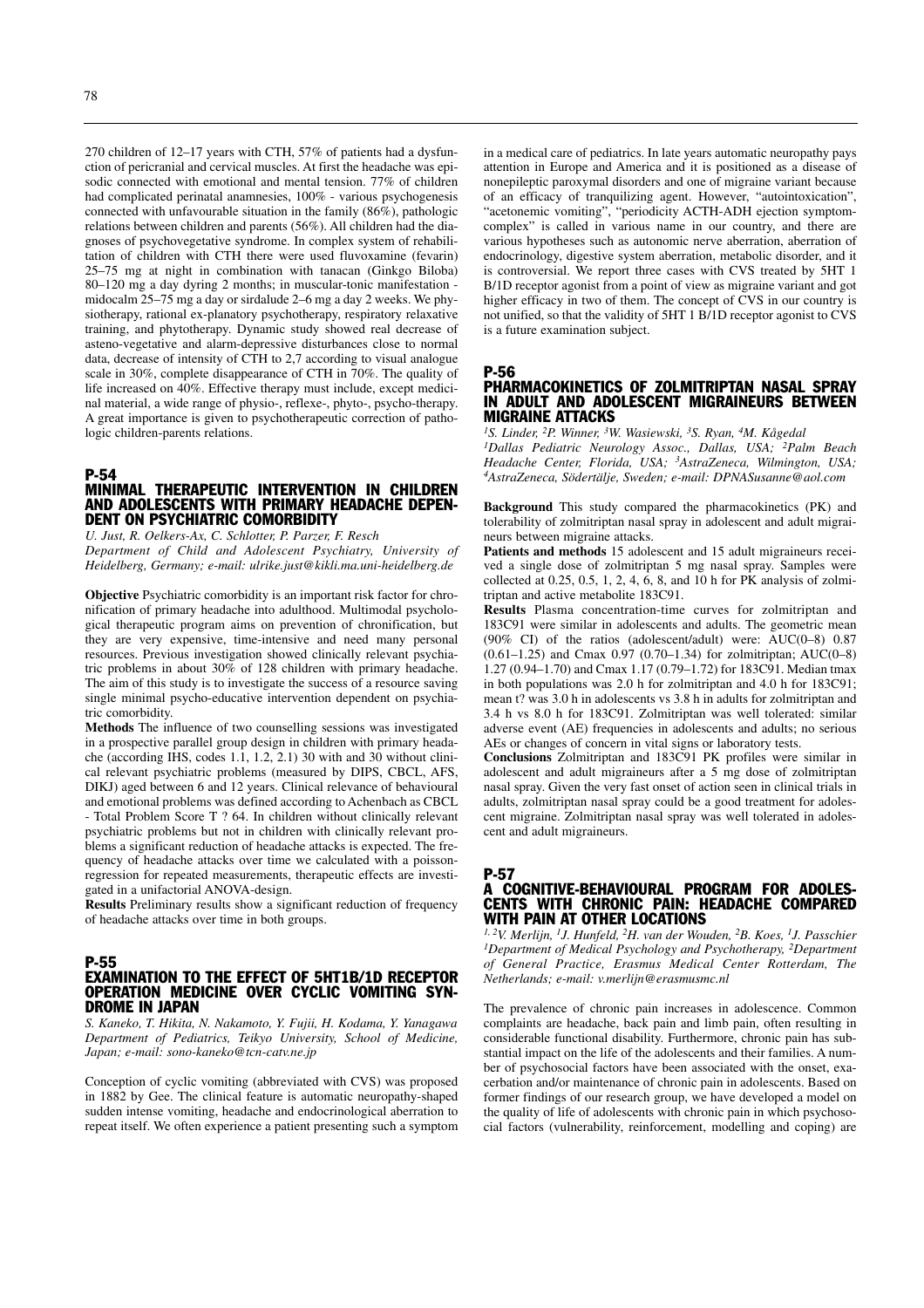taken into account. This model was used as a guide in developing a cognitive-behavioural program for adolescents with chronic pain at different locations. The program consists of five group meetings alternated with self-management weeks (plus telephone contacts). The social context of the adolescents is addressed by involving parents and peers in the program. The program, its feasibility and its efficacy, evaluated in a randomized controlled trial (experimental group n=20 and control group n=18), will be presented for adolescents with headache and those with pain at other locations.

### P-58 MIGRAINE PROPHYLAXIS FOR CHILDREN BY THE PHY-TOPHARMACEUTICAL BUTTERBUR ROOT EXTRACT PETA-DOLEX

*R. Pothmann*

*Pediatric Pain Center, Hamburg, Germany; e-mail: pothmann@aol.com*

Due to results of 2 controlled clinical studies on adults, which showed that the phytopharmaceutical butterbur root extract Petadolex is effective and well-tolerated, an open, prospective study was carried out in a multi-centric design on 108 children 6 to 17 years old. The study participants suffered from migraines for more than one year, at least 3 attacks per quarter year. A treatment phase was followed by a medication-free observation period, each 4 month. School children younger than 9 received  $2x25$  mg ( $2x1$  capsule), while children 10 years and older received 2x50 mg (2x2 capsules). Headaches were recorded in migraine journals especially designed for children. 88 percent of the 6–9 years old children and 74% of the 10–17 years old ones reported less attacks. This positive effect remained during follow-up. Duration of the attacks was reduced from 9.6–10.2 to 6.4–7.3 hours. The medication was well-tolerated by 85% of the 6–9 years old and 89% of the 10–17 years old. There were 8 documented undesired effects, including 3 cases of "belching" with possible correlation with the drug intake. Effectiveness and low rate of side-effects in the pediatric migraine study are comparable to the results of the 2001 International Placebo-Controlled Petadolex Study for Adults. In general butterbur root extract seems to be an effective, well-tolerated first-choice prophylactic migraine prophylaxis option for children and teenagers.

# P-59 HEADACHE SUPPORT FOR CHILDREN, FAMILIES AND SCHOOLS

*K. Shannon*

*World Headache Alliance, Canada; e-mail: KaryShannon@sympatico.ca*

**Objectives** To review support materials available for children, their families and school for commonality and best practices.

**Background** World Headache Alliance (WHA) works with non-medical headache organizations in 26 countries. Many provide services to families who struggle with the burden of headache. Because of ethical, practical and financial concerns, less research is focussed on children

**Methods** WHA polled 42 member organizations to request materials and information for review. Materials were assessed on markers of best practices of plain language and health literacy. Support programmes were ranked by audience and method.

**Results** 23.8% of organizations responded. Materials that were common across cultural, regional and language groups included calendars/diaries, educational materials for teachers and information on nonpharmaceutical treatment options. Of those that responded, 50% provided interactive opportunities with art, drawing, poetry and writing competitions. Public meetings with a focus on children were held in the last two years by 30% of these organizations.

**Recommendations** Much material has been developed to assist children, their families and schools to deal with the burden of headache disorders. Providing an indexed, downloadable inventory of these materials would allow for greater distribution, better education and higher awareness of children and the burden of their headache disorders. WHA will consider hosting the inventory on its website –by linking directly to the materials which already exist online or providing pdf files through WHA's server. Further research into the commonality of materials and cross-cultural relevance is required to define best practices.

#### P-60 ASPIRIN FOR MIGRAINE IN CHILDREN AND ADOLES-CENTS?

*Ç. Wöber-Bingöl*

*Headache Unit, Dept. of Neuropsychiatry of Childhood and Adolescence, Medical University of Vienna, Vienna, Austria; e-mail: yasar.woeber-bingoel@univie.ac.at*

Aspirin is a COX-1/COX-2 inhibitor which has been used for treating migraine attacks for more than 100 years. In adult migraineurs, several randomized controlled trials have shown that this compound is effective and safe. The combination of oral lysine acetylsalicylate and metoclopramide was as effective as oral sumatriptan in the treatment of migraine attacks. Accordingly, aspirin is widely recommended as a drug of first choice for the acute treatment of migraine attacks. In children and adolescents, only few randomized controlled studies on the treatment of migraine attacks are available. These studies examined the efficacy and safety of paracetamol/acetaminophen, ibuprofen, dihydroergotamine, sumatriptan and rizatriptan, whereas no data are available for aspirin. Recommendations for the treatment of migraine in young patients often do not mention aspirin at all or they advice against its use in general. The absence of randomized controlled trials and the advice against the use of aspirin for treating migraine attacks in children and adolescents can be explained by the risk that aspirin might cause Reye's syndrome, a potentially fatal acute central nervous system and liver dysfunction in children with certain viral infections. Pros (good efficacy in adults) and cons (risk of treating headache attributed to a viral infection) of using aspirin for migraine in children and adolescents will be discussed.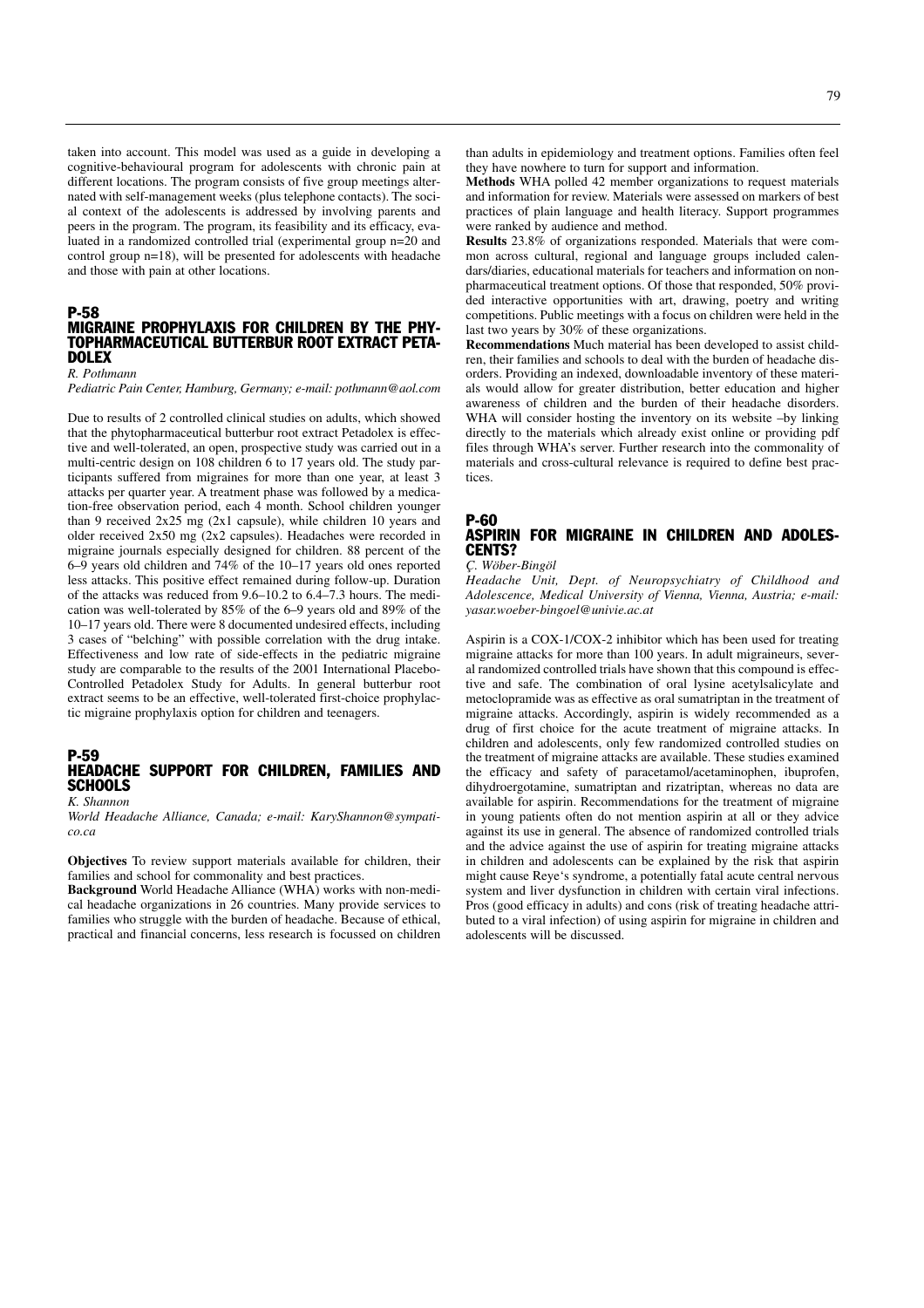# 80

# VI International Congress on Headache in Children and Adolescents

# Author index

# **A**

Abu-Arafeh I, O-05 Agapejev S, P-11 Almazov I, P-25 Andrasik F, L-6, W-1, P-36, P-44, P-51 Anttila P, P-01, P-04, P-08, P-21 Aromaa M, P-04, P-08, P-21 Arruda MA, O-01

# **B**

Baraban D, P-40 Basgül S, P-12 Battistella P, L-16 Belopitova L, P-24, P-30, P-45 Berber M, P-29 Bojinova V, P-30, P-45 Boór K, O-03, P-16 Boranic M, P-40 Bordini CA, O-01 Buchegger H, O-16 Bugdayci R, O-09, P-02, P-05 Bussone G, P-36, P-44, P-51

# **C**

Cady RK, O-08, P-48 Cagirici S, P-14 Capacchione G, O-15 Carrilho I, P-03 Castilho MA, P-03 Chicarella E, O-15 Chong SC, P-31 Cicconi E, P-28 Ciciarelli MC, O-01 Crenca R, P-41

# **D**

D'Arrigo S, L-12 D'Amico D, P-36, P-44 De Colli R, P-28 De Martino P, P-15a Djuranovic V, P-29a Dowson A, P-46

**E**

Ebinger F, P-17, P-18 Eikermann A , P-47 Eraksoy M, P-12 Erdine S, L-15

# **F**

Farkas V, TC-7, O-03, P-16 Farmer KU, O-08, P-48 Ferrari-Ginevra O, L-12, P-26 Fiorentini N, P-28 Fisher A, O-14 Flores MA, P-49 Francis MV, O-02, O-13, P-09, P-10, P-32, P-33, P-34, P-50 Fujii Y, P-55 Fujita M, P-19 Fujiwara J, P-19

# **G**

Galli F, TC-6, O-04, O-06, O-12, O-15 Geldner J, O-20, P-15 Gerber WD, L-9, TC-8, W-1 Giannantoni AS, O-04 Goadsby PJ, TC-1 Grazzi L, W-1, P-36, P-44, P-51 Guerra J, P-03 Guidetti V, TC-6, O-04, O-06, O-12, O-15 Gürer YK, P-13, P-27

# **H**

Hafferl-Gattermayer A, O-20 Haller UK, W-1 Hämäläinen M, P-52, TC-4 Heinrich M, O-07, P-37 Helenius H, P-08, P-21 Hikita T, P-55 Hulihan J, O-14 Hunfeld J, P-57

# **I**

Inan L, P-13 Iordanidis PA, W-1 Isik U, P-29 Isobe N, P-19 Izmaylova IG, P-53

# **J**

Jacobs D, P-47 Jäppilä E, P-21 Jegere D, P-07 Jensen RH, L-1 Jones M, P-52 Jordan D, O-14 Jun T, O-10 Just U, P-54

# **K**

Kågedal M, P-56 Kalász H, O-03, P-16 Kaleagasi H, O-09, P-02, P-05 Kaneko S, P-55 Karakelle A, O-09, P-02, P-05 Karwautz A, O-16, O-20, P-15, P-38 Kaveh M, P-35 Kienbacher C, O-20, P-15 Kodama H, P-55 Koes B, P-57 Konrad A, O-16 Kröner-Herwig B, O-07, P-37 Kruse M, P-18 Kurt Ö, O-09, P-02, P-05

# **L**

Laimi K, P-04 Lanzi G, L-12, P-26 Lendvai D, P-41 Leone P, P-39, P-41 Lim KJL, P-31 Lima MMF, P-11 Linder S, O-14, P-56 Lisk L, P-46, P-52 Lo Giudice R, P-15a Lujic L, P-29a

# **M**

Maki T, P-19